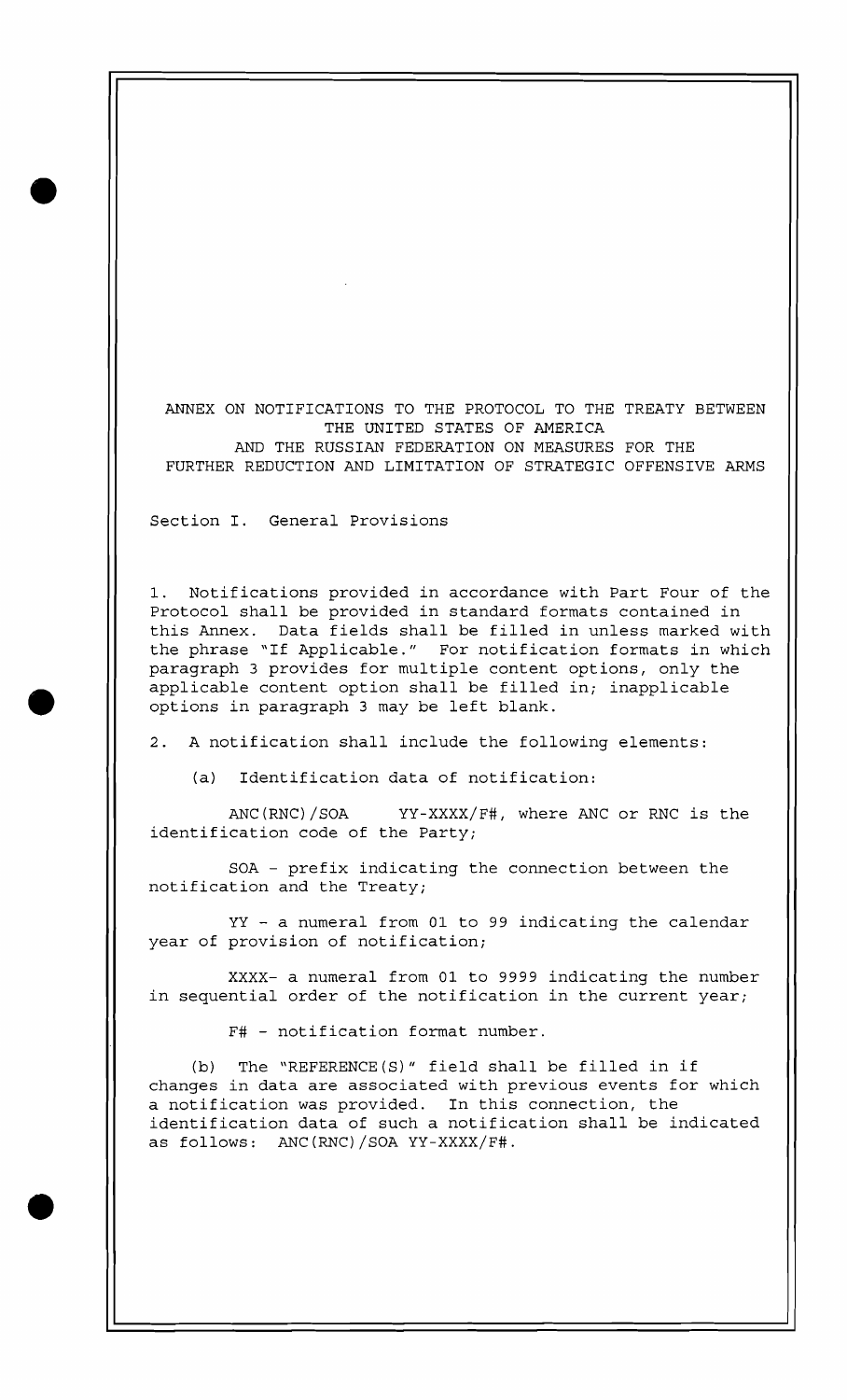(c) If, in a notification, it is necessary to indicate the number of items, it shall be indicated using the symbols  $(- / +)$  XXX, where XXX is a numeral from 01 to 999 indicating the number of items. The symbols  $(- / +)$  before the numeral XXX shall indicate a decrease or increase in the number of items.

3. If, in a notification, it is necessary to indicate the location of an item or facility, it shall be indicated by using the name and geographic coordinates of the item or facility. When providing notification of heavy bomber movements outside national territory, the Parties shall use the following list of geographic regions:

- A. Territory of the Parties
- B. North America
- C. South America
- D. Northern Europe
- E. Southern Europe
- F. Africa
- G. Central Asia
- H. East Asia
- I. South Asia
- J. Oceania

4. A notification may contain additional information to clarify its content. Such information shall be provided in the "REMARKS" field.

5. If information provided in a notification is unclear, the receiving Party shall address the ambiguity by providing notification thereof in accordance with paragraph 4 of Section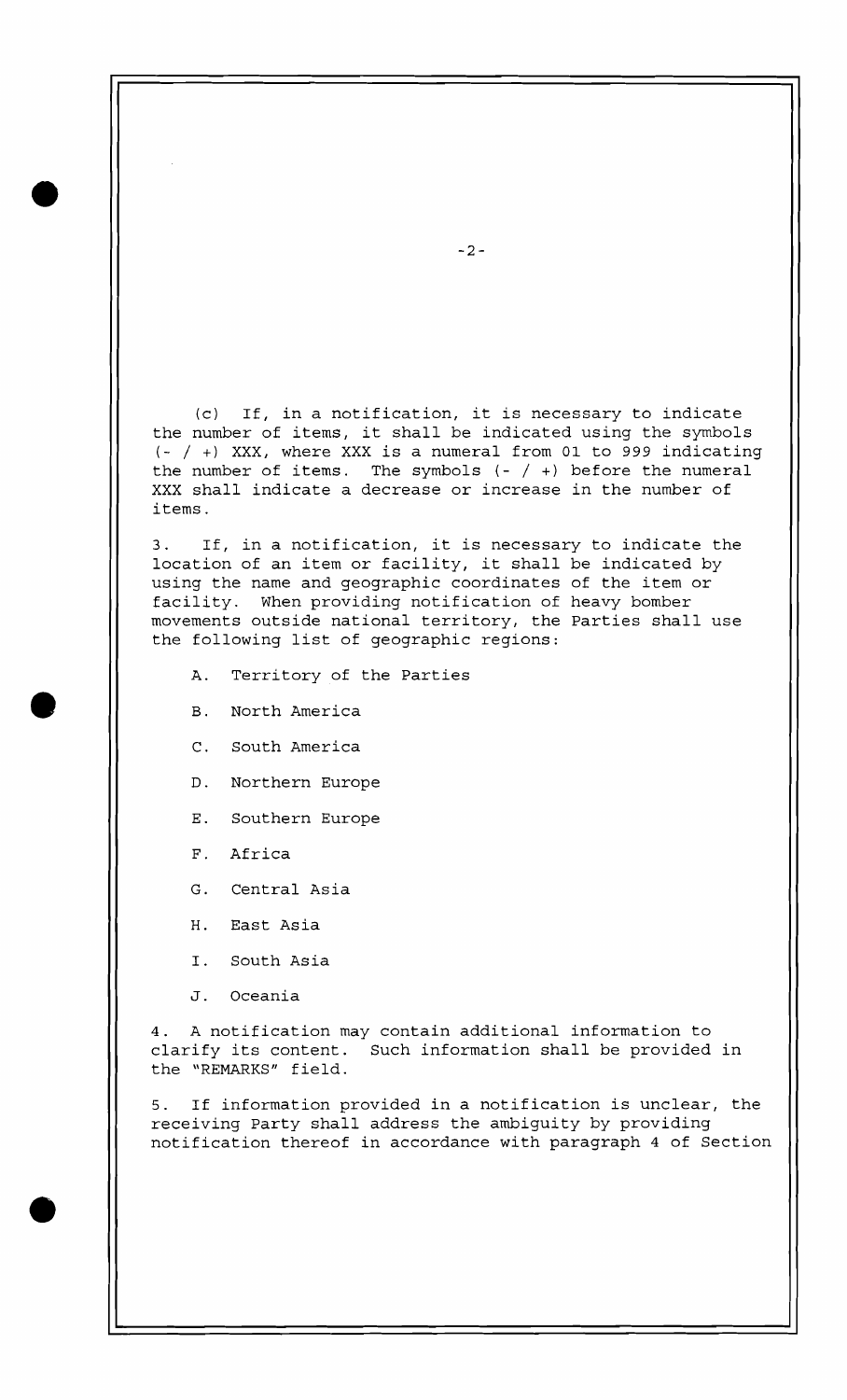VII of Part Four of the Protocol. The Party receiving such a notification shall provide clarifications on such an ambiguity in accordance with paragraph 5 of Section VII of Part Four of the Protocol.

6. If one Party determines that no format exists to convey specific information, that Party may provide notification in accordance with paragraph 6 of Section VII of Part Four of the Protocol, or may raise the issue within the framework of the BCC .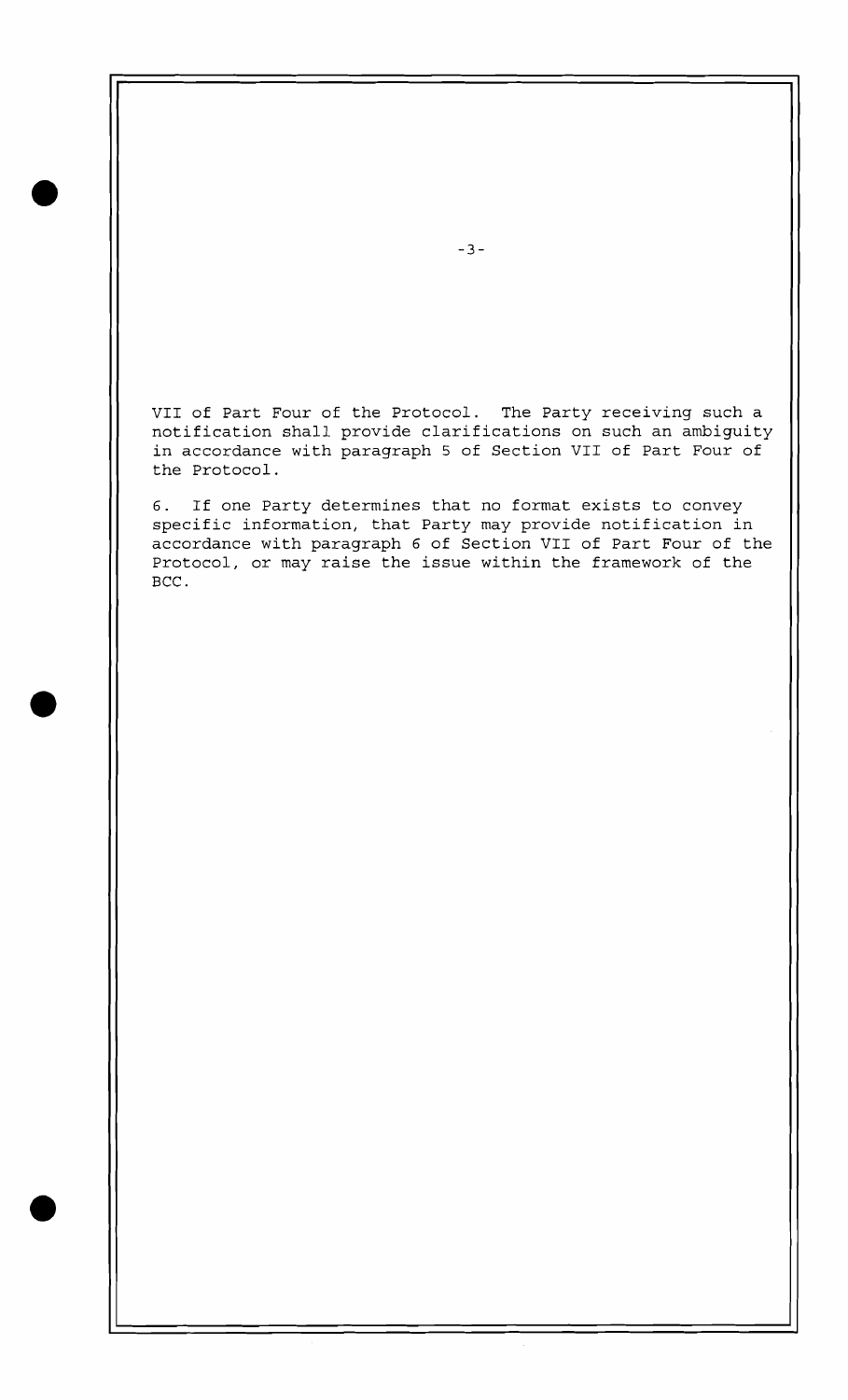Section 11. Notification Formats To Be Provided in Accordance with Section I1 of Part Four of the Protocol

1. Format Number 2 (Notification to be provided in accordance with paragraph 2 of Section I1 of Part Four of the Protocol.)

NOTIFICATION CONTAINING UPDATED DATA FOR EACH CATEGORY OF DATA CONTAINED IN PART TWO OF THE PROTOCOL

1. ANC (RNC) /SOA YY-XXXX/2

2. REFERENCE (S) :

3. CONTENT

(Information Provided Using Categories of Data Contained in Part Two of the Protocol)

4. REMARKS:

5. END OF ANC(RNC)/SOA  $YY-XXXX/2$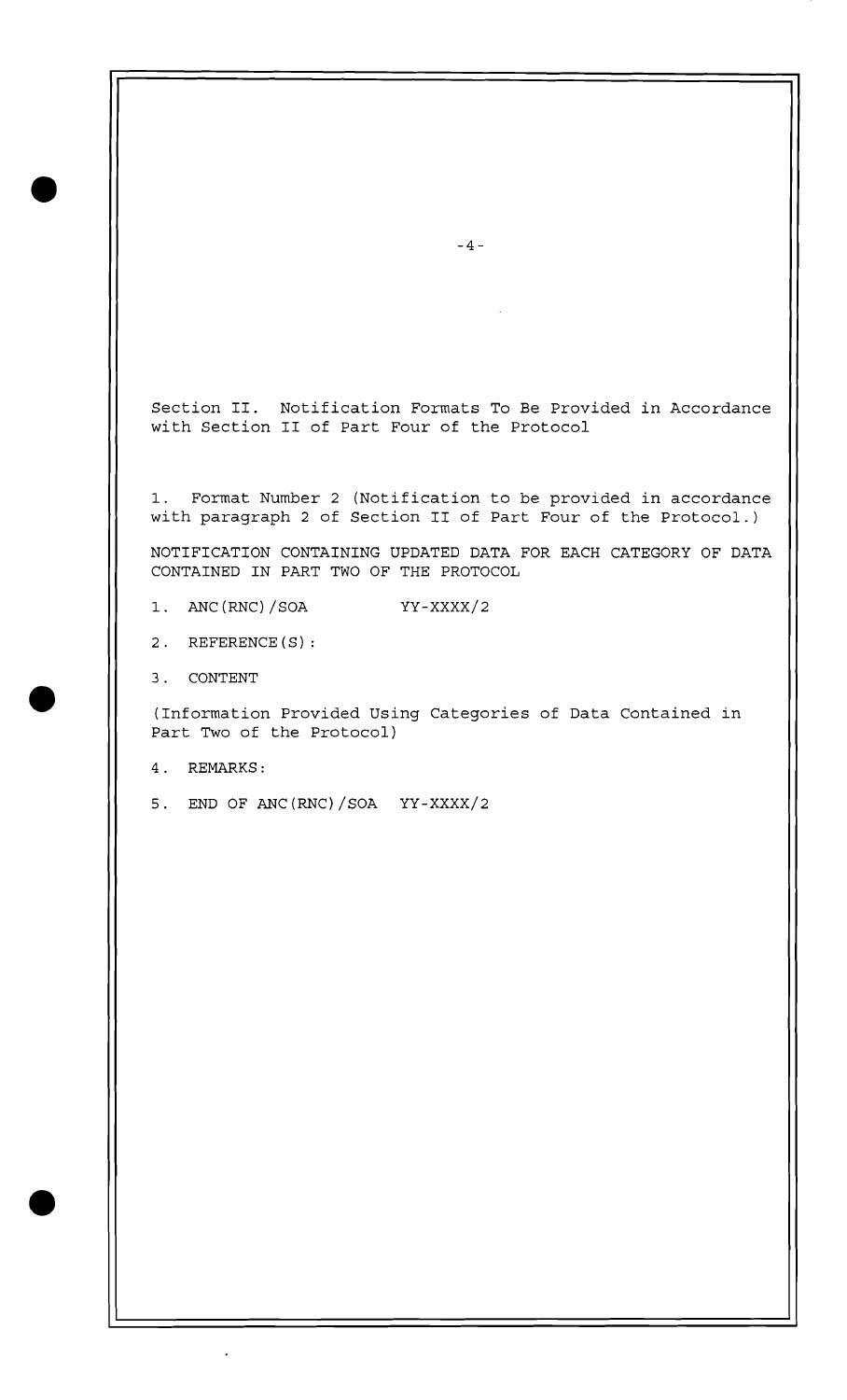2. Format Number 3 (Notification to be provided in accordance with paragraph 3 of Section I1 of Part Four of the Protocol.)

NOTIFICATION OF EACH CHANGE IN DATA FOR EACH CATEGORY OF DATA CONTAINED IN PART TWO OF THE PROTOCOL

- 1. ANC(RNC)/SOA YY-XXXX/3
- 2. REFERENCE (S) :
- 3. CONTENT
	- A. DATA CHANGE
		- 1) TYPE, CATEGORY (AND VARIANT OR VERSION IF APPLICABLE) OF ITEM (S) :
		- 2) LOCATION OF CHANGE
			- a) NAME AND COORDINATES: (Name/Coordinates)
			- b) SUBMARINE NAME: (If Applicable)
			- C) DESIGNATION OF LAUNCHER AND COORDINATES: (If Applicable)
		- 3) UNIQUE IDENTIFIER(S) OF ITEM(S)
			- a) DEPLOYED
				- (1) XXX
				- (2) XXX
			- b) NON-DEPLOYED
				- (1) XXX
				- (2) XXX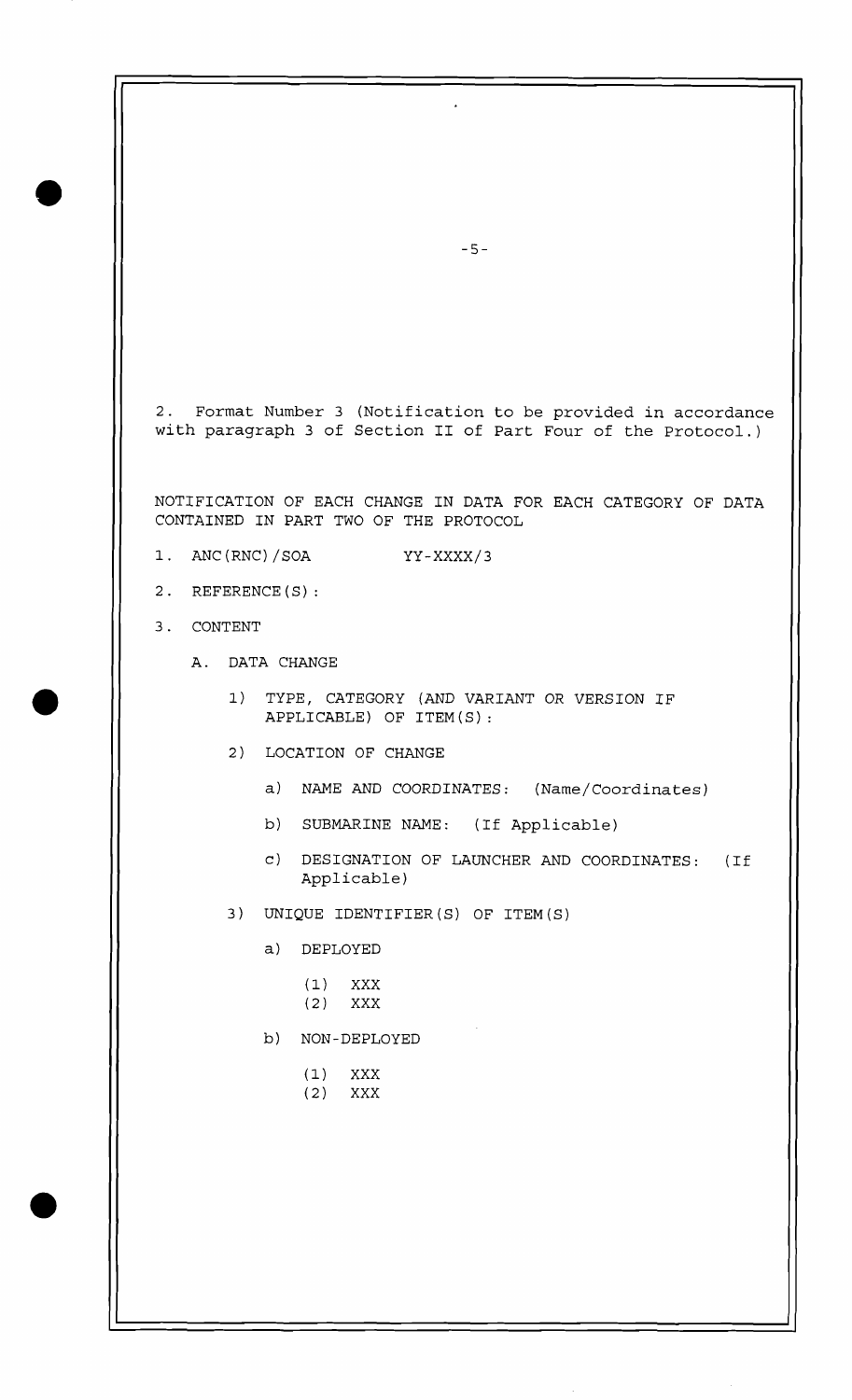|    | $-6-$                                                                   |
|----|-------------------------------------------------------------------------|
|    |                                                                         |
|    |                                                                         |
|    |                                                                         |
|    |                                                                         |
|    | 4) CHANGE IN NUMBER OF ITEMS, TOTAL NUMBER OF ITEMS<br>AFTER CHANGE:    |
|    | 5) FACILITY CHANGED: (If Applicable)<br>(Name/Coordinates)              |
|    | 6) DATE OF CHANGE: DD-MMM-YYYY                                          |
|    | <b>B. DATA CHANGE</b>                                                   |
|    | 1) TYPE, CATEGORY (AND VARIANT OR VERSION IF<br>APPLICABLE) OF ITEM(S): |
|    | 2) LOCATION OF CHANGE                                                   |
|    | a) NAME AND COORDINATES: (Name/Coordinates)                             |
|    | b)<br>SUBMARINE NAME: (If Applicable)                                   |
|    | DESIGNATION OF LAUNCHER AND COORDINATES: (If<br>$\circ)$<br>Applicable) |
| 3) | UNIQUE IDENTIFIER(S) OF ITEM(S)                                         |
|    | a)<br>DEPLOYED                                                          |
|    | (1)                                                                     |
|    | XXX<br>$(2)$ XXX                                                        |
|    | b)<br>NON-DEPLOYED                                                      |
|    | (1)<br>XXX                                                              |
|    | (2)<br>$\mathbf{XXX}$                                                   |
| 4) | CHANGE IN NUMBER OF ITEMS, TOTAL NUMBER OF ITEMS<br>AFTER CHANGE:       |
| 5) | FACILITY CHANGED: (If Applicable)<br>(Name/Coordinates)                 |
| 6) | DATE OF CHANGE: DD-MMM-YYYY                                             |
|    |                                                                         |
|    |                                                                         |
|    |                                                                         |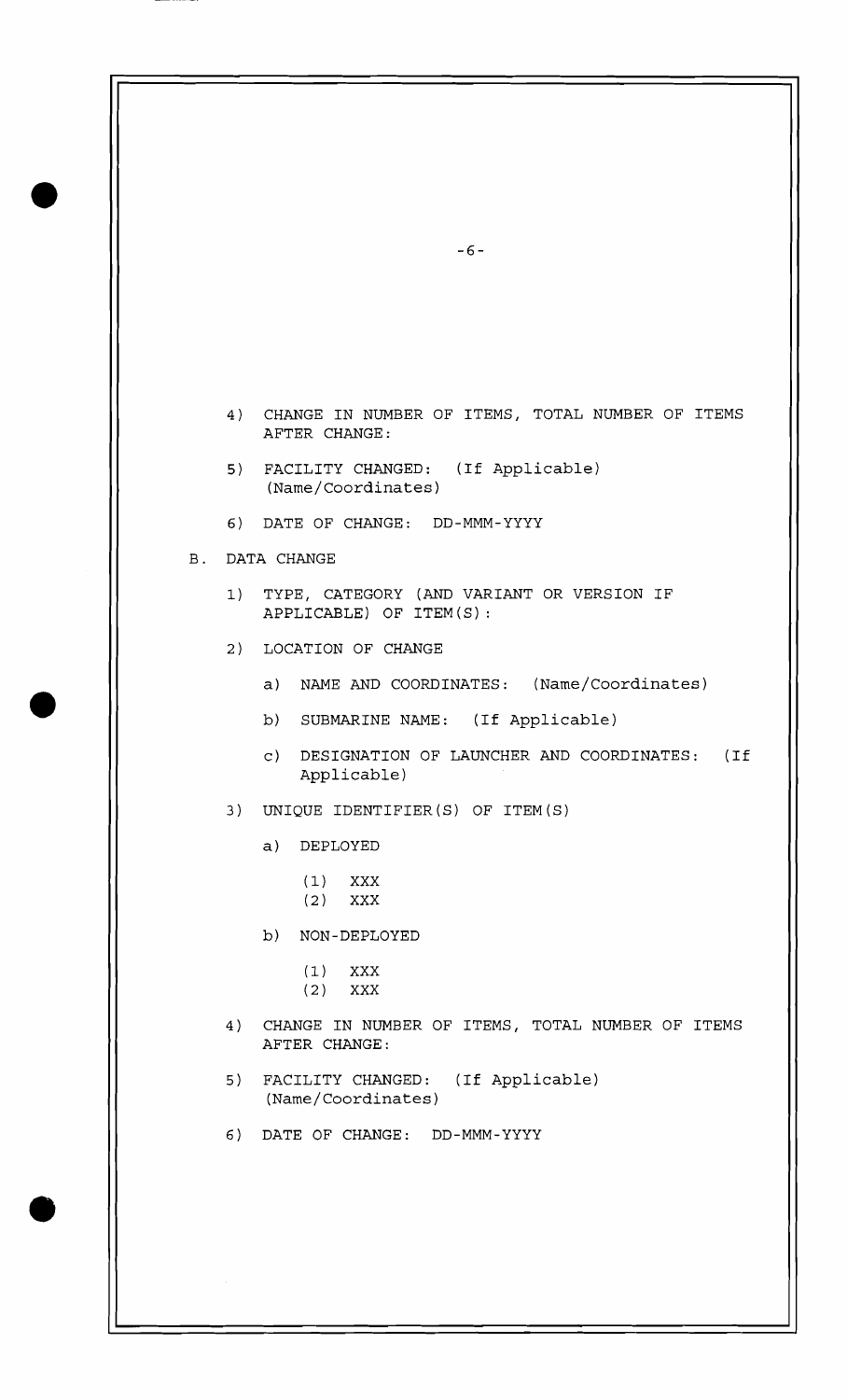4. REMARKS: (Reason for Change, If Necessary)

 $-7-$ 

5. END OF ANC(RNC)/SOA YY-XXXX/3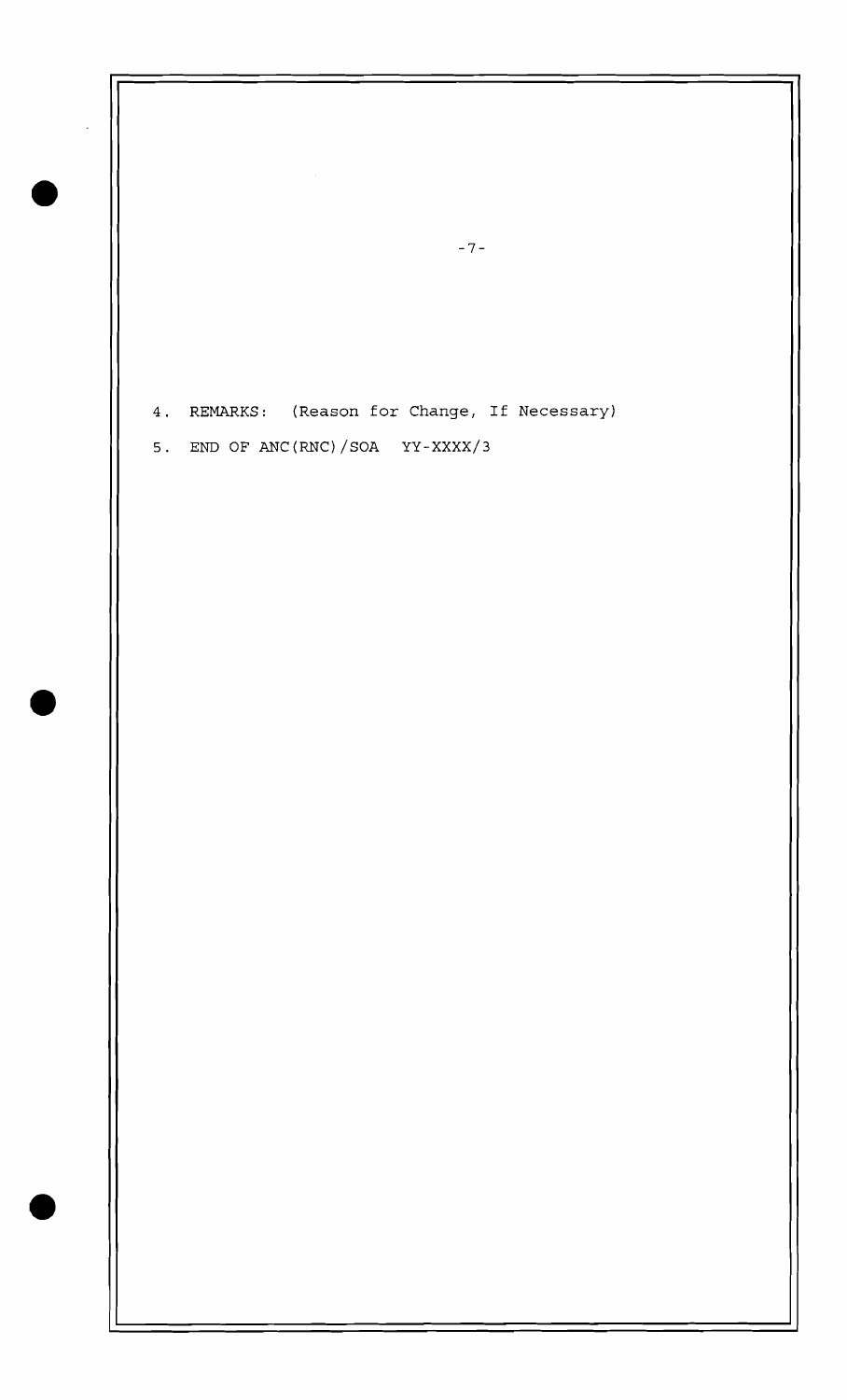3. Format Number 4 (Notification to be provided in accordance with paragraph 4 of Section I1 of Part Four of the Protocol.)

NOTIFICATION OF ARRIVAL OF THE FIRST PROTOTYPE ICBM OR PROTOTYPE SLBM OF A NEW TYPE AT A DECLARED FACILITY

- 1. ANC (RNC) / SOA YY-XXXX/4
- 2. REFERENCE (S) :
- 3. CONTENT
	- A. TYPE OF PROTOTYPE ICBM OR PROTOTYPE SLBM:
	- B. TECHNICAL DATA OF PROTOTYPE ICBM OR PROTOTYPE SLBM
		- 1) OF THE ASSEMBLED PROTOTYPE
			- a) LENGTH: XX.XX M
			- b) DIAMETER: XX.XX M
			- c) OTHER TECHNICAL DATA: (If Applicable)
		- 2) OF THE FIRST STAGE OF THE PROTOTYPE
			- a) LENGTH: XX.XX M
			- b) DIAMETER: XX.XX M
			- c) OTHER TECHNICAL DATA: (If Applicable)
	- C. UNIQUE IDENTIFIER:
	- D. LOCATION: (Name/Coordinates)
	- E. DATE OF CHANGE: DD-MMM-YYYY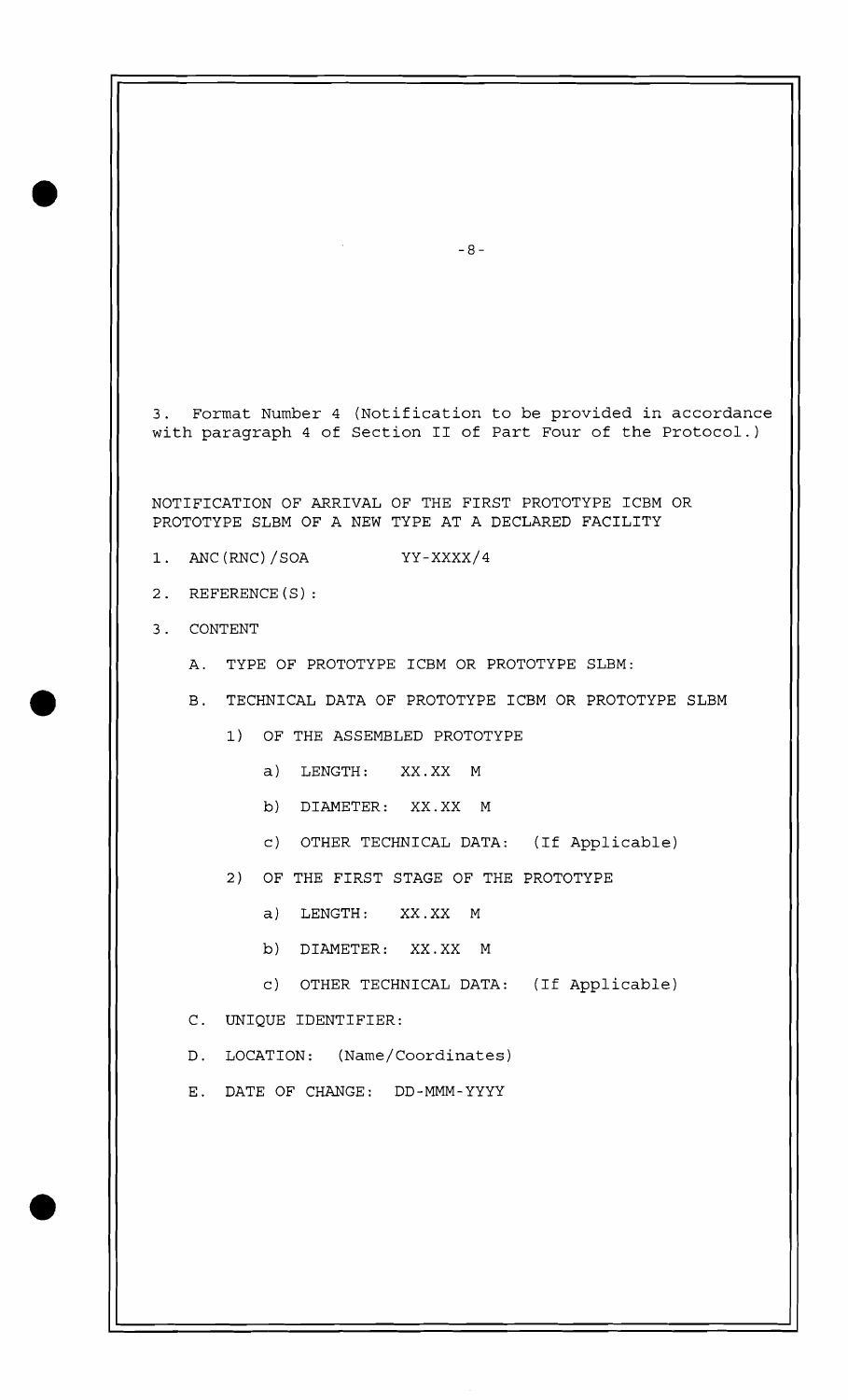4. REMARKS: (Statement of Emergence of a Prototype)

5. END OF ANC(RNC)/SOA  $YY-XXXX/4$ 

 $-9-$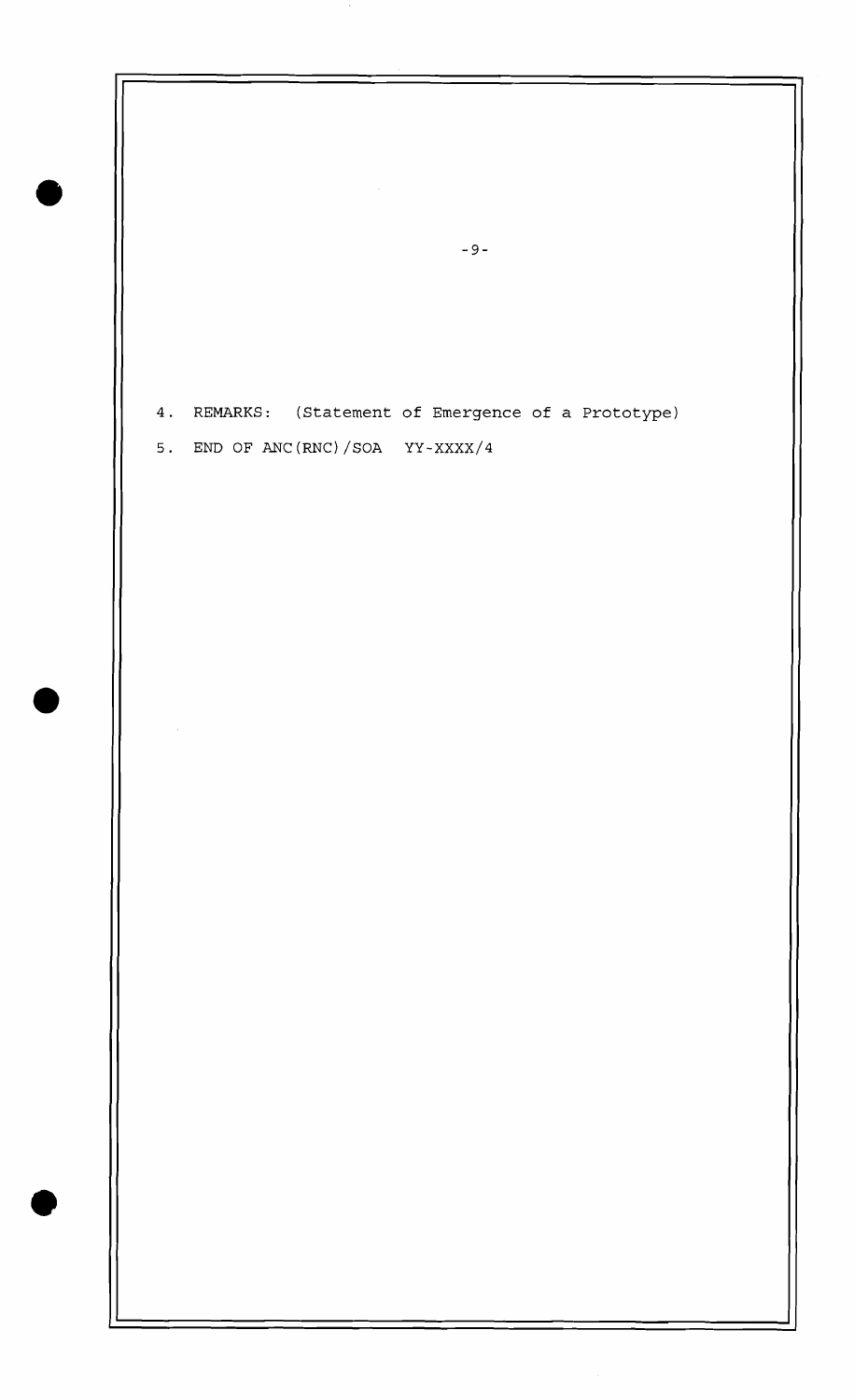4. Format Number 5 (Notification to be provided in accordance with paragraph 5 of Section II of Part Four of the Protocol.)

NOTIFICATION OF DECLARATION OF AN ICBM OR SLBM OF A NEW TYPE

- 1. ANC (RNC) / SOA YY-XXXX/5
- 2. REFERENCE (S) :
- 3. CONTENT
	- A. TYPE OF ICBM OR SLBM:
	- B. ICBM OR SLBM TECHNICAL DATA BY CATEGORIES OF DATA PROVIDED FOR IN SECTION VII OF PART TWO OF THE PROTOCOL:
	- C. EXHIBITION LOCATION: (Name/Coordinates)
	- D. EXHBITION DATE: DD-MMM-YYYY
- 4. REMARKS:
- 5. END OF ANC(RNC)/SOA YY-XXXX/5

 $-10-$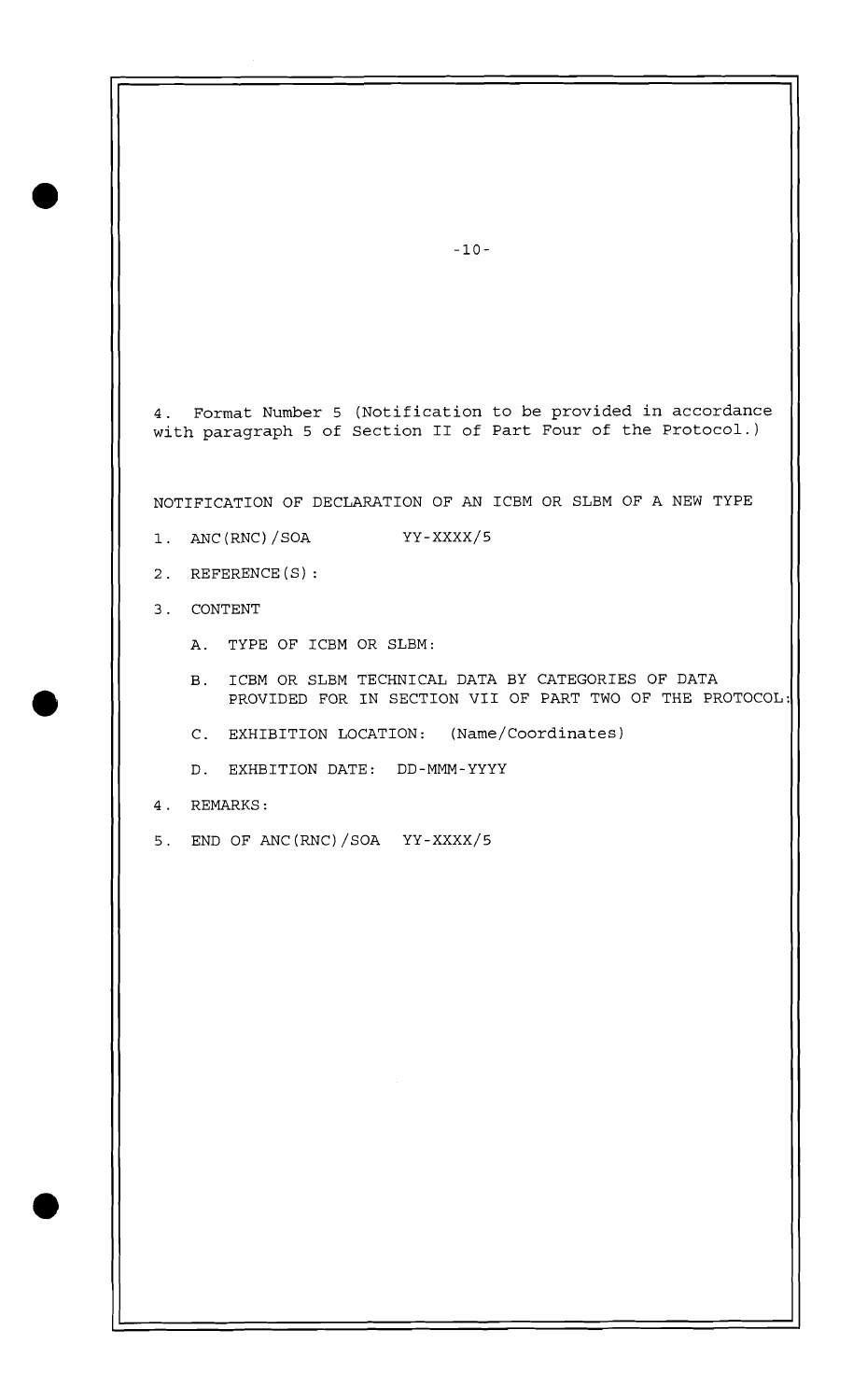5. Format Number 6 (Notification to be provided in accordance with paragraph 6 of Section I1 of Part Four of the Protocol.)

NOTIFICATION OF CESSATION OF DEVELOPMENT OF A PROTOTYPE ICBM OR PROTOTYPE SLBM OF A NEW TYPE

- 1. ANC (RNC) / SOA YY-XXXX/6
- 2. REFERENCE(S):
- 3. CONTENT
	- A. TYPE OF PROTOTYPE ICBM OR PROTOTYPE SLBM:
	- B. DATE OF THE DECISION TO CEASE DEVELOPMENT: DD-MMM-YYYY
- 4. REMARKS:
- 5. END OF ANC(RNC)/SOA YY-XXXX/6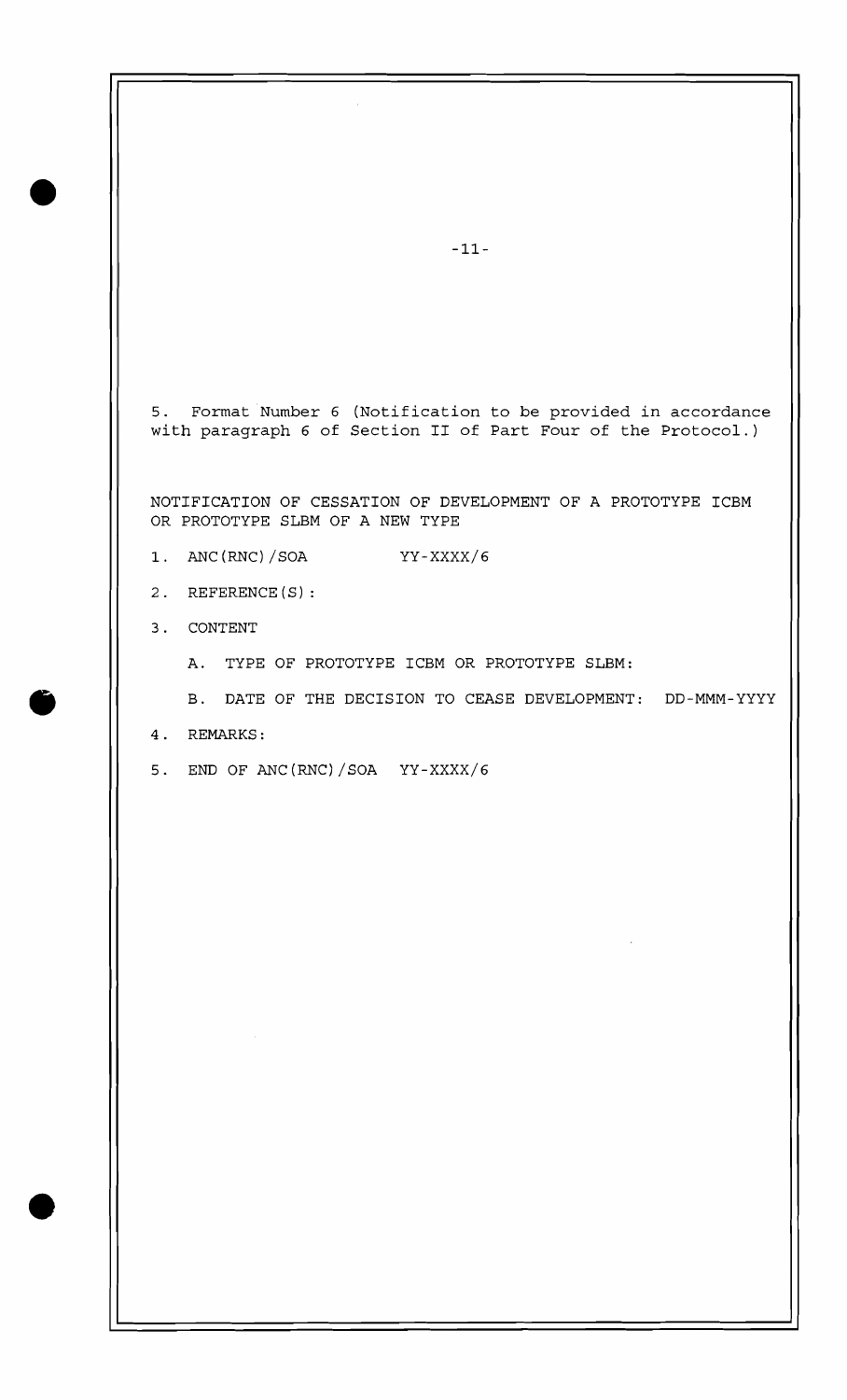6. Format Number 7 (Notification to be provided in accordance with paragraph 7 of Section I1 of Part Four of the Protocol.)

NOTIFICATION OF TRANSFER OF ITEMS TO OR FROM A THIRD STATE

- 1. ANC(RNC)/SOA YY-XXXX/7
- 2. REFERENCE (S) :
- 3. CONTENT
	- A. TYPE, CATEGORY (AND VARIANT OR VERSION, IF APPLICABLE) OF ITEM:
	- B. NUMBER OF ITEMS: XXXX
	- C. UNIQUE IDENTIFIER (S)
		- 1) XXX 2) XXX
	- D. DATE OF TRANSFER: DD-MMM-YYYY
	- E. TRANSFER LOCATION: (Name/Coordinates)
- 4. REMARKS:
- 5. END OF ANC(RNC)/SOA YY-XXXX/7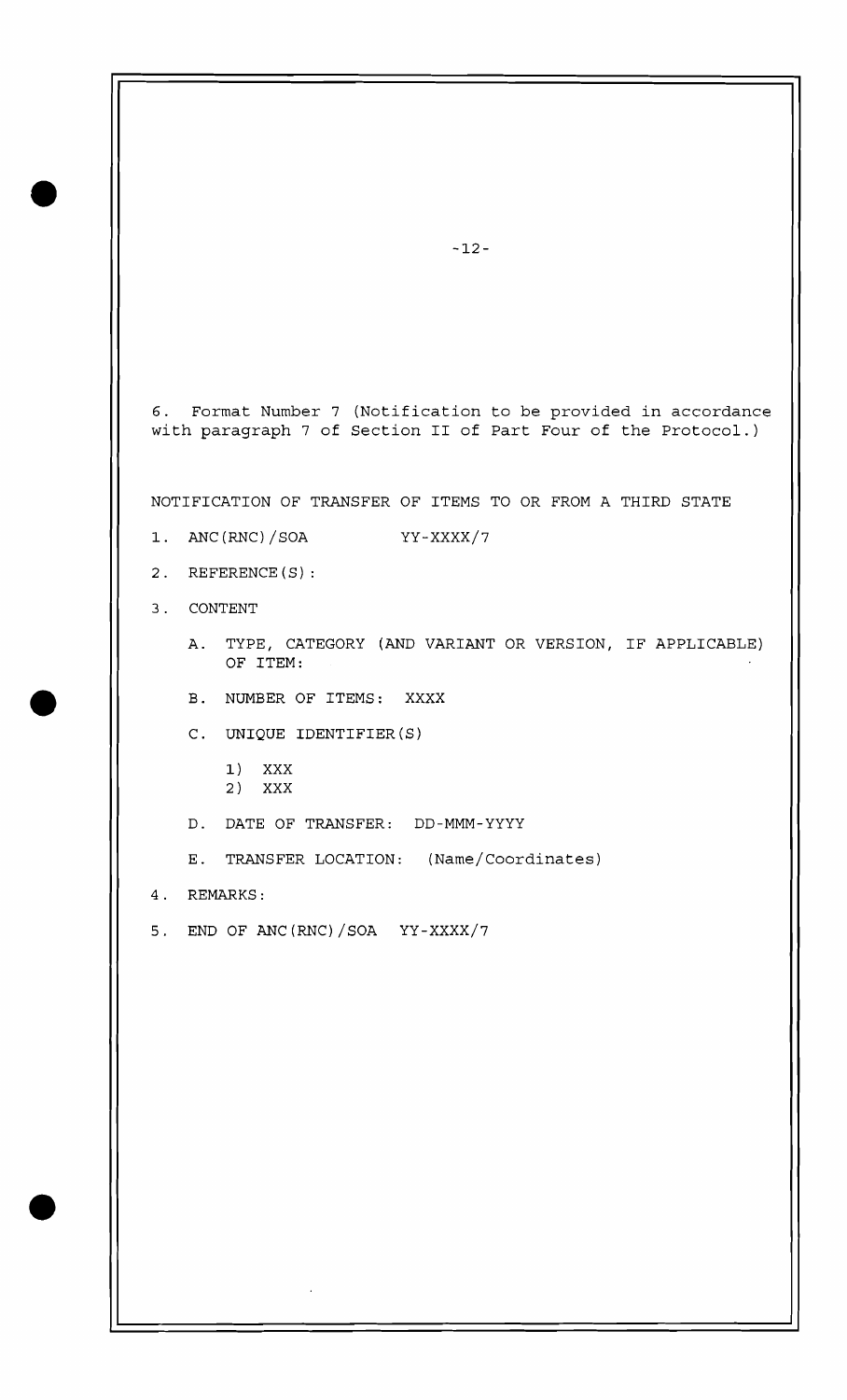7. Format Number 8 (Notification to be provided in accordance with paragraph 8 of Section I1 of Part Four of the Protocol.)

NOTIFICATION CONCERNING A NEW KIND OF STRATEGIC OFFENSIVE ARM

- 1. ANC(RNC)/SOA YY-XXXX/8
- 2. REFERENCE (S) :
- 3. CONTENT
	- A. QUESTIONS CONCERNING THE EMERGENCE OF A NEW KIND OF STRATEGIC OFFENSIVE ARM:
	- B. CLARIFICATION CONCERNING THE EMERGENCE OF A NEW KIND OF STRATEGIC OFFENSIVE ARM:
- 4. REMARKS:
- 5. END OF ANC (RNC) /SOA YY-XXXX/8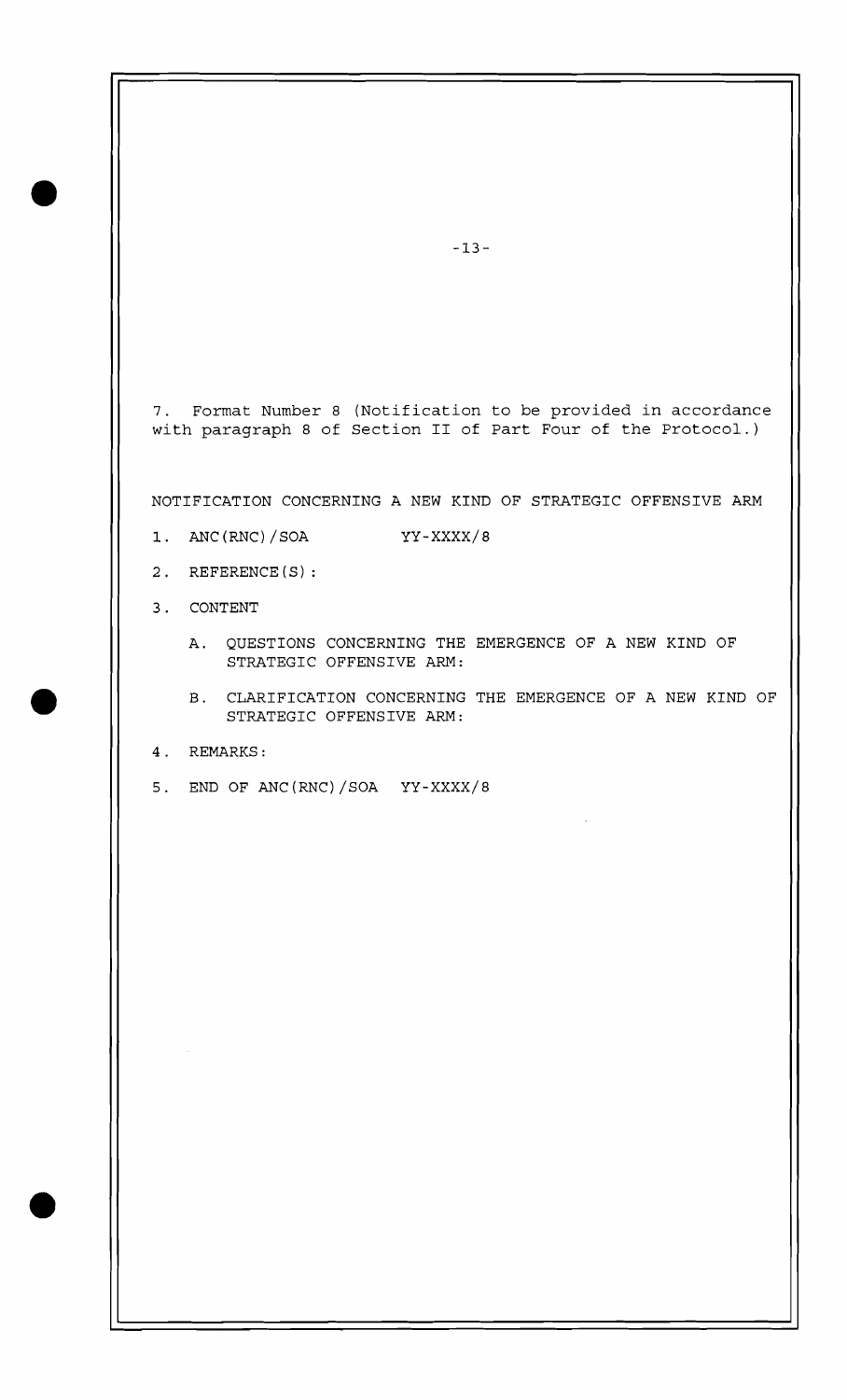Section 111. Notification Formats To Be Provided in Accordance with Section I11 of Part Four of the Protocol

1. Format Number 9 (Notification to be provided in accordance with paragraph 1 of Section I11 of Part Four of the Protocol.)

NOTIFICATION OF EXIT OF SOLID-FUELED ICBMs OR SOLID-FUELED SLBMS FROM A PRODUCTION FACILITY

- 1. ANC(RNC)/SOA YY-XXXX/9
- 2. REFERENCE (S) :
- 3. CONTENT
	- A. TYPE (AND VARIANT, IF APPLICABLE) OF ICBM OR SLBM:
	- B. NUMBER OF ITEMS: XXXX
	- C. UNIQUE IDENTIFIER (S)
		- 1) XXX 2) XXX
	- D. PRODUCTION FACILITY: (Name/Coordinates)
	- E. DATE OF EXIT: DD-MMM-YYYY
- 4. REMARKS:
- 5. END OF ANC (RNC) /SOA YY-XXXX/9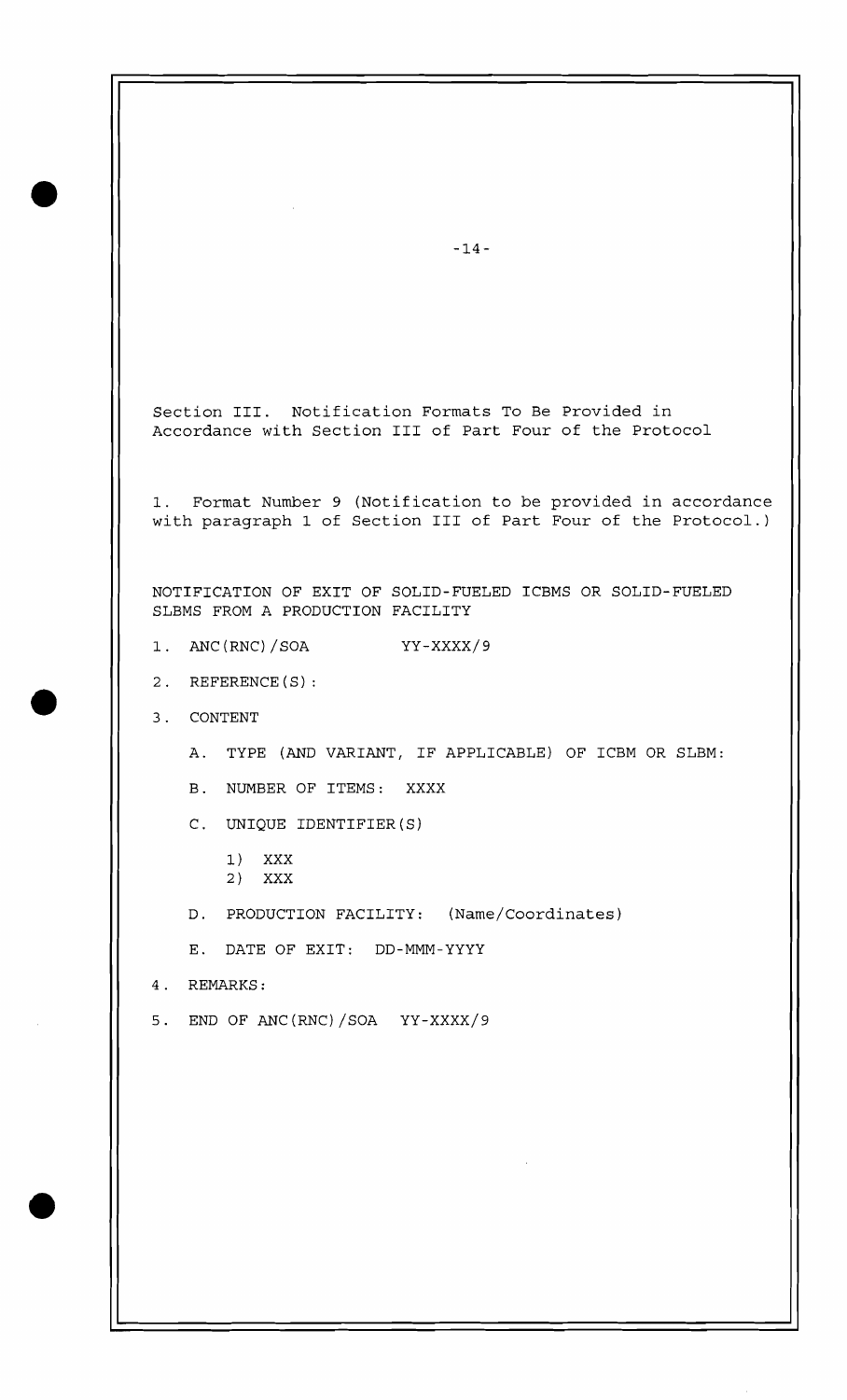2. Format Number 10 (Notification to be provided in accordance with paragraph 2 of Section I11 of Part Four of the Protocol. )

NOTIFICATION OF MOVEMENT OF ICBMS TO OR FROM A TEST RANGE LOCATED OUTSIDE A PARTY'S NATIONAL TERRITORY, WHICH WAS USED BY THE PARTY FOR CONDUCTING LAUNCHES OF ICBMS BETWEEN DECEMBER 5, 1994 AND DECEMBER 4, 2009

- 1. ANC(RNC)/SOA YY-XXXX/IO
- 2. REFERENCE (S) :
- 3. CONTENT
	- A. TYPE (AND VARIANT, IF APPLICABLE) OF ITEM:
	- B. NUMBER OF ITEMS: XXXX
	- C. UNIQUE IDENTIFIER(S)
		- 1) XXX 2) XXX
	- D. DATE OF MOVEMENT: DD-MMM-YYYY
	- E. FACILITY AT WHICH THE ITEM IS ACCOUNTED FOR: (Name/Coordinates)
	- F. DATE OF RETURN: (If Applicable) DD-MMM-YYYY
- 4. REMARKS:
- 5. END OF ANC(RNC)/SOA YY-XXXX/IO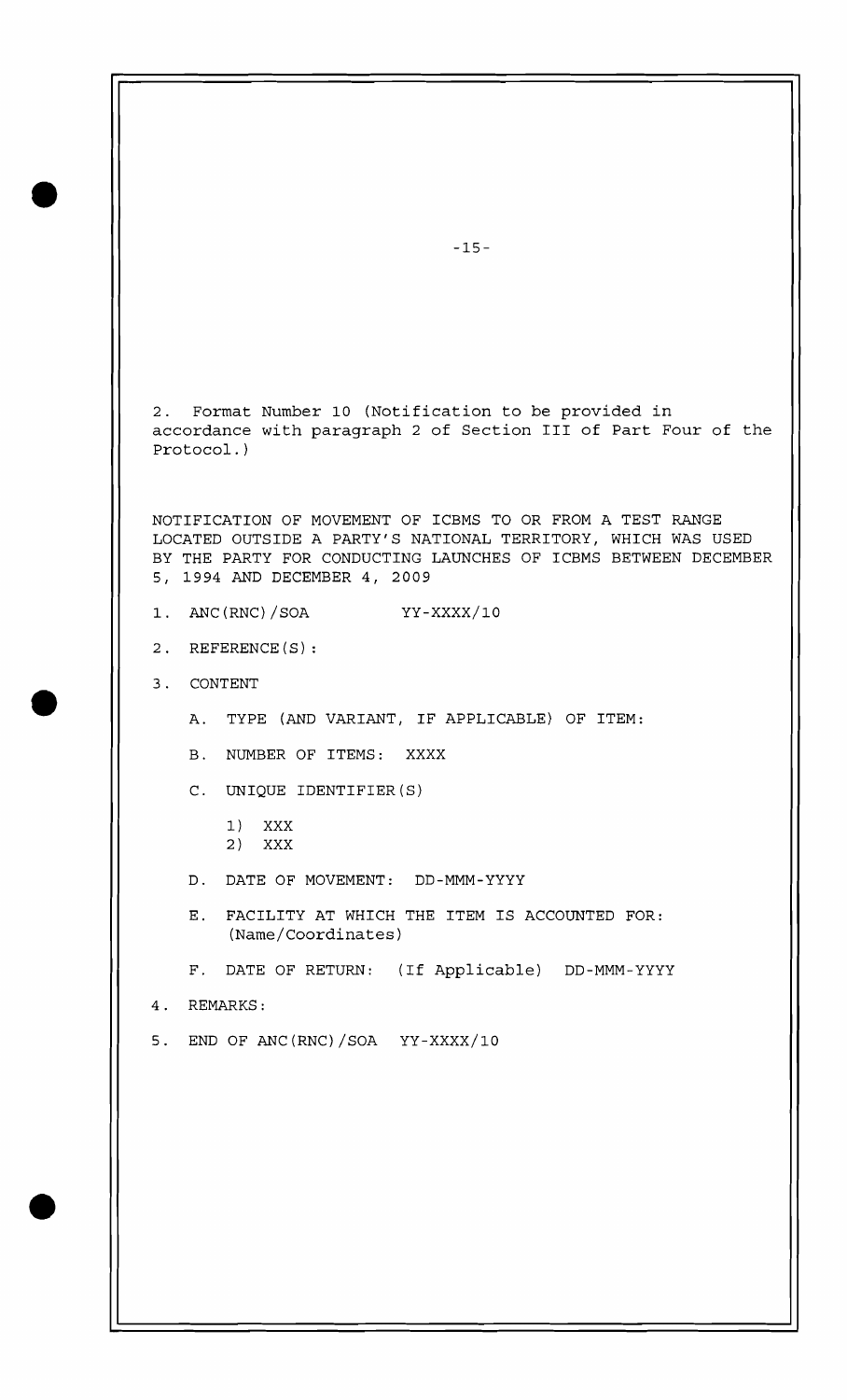$-16-$ 3. Format Number 11 (Notification to be provided in accordance with paragraph 3 of Section I11 of Part Four of the Protocol. ) NOTIFICATION OF VISIT OF A HEAVY BOMBER OF A TYPE SUBJECT TO THE TREATY TO A SPECIFIC LOCATION OR A GEOGRAPHIC REGION WHEN VISIT EXCEEDS 24 HOURS 1. ANC(RNC)/SOA YY-XXXX/11 2. REFERENCE(S): 3. CONTENT A. HEAVY BOMBER TYPE, CATEGORY (AND VARIANT, IF APPLICABLE) : B. NUMBER OF HEAVY BOMBERS: XXXX C. UNIQUE IDENTIFIER (S) 1) XXX 2) XXX D. DATE AND TIME OF ARRIVAL: DD-MMM-YYYY HH:MM E. FACILITY AT WHICH BASED: (Name/Coordinates) F. LOCATION OR GEOGRAPHIC REGION VISITING: (Name/Coordinates or Geographic Region) 4. REMARKS: 5. END OF ANC(RNC)/SOA YY-XXXX/II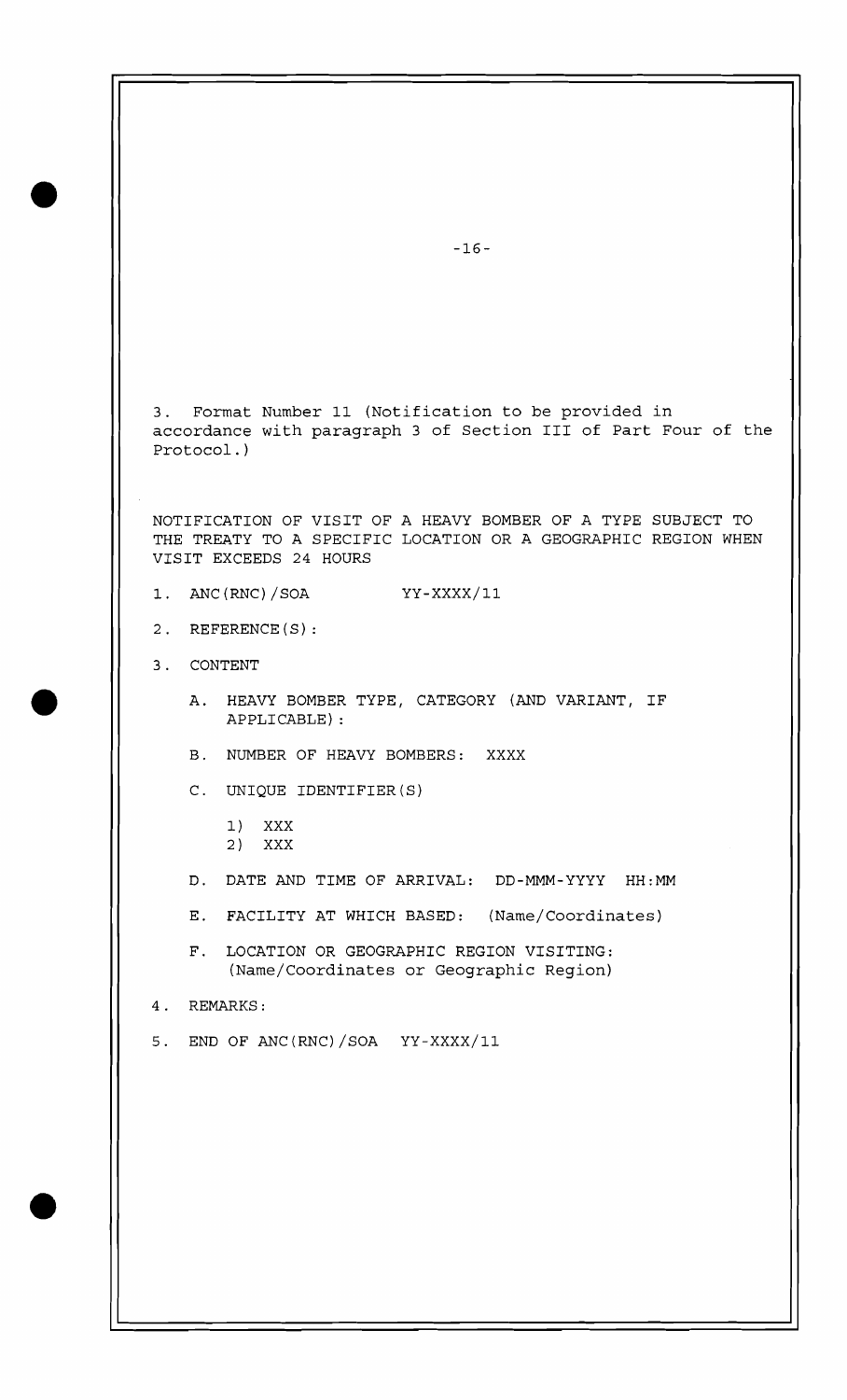4. Format Number 12 (Notification to be provided in accordance with paragraph 4 of Section I11 of Part Four of the Protocol. )

NOTIFICATION OF CONCLUSION OF A VISIT OF A HEAVY BOMBER OF A TYPE SUBJECT TO THE TREATY

- 1. ANC(RNC)/SOA YY-xxxx/12
- 2. REFERENCE(S):
- 3. CONTENT
	- A. HEAVY BOMBER TYPE, CATEGORY (AND VARIANT, IF APPLICABLE) :
	- B. NUMBER OF HEAVY BOMBERS: XXXX
	- C. UNIQUE IDENTIFIER (S)
		- 1) XXX 2) XXX
	- D. DATE AND TIME OF DEPARTURE: DD-MMM-YYYY HH:MM
	- E. FACILITY AT WHICH BASED: (Name/Coordinates)
	- F. LOCATION OR GEOGRAPHIC REGION VISITED: (Name/Coordinates or Geographic Region)
- 4. REMARKS:
- 5. END OF ANC(RNC) /SOA YY-XXXX/12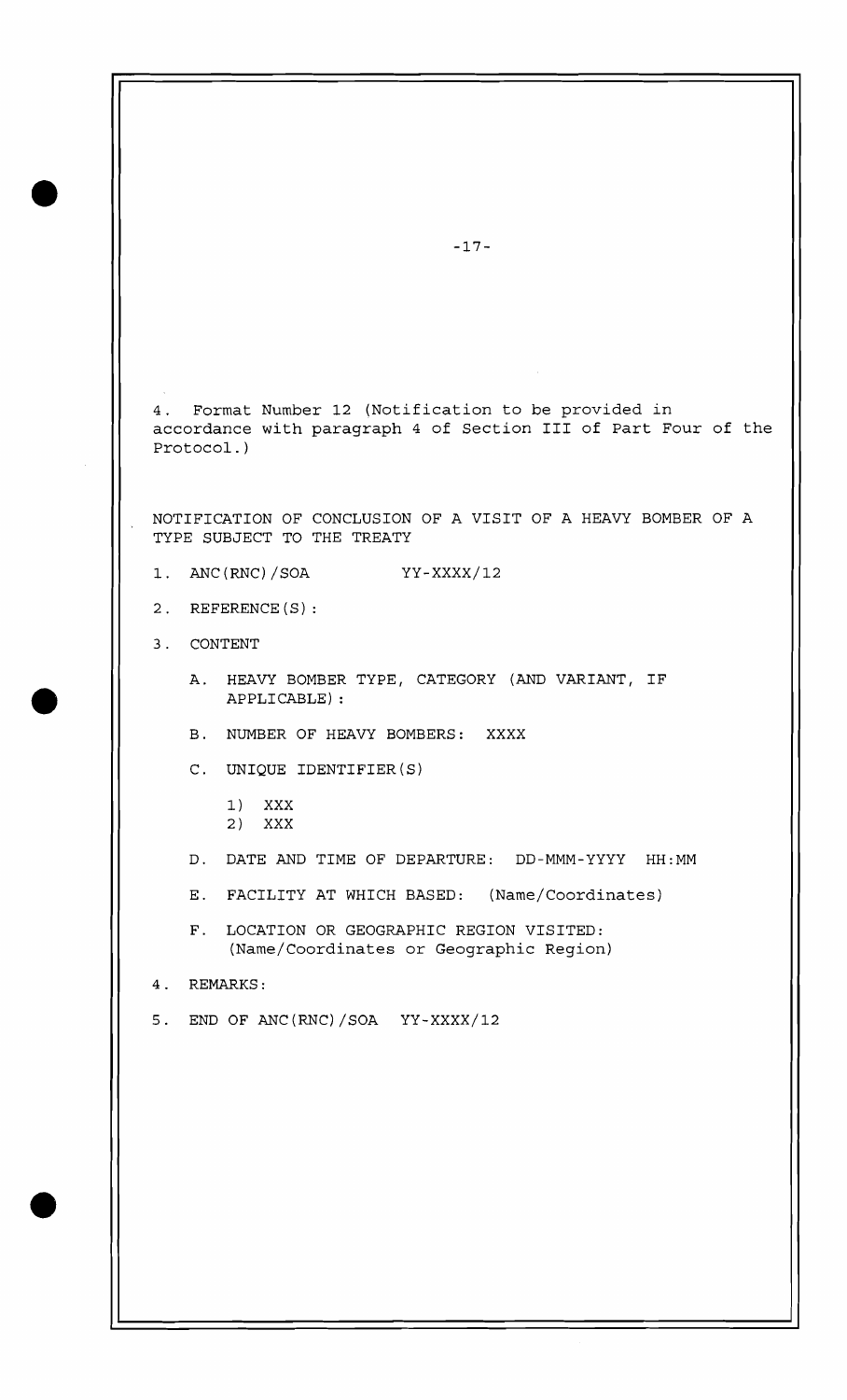5. Format Number 13 (Notification to be provided in accordance with paragraph 5 of Section I11 of Part Four of the Protocol. )

NOTIFICATION OF BEGINNING OF A MAJOR STRATEGIC EXERCISE INVOLVING HEAVY BOMBERS

- 1. ANC (RNC) / SOA YY-XXXX/13
- 2. REFERENCE (S) :
- 3. CONTENT
	- A. AIR BASES FOR HEAVY BOMBERS INVOLVED IN EXERCISE
		- 1) (Name/Coordinates)
		- 2) (Name/Coordinates)
	- B. BEGINNING DATE AND TIME OF EXERCISE: DD-MMM-YYYY HH : MM
- 4. REMARKS:
- 5. END OF ANC(RNC)/SOA  $YY-XXXX/13$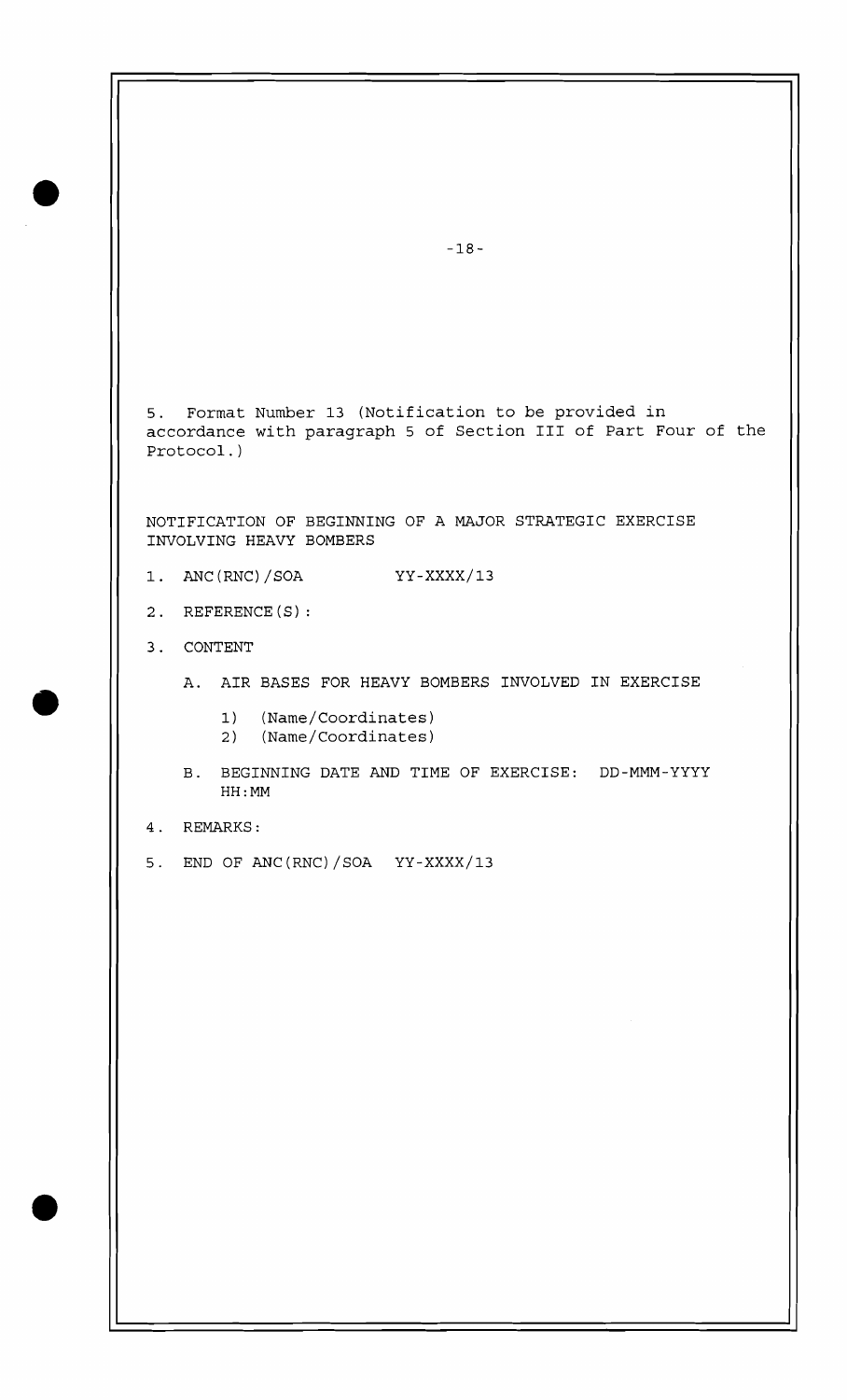**6.** Format Number 14 (Notification to be provided in accordance with paragraph **6** of Section I11 of Part Four of the Protocol.)

NOTIFICATION OF COMPLETION OF A MAJOR STRATEGIC EXERCISE INVOLVING HEAVY BOMBERS

- 1. ANC(RNC)/SOA  $YY-XXXX/14$
- 2. REFERENCE (S) :
- 3. CONTENT

A. DATE AND TIME OF COMPLETION: DD-MMM-YYYY HH:MM

- 4. REMARKS:
- 5. END OF ANC(RNC)/SOA  $YY-XXXX/14$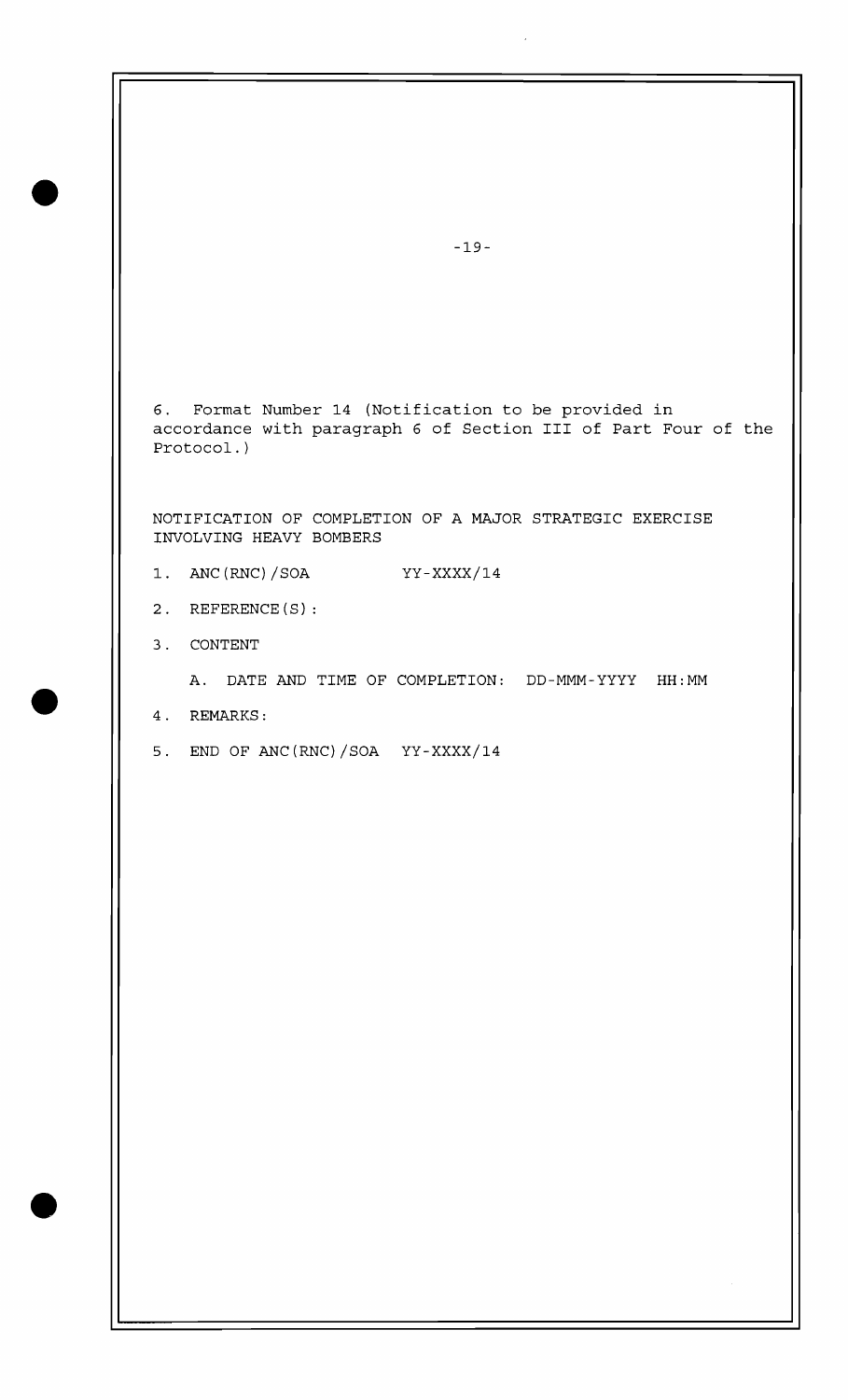Section IV. Notification Formats To Be Provided in Accordance with Section IV of Part Four of the Protocol

1. Format Number 15 (Notification to be provided in accordance with paragraph 1 of Section IV of Part Four of the Protocol.)

NOTIFICATION OF LAUNCH OF AN ICBM OR SLBM

1. ANC(RNC) /SOA YY-xxxx/15

- 2. REFERENCE(S):
- 3. CONTENT
	- A. PLANNED DATE OF LAUNCH: DD-MMM-YYYY
	- B. LAUNCH AREA: (Name)
	- C. REENTRY VEHICLE IMPACT AREA: (Yes/No) (If Yes, provide details)
		- **1)** DD-MMD, DDD-MMD 2) DD-MMD, DDD-MMD
		- 3) DD-MMD, DDD-MMD
		- 4) DD-MMD, DDD-MMD

- OR -

1) A CIRCLE HAVING A RADIUS OF: XXXX.X KM; AND 2) THE CENTER HAVING COORDINATES: DD-MMD, DDD-MMD

D. SINGLE LAUNCH/MORE THAN ONE LAUNCH:

E. TELEMETRY BROADCAST FREQUENCIES (MHz) (If Applicable)

 $-20-$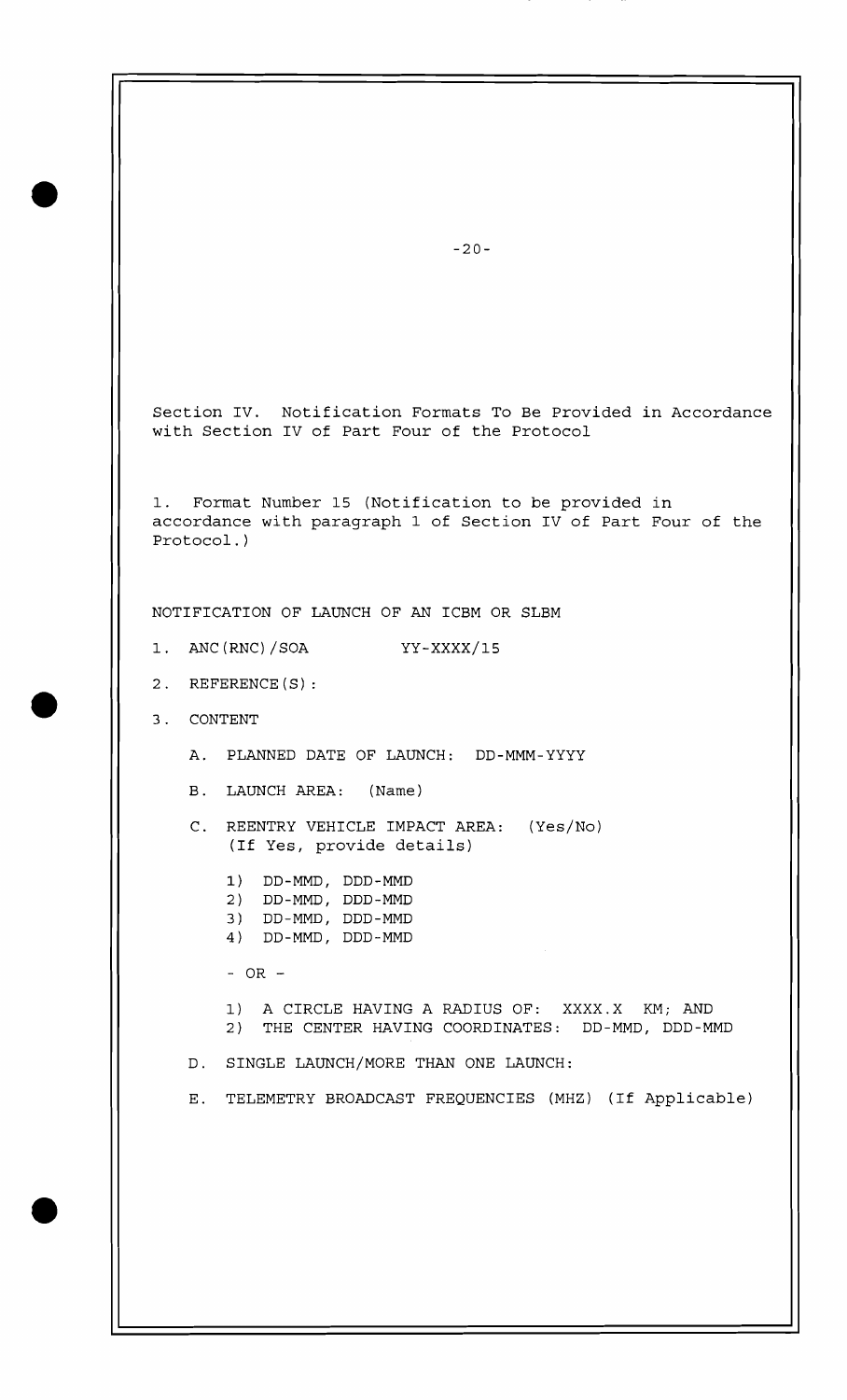FREQUENCY MODULATION TYPE

1) XXXXX 2) XXXXX

4. REMARKS:

 $\mathcal{L}_{\mathcal{L}}$ 

5. END OF ANC(RNC)/SOA  $YY-XXXX/15$ 

 $-21-$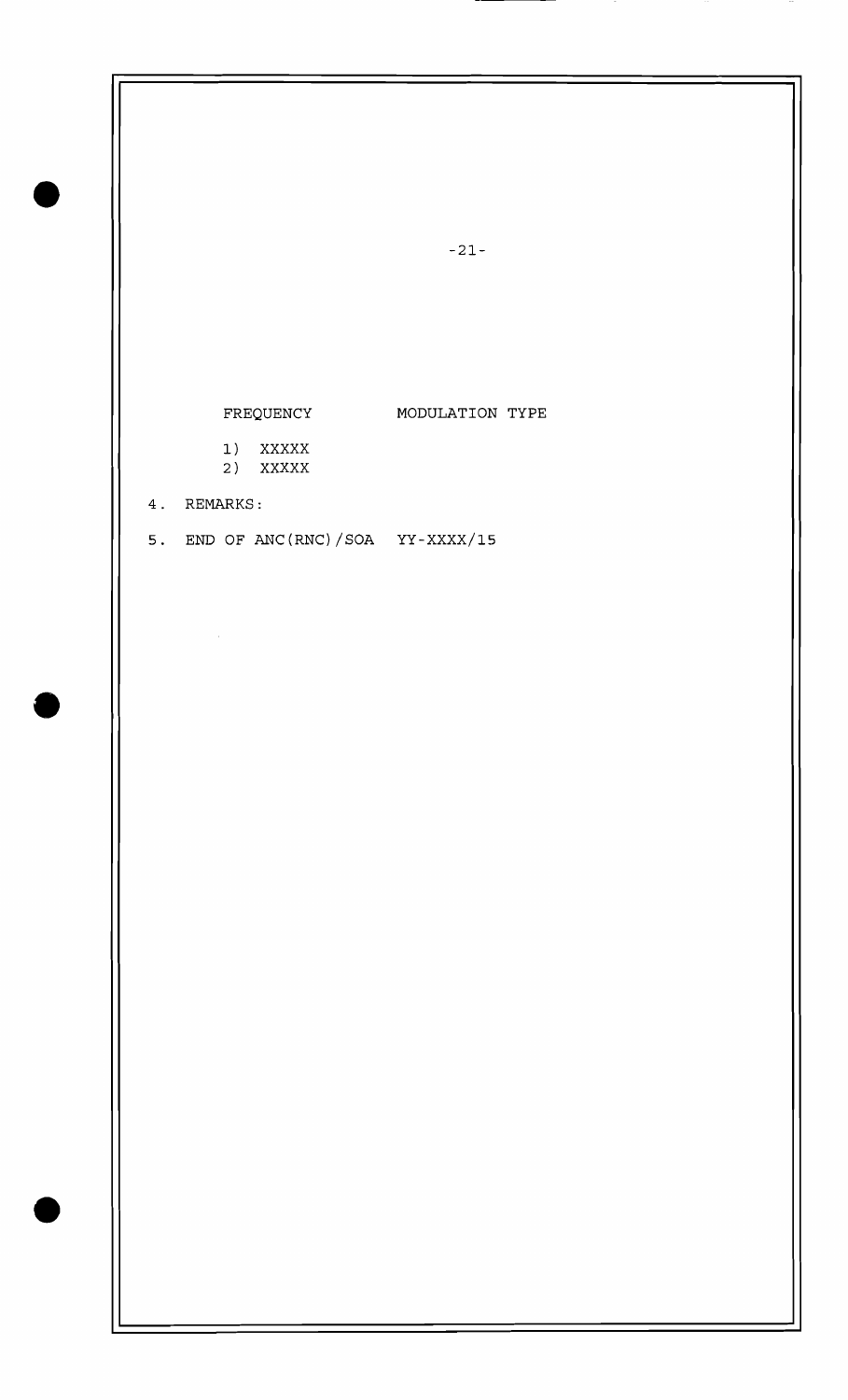2. Format Number 16 (Notification to be provided in accordance with paragraph 2 of Section IV of Part Four of the Protocol. )

NOTIFICATION OF INCOMPLETENESS OR INSUFFICIENT QUALITY OF RECORDING MEDIA PROVIDED, TELEMETRIC INFORMATION RECORDED ON IT, OR INTERPRETIVE DATA

- 1. ANC (RNC) /SOA YY-XXXX/16
- 2. REFERENCE(S):
- 3. CONTENT
	- A. TYPE OF ICBM OR SLBM:
	- B. DATE OF LAUNCH: DD-MMM-YYYY
	- C. RECORDING MEDIUM NUMBER:
	- D. TIME INTERVALS DURING WHICH INCOMPLETE OR INSUFFICIENT QUALITY RECORDINGS OF TELEMETRIC INFORMATION WERE RECEIVED
		- 1)
		- 2 )
	- E. DESCRIPTION OF PROBLEMS THAT AROSE DURING PROCESSING OF INFORMATION PROVIDED:
- 4. REMARKS:
- 5. END OF ANc(RNC)/SOA YY-XXXX/16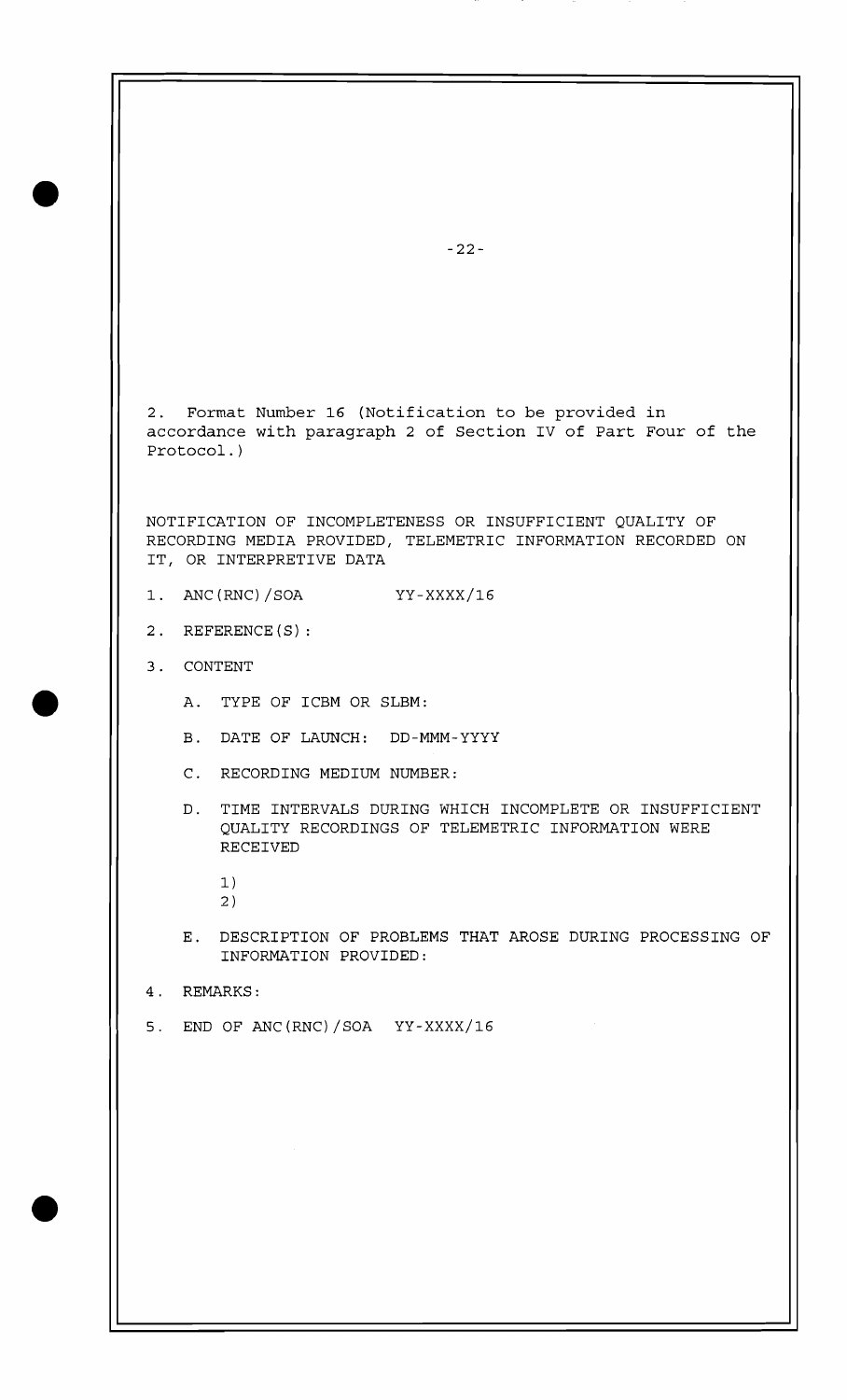3. Format Number 17 (Notification to be provided in accordance with paragraph 3 of Section IV of Part Four of the Protocol.)

NOTIFICATION CONTAINING EXPLANATION OF INCOMPLETENESS OR INSUFFICIENT QUALITY OF TELEMETRIC INFORMATION RECORDING MEDIA PROVIDED, TELEMETRIC INFORMATION RECORDED ON IT, OR INTERPRETIVE DATA

- $1. \quad \text{ANC}(\text{RNC})\text{/SOA}$ YY-XXXX/17
- 2. REFERENCE(S):
- 3. CONTENT
	- A. TYPE OF ICBM OR SLBM:
	- B. DATE OF LAUNCH: DD-MMM-YYYY
	- C. RECORDING MEDIUM NUMBER:
	- D. EXPLANATION OF INCOMPLETENESS OR INSUFFICIENT QUALITY OF TELEMETRIC INFORMATION RECORDING MEDIA PROVIDED, TELEMETRIC INFORMATION RECORDED ON IT, OR INTERPRETIVE **DATA** 
		- $1)$
		- $2)$

## 4. REMARKS:

5. END OF ANC(RNC)/SOA YY-XXXX/17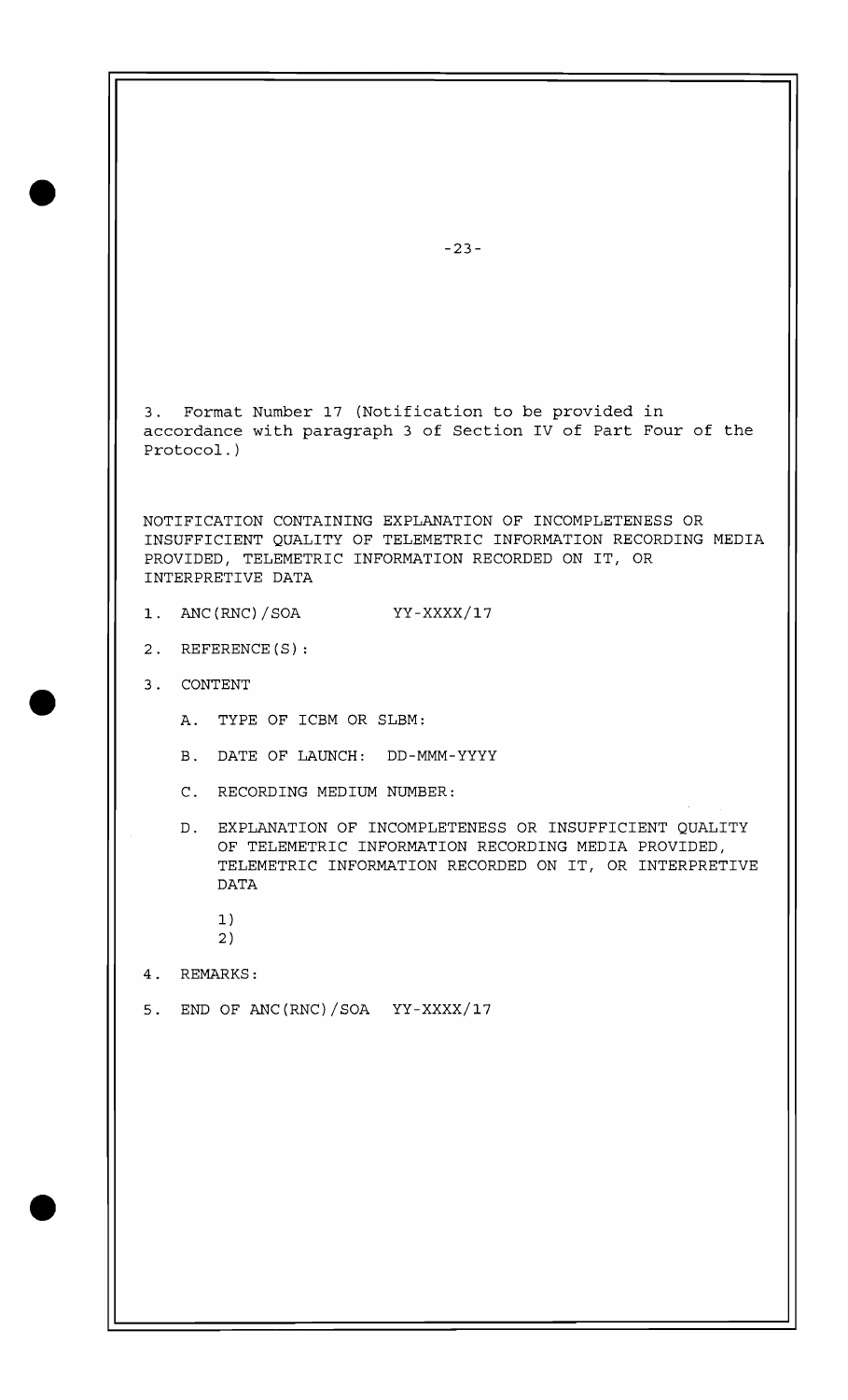4. Format Number 18 (Notification to be provided in accordance with paragraph 4 of Section IV of Part Four of the Protocol.)

NOTIFICATION OF PROPOSED DATE AND LOCATION OF DEMONSTRATION OF TELEMETRIC INFORMATION RECORDING MEDIA AND/OR TELEMETRIC INFORMATION PLAYBACK EQUIPMENT

- 1. ANC(RNC)/SOA YY-xxXX/18
- 2. REFERENCE (S) :
- 3. CONTENT
	- A. PROPOSED DATE OF DEMONSTRATION: DD-MMM-YYYY
	- B. PROPOSED LOCATION OF DEMONSTRATION: (Name)
	- C. POINT OF ENTRY:
- 4. REMARKS:
- 5. END OF ANC(RNC)/SOA YY-xXXX/18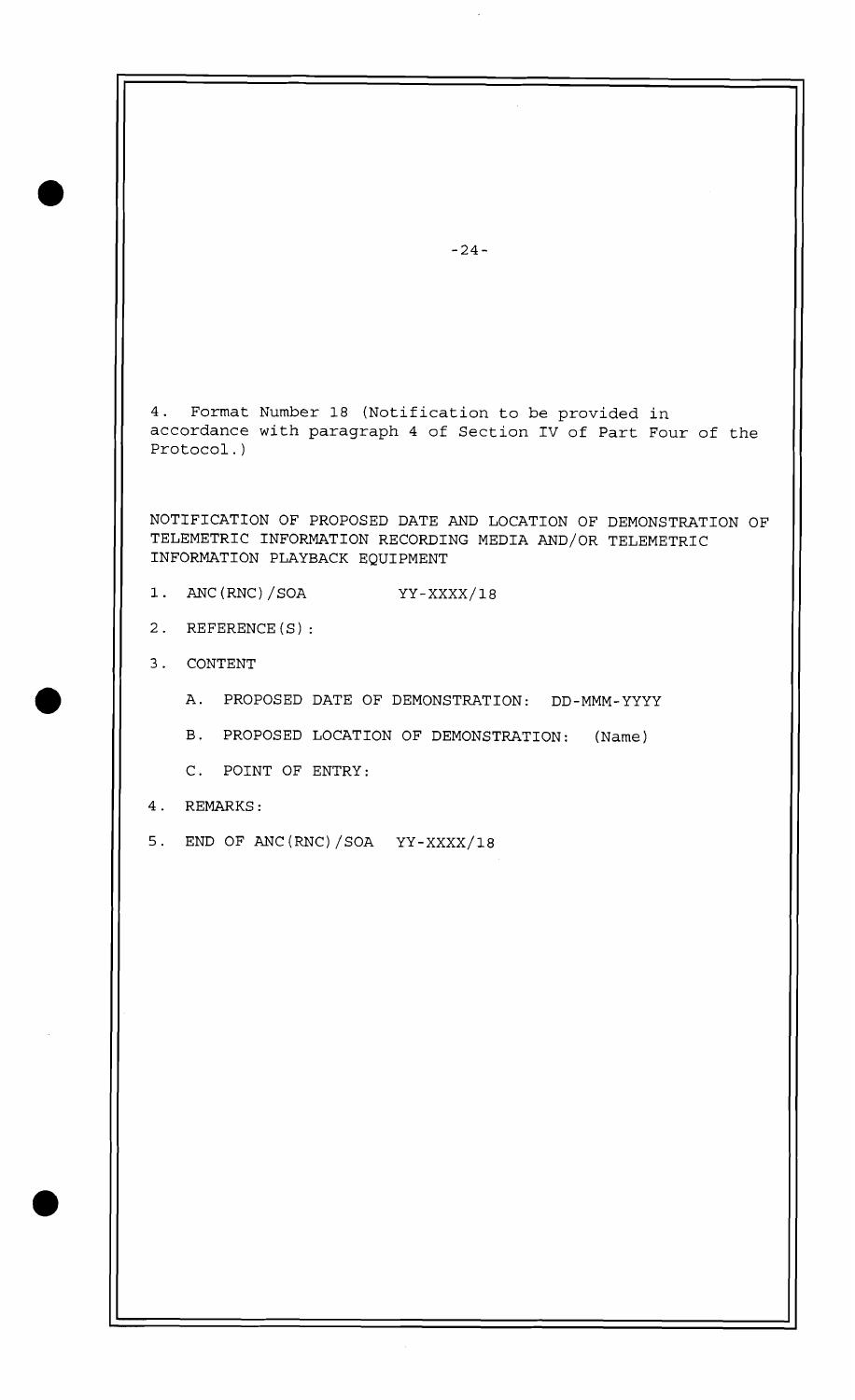5. Format Number 19 (Notification to be provided in accordance with paragraph 5 of Section IV of Part Four of the Protocol. )

NOTIFICATION CONTAINING A REQUEST TO ACQUIRE TELEMETRIC INFORMATION PLAYBACK EQUIPMENT OR SPARE PARTS, OR RESPONSE TO SUCH A REQUEST

- 1. ANC(RNC)/SOA YY-xxxx/19
- 2. REFERENCE(S):
- 3. CONTENT
	- A. FOR A REQUEST: (Yes/No) (If Yes, provide details)
		- 1) NAME OF EQUIPMENT OR SPARE PART: (Description)
		- 2) SPARE PART IDENTIFICATION NUMBER: (If Applicable)
		- 3) NECESSARY QUANTITY: XXX
	- B. FOR A RESPONSE: (Yes/No) (If Yes, provide details)
		- 1) ESTIMATED DELIVERY DATE OF EQUIPMENT/SPARE PARTS: DD-MMM-YYYY
		- 2) APPROXIMATE COST OF EQUIPMENT/SPARE PARTS:
		- 3) SIZE AND WEIGHT OF EQUIPMENT/SPARE PARTS:

C. AGREEMENT TO ACQUIRE EQUIPMENT/SPARE PARTS: (Yes/No) 4. REMARKS:

5. END OF ANC(RNC)/SOA  $YY-XXXX/19$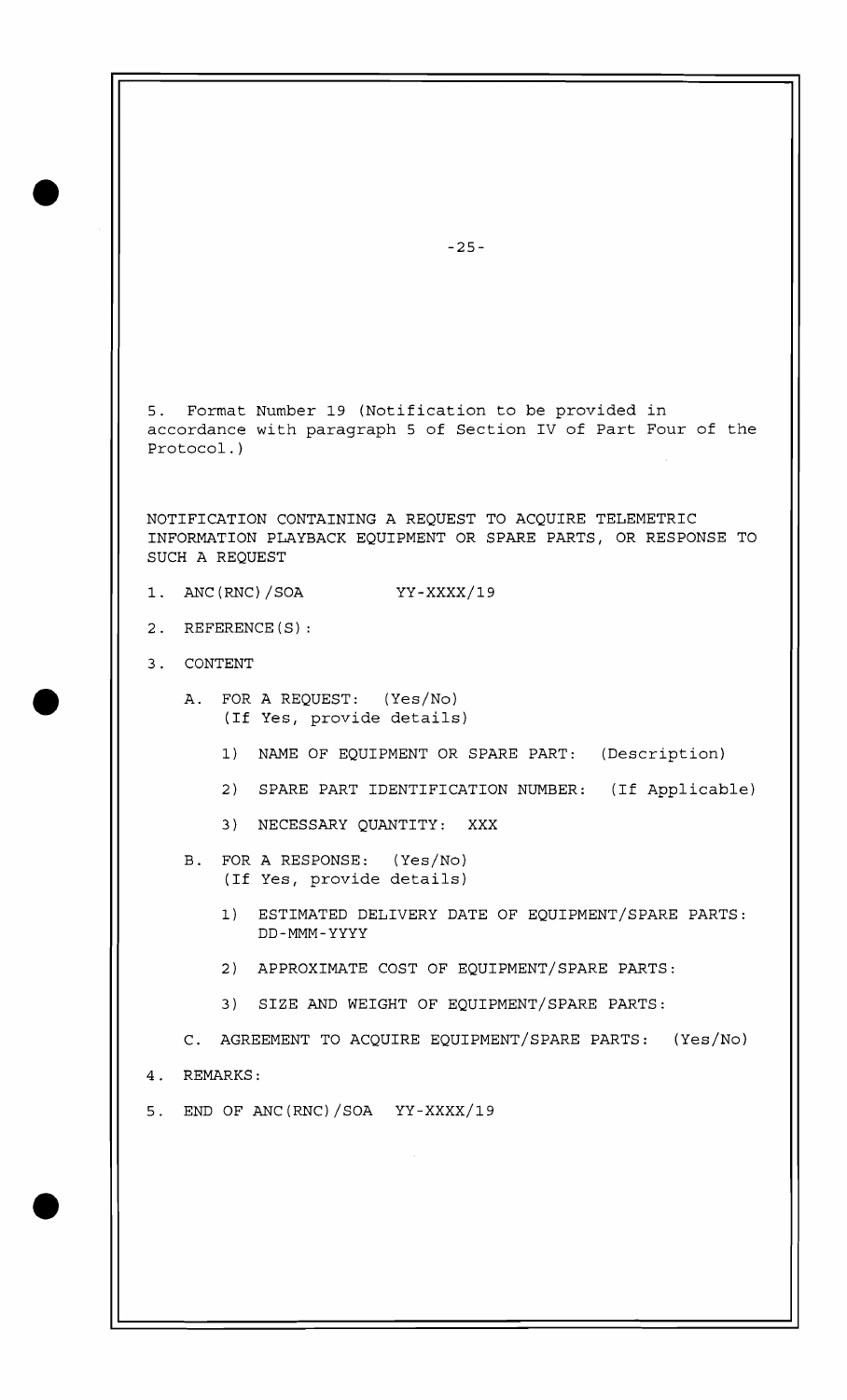6. Format Number 20 (Notification to be provided in accordance with paragraph 6 of Section IV of Part Four of the Protocol.)

NOTIFICATION CONTAINING A REQUEST FOR MAINTENANCE OR TRAINING IN THE OPERATION AND MAINTENANCE OF TELEMETRIC INFORMATION PLAYBACK EQUIPMENT OR RESPONSE TO SUCH A REQUEST

- 1. ANC(RNC)/SOA YY-xxxx/20
- 2. REFERENCE (S) :
- 3. CONTENT
	- A. FOR A REQUEST FOR TRAINING: (Yes/No) (If Yes, provide details)
		- 1) REQUEST FOR TRAINING: (Specify equipment for which training is required)
		- 2) NUMBER OF TRAINEE TEAM MEMBERS: XX
		- 3) GROUP CONSISTS OF XX MALES AND XX FEMALES
		- 4) PROPOSED DATE FOR START OF TRAINING: DD-MMM-YYYY
	- B. FOR A REQUEST FOR MAINTENANCE: (Yes/No) (If Yes, provide details)
		- 1) REQUEST FOR MAINTENANCE: (Specify equipment for which maintenance is required and extent of maintenance)
		- 2) PROPOSED DATE FOR INITIATION OF MAINTENANCE: DD-MMM-YYYY
		- 3) LOCATION OF MAINTENANCE: (Name)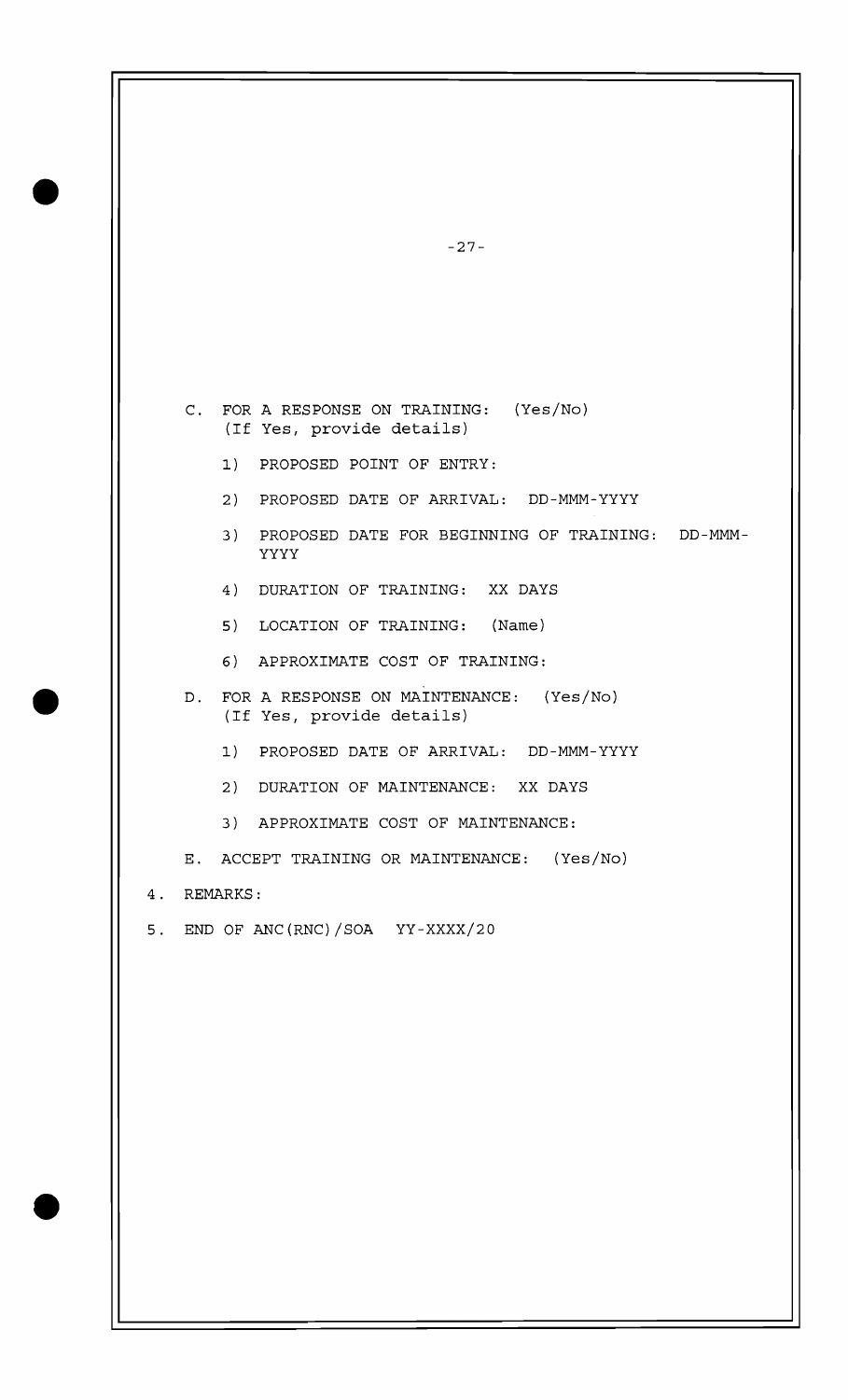Section V. Notification Formats To Be Provided in Accordance with Section V of Part Four of the Protocol

1. Format Number 21 (Notification to be provided in accordance with subparagraph l(a) of Section V of Part Four of the Protocol. )

NOTIFICATION OF INTENT TO CARRY OUT CONVERSION OR ELIMINATION

- 1. ANC(RNC)/SOA YY-xxxx/21
- 2. REFERENCE(S):
- 3. CONTENT

-

- A. TYPE OF PROCESS: (Conversion or Elimination)
- B. TYPE, CATEGORY (AND VARIANT OR VERSION, IF APPLICABLE) OF ITEMS:
- C. NUMBER OF ITEMS: XX
- D. UNIQUE IDENTIFIER (S)
	- 1) XXX
	- 2) XXX
- E. PROCESS LOCATION: (Name/Coordinates)
- F. DATE OF SCHEDULED INITIATION: DD-MMM-YYYY
- 4. REMARKS:
- 5. END OF ANC (RNC) /SOA YY-XXXX/21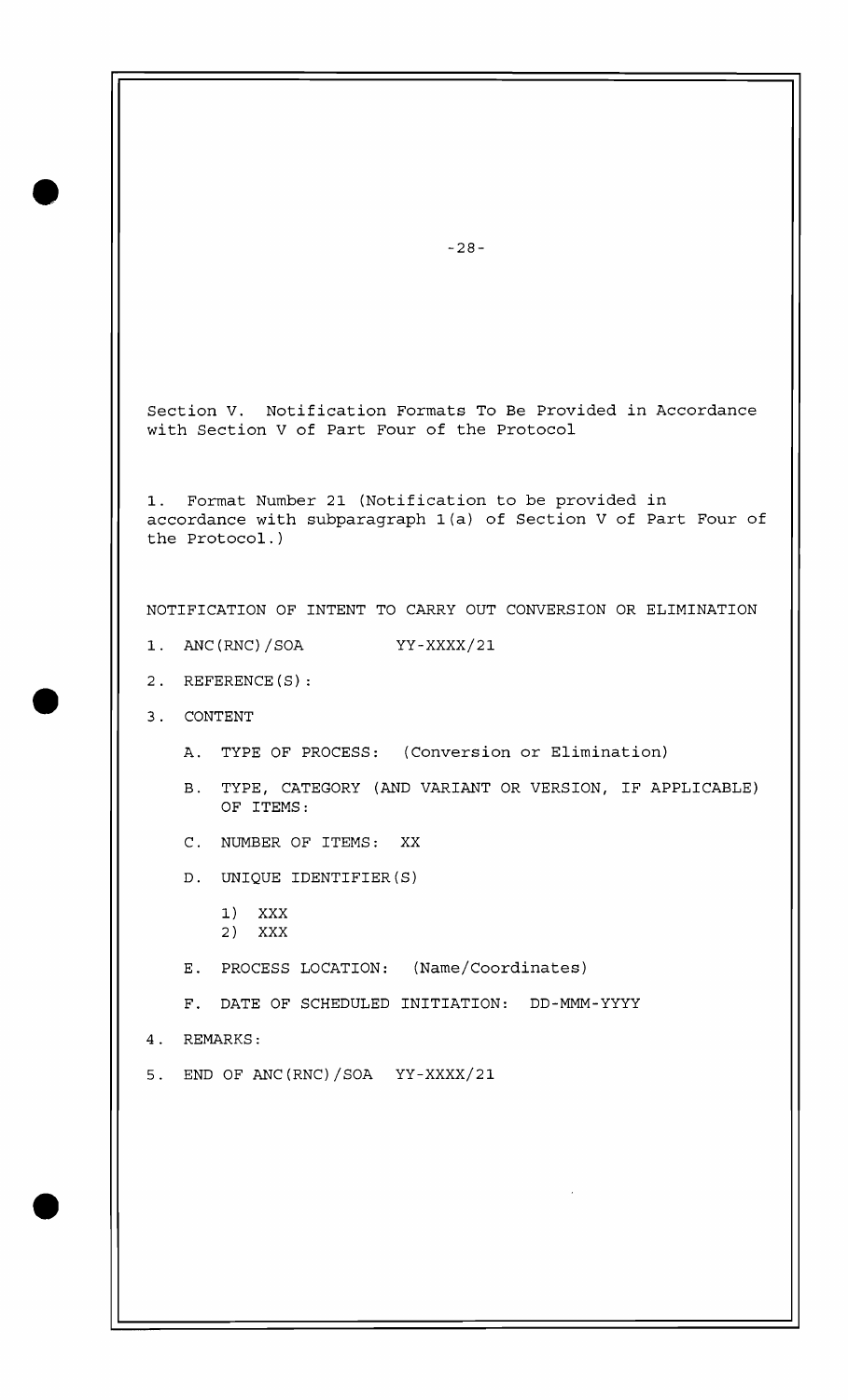2. Format Number 22 (Notification to be provided in accordance with subparagraph l(b) of Section V of Part Four of the Protocol. )

NOTIFICATION OF INITIATION OF CONVERSION OR ELIMINATION

- 1. ANC(RNC)/SOA YY-xxxx/22
- 2. REFERENCE(S):
- 3. CONTENT
	- A. TYPE OF PROCESS: (Conversion or Elimination)
	- B. TYPE, CATEGORY (AND VARIANT OR VERSION, IF APPLICABLE) OF ITEMS:
	- C. NUMBER OF ITEMS: XX
	- D. UNIQUE IDENTIFIER (S)
		- 1) XXX
		- 2) XXX
	- E. PROCESS LOCATION: (Name/Coordinates)
	- F. DATE OF INITIATION: DD-MMM-YYYY
	- G. CONVERSION OR ELIMINATION PROCEDURES:
- 4. REMARKS:
- 5. END OF ANC (RNC) /SOA YY-XXXX/22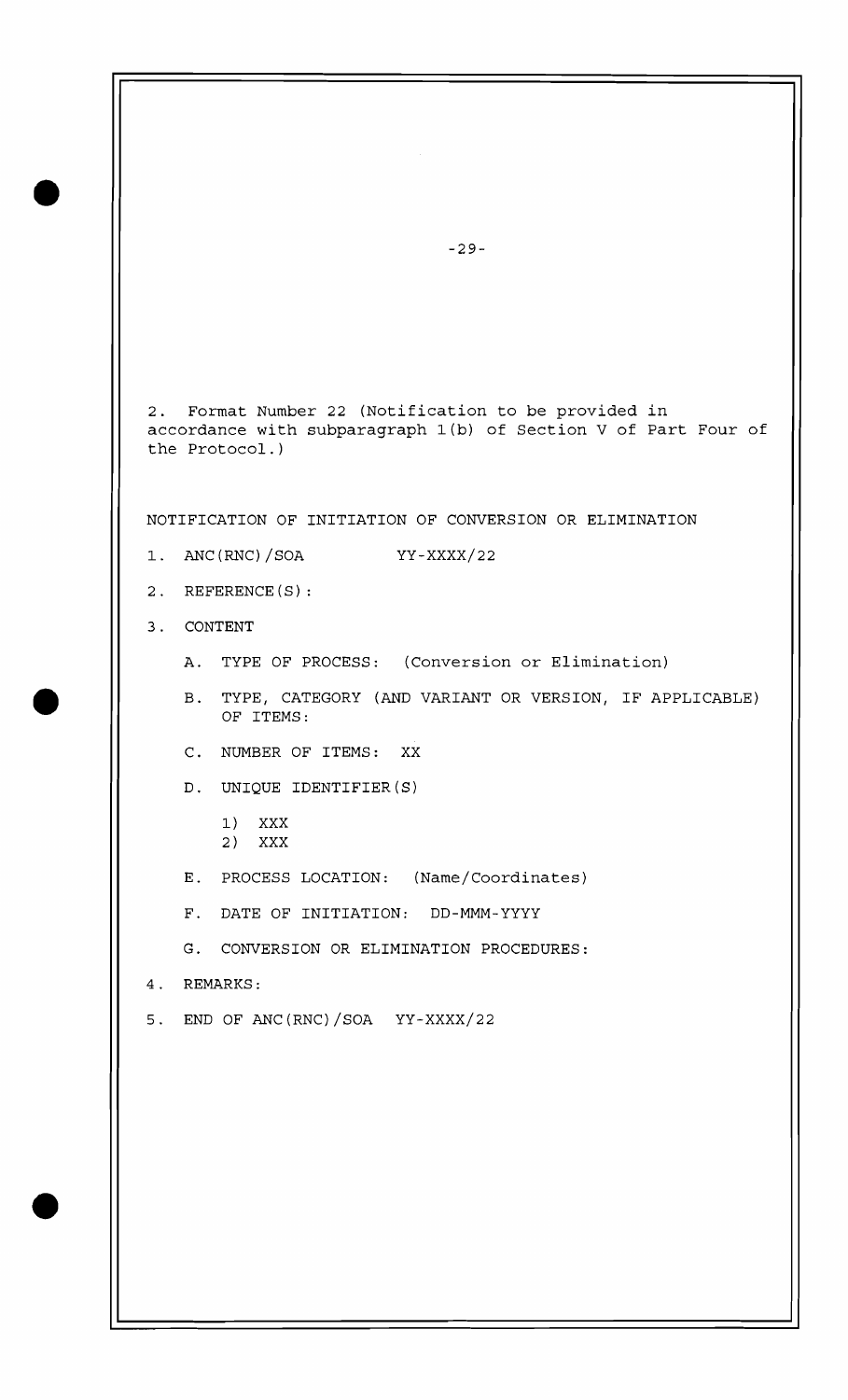3. Format Number 23 (Notification to be provided in accordance with subparagraph l(c) of Section V of Part Four of the Protocol. )

NOTIFICATION OF COMPLETION OF CONVERSION OR ELIMINATION PROCEDURES

- 1. ANC (RNC) / SOA YY-XXXX/23
- 2. REFERENCE (S) :
- 3. CONTENT
	- A. TYPE OF PROCESS: (Conversion or Elimination)
	- B. TYPE, CATEGORY (AND VARIANT OR VERSION, IF APPLICABLE) OF ITEMS:
	- C. NUMBER OF ITEMS: XX
	- D. UNIQUE IDENTIFIER(S)
		- 1) XXX 2) XXX
	- E. PROCESS LOCATION: (Name/Coordinates)
	- F. DATE OF COMPLETION: DD-MMM-YYYY
	- G. VIEWING SITE COORDINATES: (If Applicable) DD-MMD, DDD-MMD
	- H. INFORMATION ABOUT BEGINNING, CONTINUATION, OR COMPLETION OF ACCUMULATION OF ITEMS: (If Applicable)
	- I. NUMBER OF ACCUMULATED ITEMS: (If Applicable) XX

 $-30-$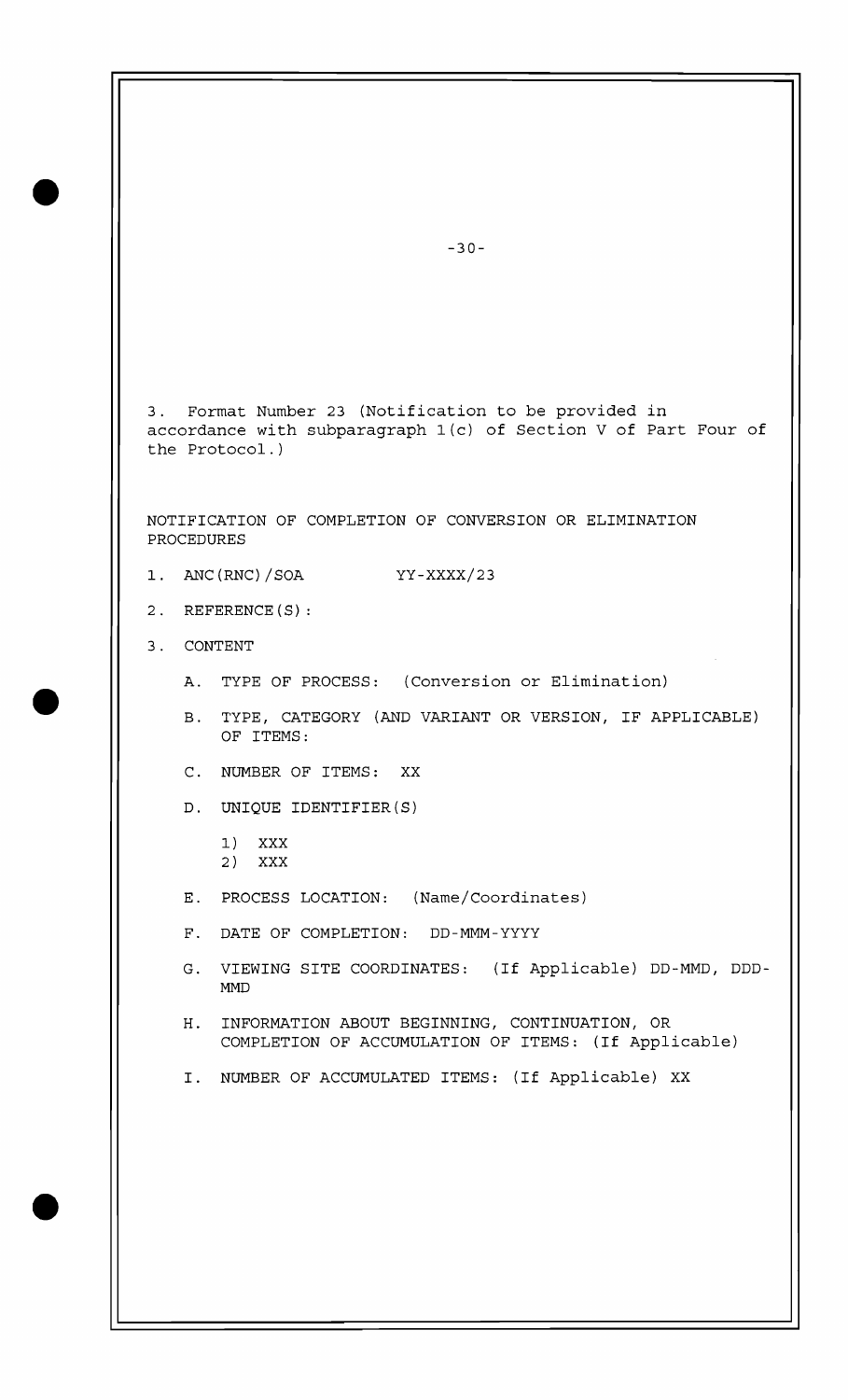$\mathcal{A}^{\mathcal{A}}$  $-31-$ 4. REMARKS:  $\bar{\beta}$ 5. END OF ANC(RNC)/SOA YY-XXXX/23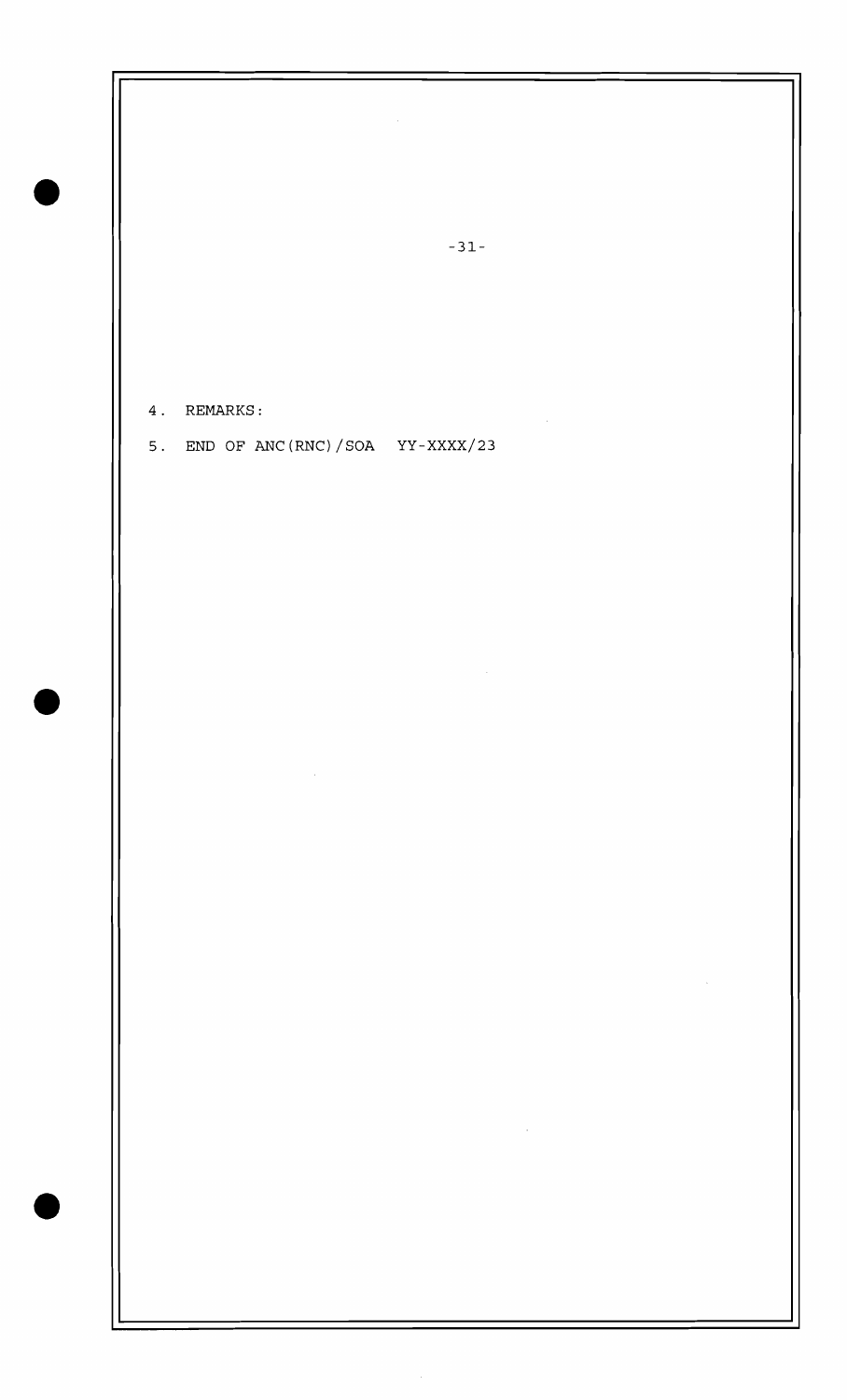4. Format Number 24 (Notification to be provided in accordance with paragraph 2 of Section V of Part Four of the Protocol. )

NOTIFICATION OF ANNUAL PLAN FOR CONVERSION OR ELIMINATION

- 1. ANC (RNC) / SOA YY-XXXX/24
- 2. REFERENCE (S) :
- 3. CONTENT
	- A. TYPE, CATEGORY (AND VARIANT OR VERSION, IF APPLICABLE) OF ITEMS:
		- 1) NUMBER OF ITEMS: XXX
		- 2) PROCESS: (Conversion or Elimination)
	- B. TYPE, CATEGORY (AND VARIANT OR VERSION, IF APPLICABLE) OF ITEMS:
		- 1) NUMBER OF ITEMS: XXX
		- 2) PROCESS: (Conversion or Elimination)

4. REMARKS:

5. END OF ANC(RNC)/SOA  $YY-XXXX/24$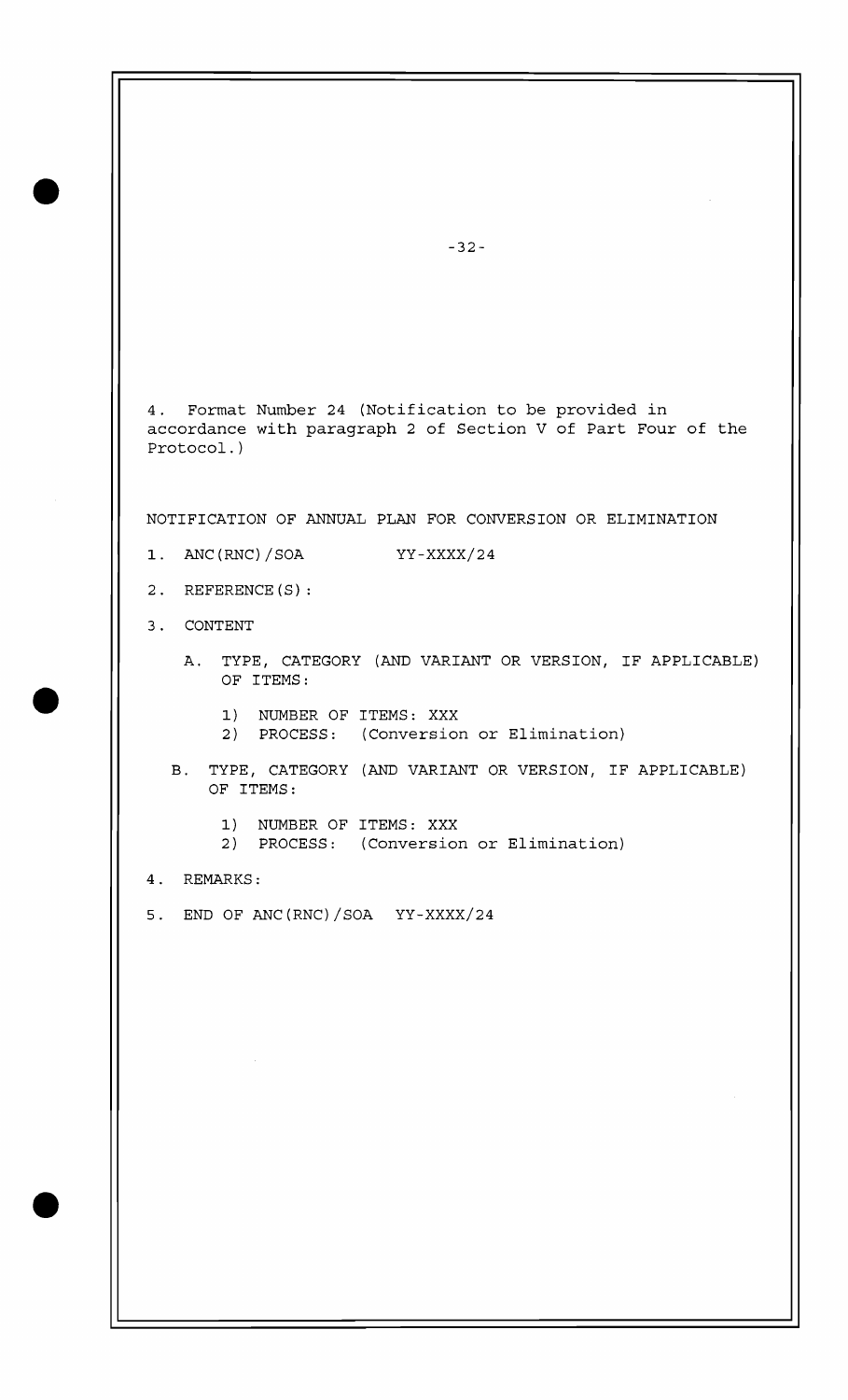Section VI. Notification Formats To Be Provided in Accordance with Section VI of Part Four of the Protocol

1. Format Number 25 (Notification to be provided in accordance with paragraph 1 of Section VI of Part Four of the Protocol. )

NOTIFICATION OF STANDING DIPLOMATIC CLEARANCE NUMBER FOR INSPECTION AIRPLANES

- 1. ANC(RNC)/SOA YY-XXXX/25
- 2. REFERENCE (S) :
- 3. CONTENT
	- A. STANDING DIPLOMATIC CLEARANCE NUMBER:
	- B. CALENDAR YEAR: YYYY
- 4. REMARKS:
- 5. END OF ANC(RNC)/SOA YY-XXXX/25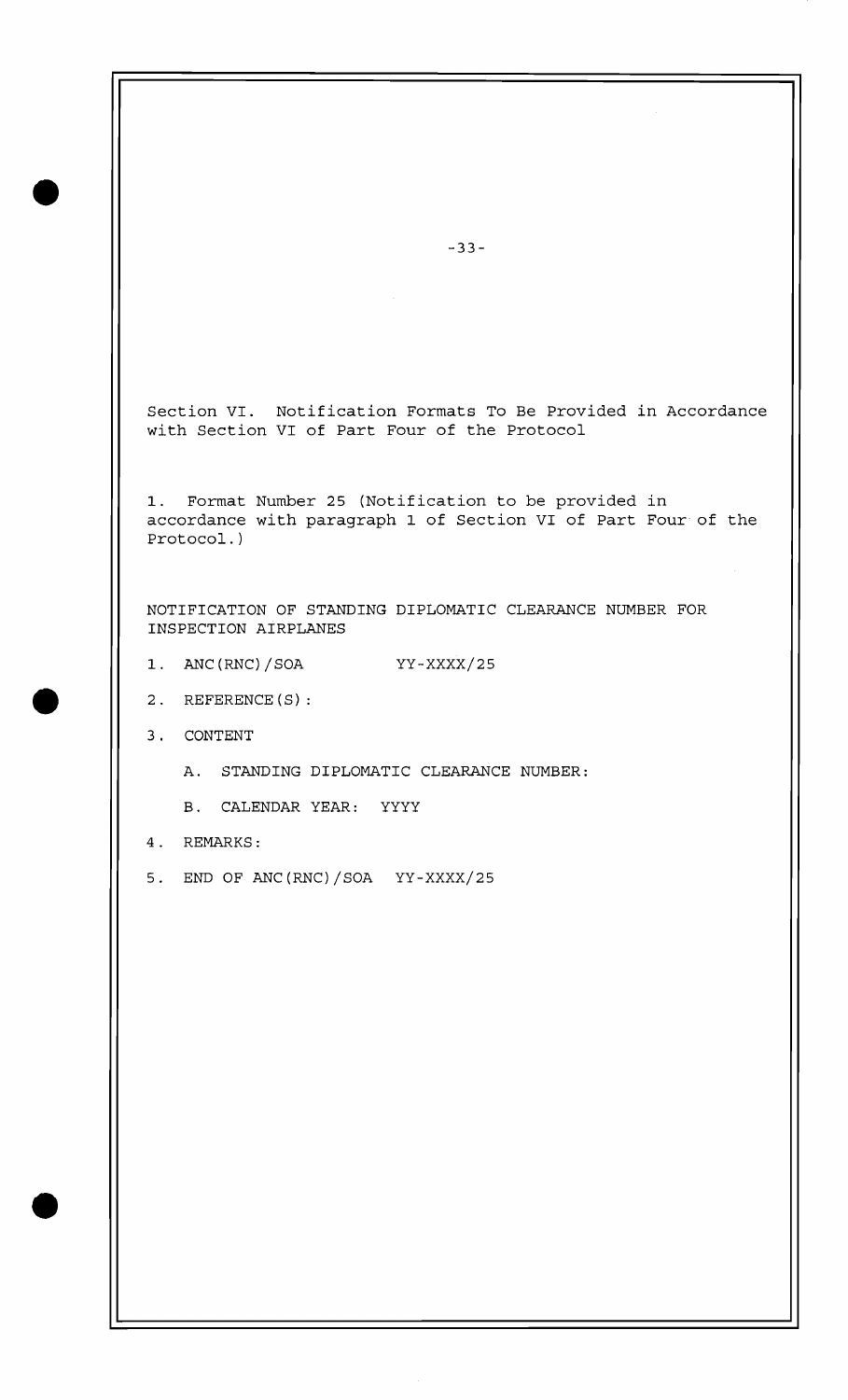2. Format Number 26 (Notification to be provided in accordance with paragraph 2 of Section VI of Part Four of the Protocol.)

NOTIFICATION CONTAINING FLIGHT PLAN FOR AN INSPECTION AIRPLANE

- $1.$  ANC(RNC)/SOA  $YY-XXXX/26$
- 2. REFERENCE(S):
- 3. CONTENT
	- A. TYPE OF AIRPLANE:
	- B. LAST AIRFIELD PRIOR TO ENTERING AIRSPACE OF INSPECTED PARTY :
	- C. SCHEDULED DEPARTURE TIME FROM THAT AIRFIELD: DD-MMM-YYYY HH : MM
	- D. POINT OF ENTRY:
	- E. CALL SIGN: START XXX
	- F. FLIGHT PLAN
		- 1) ROUTE:
		- 2) STANDING DIPLOMATIC CLEARANCE NUMBER:
		- 3) ESTIMATED TIME OF ARRIVAL: DD-MMM-YYYY HH:MM
	- G. INSPECTION AIRPLANE. PRIORITY CLEARANCE PROCESSING REQUIRED.
- 4. REMARKS:
- 5. END OF ANC(RNC)/SOA Yy-XXXX/26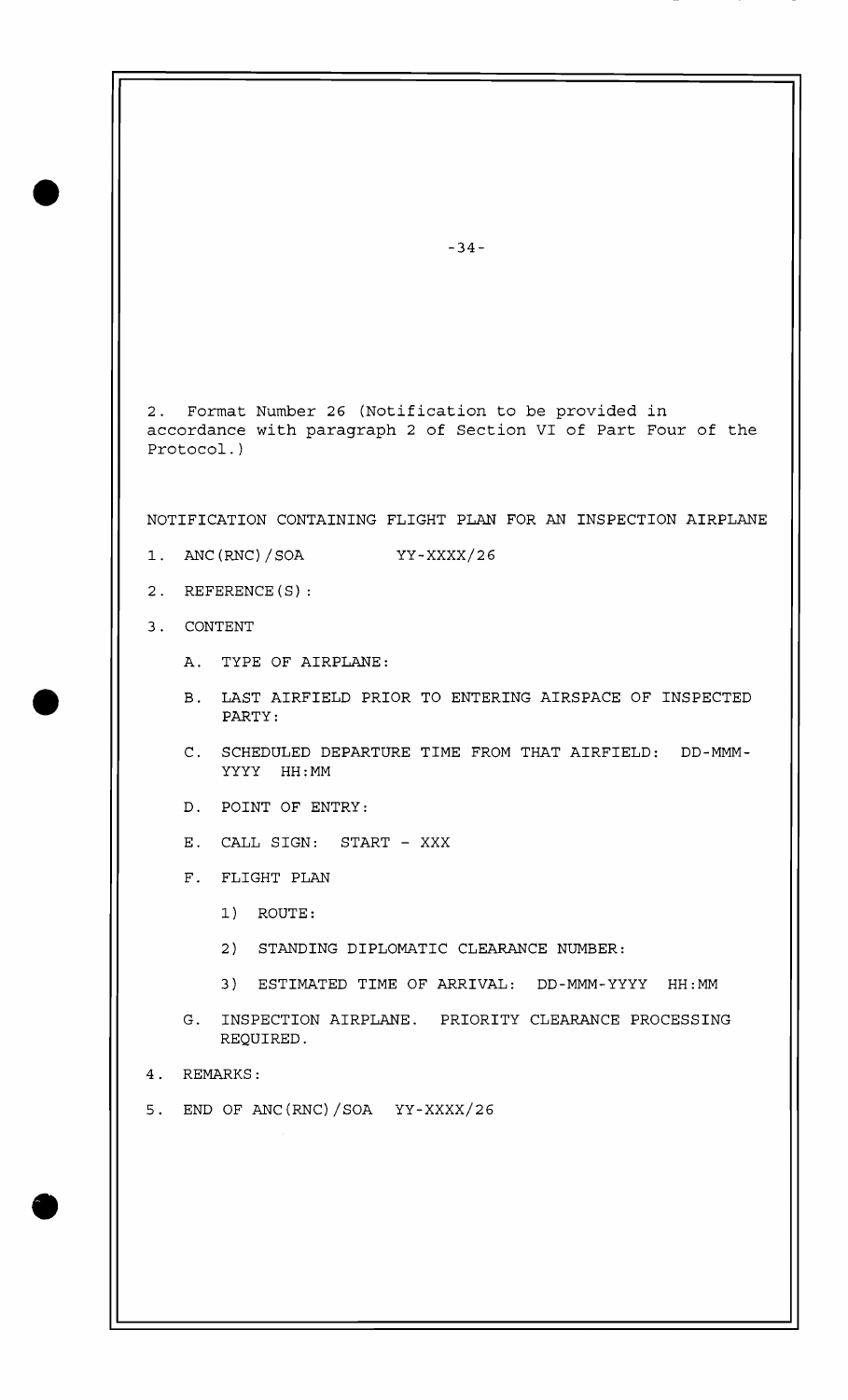3. Format Number 27 (Notification to be provided in accordance with paragraph 3 of Section VI of Part Four of the Protocol.)

 $\mathcal{L}^{\text{max}}_{\text{max}}$  and  $\mathcal{L}^{\text{max}}_{\text{max}}$ 

NOTIFICATION OF FLIGHT PLAN APPROVAL FOR AN INSPECTION AIRPLANE

- 1. ANC(RNC)/SOA YY-XXXX/27
- 2. REFERENCE (S) :
- 3. CONTENT
	- A. APPROVED FLIGHT PLAN
- 4. REMARKS:
- 5. END OF ANC (RNC) /SOA YY-XXXX/27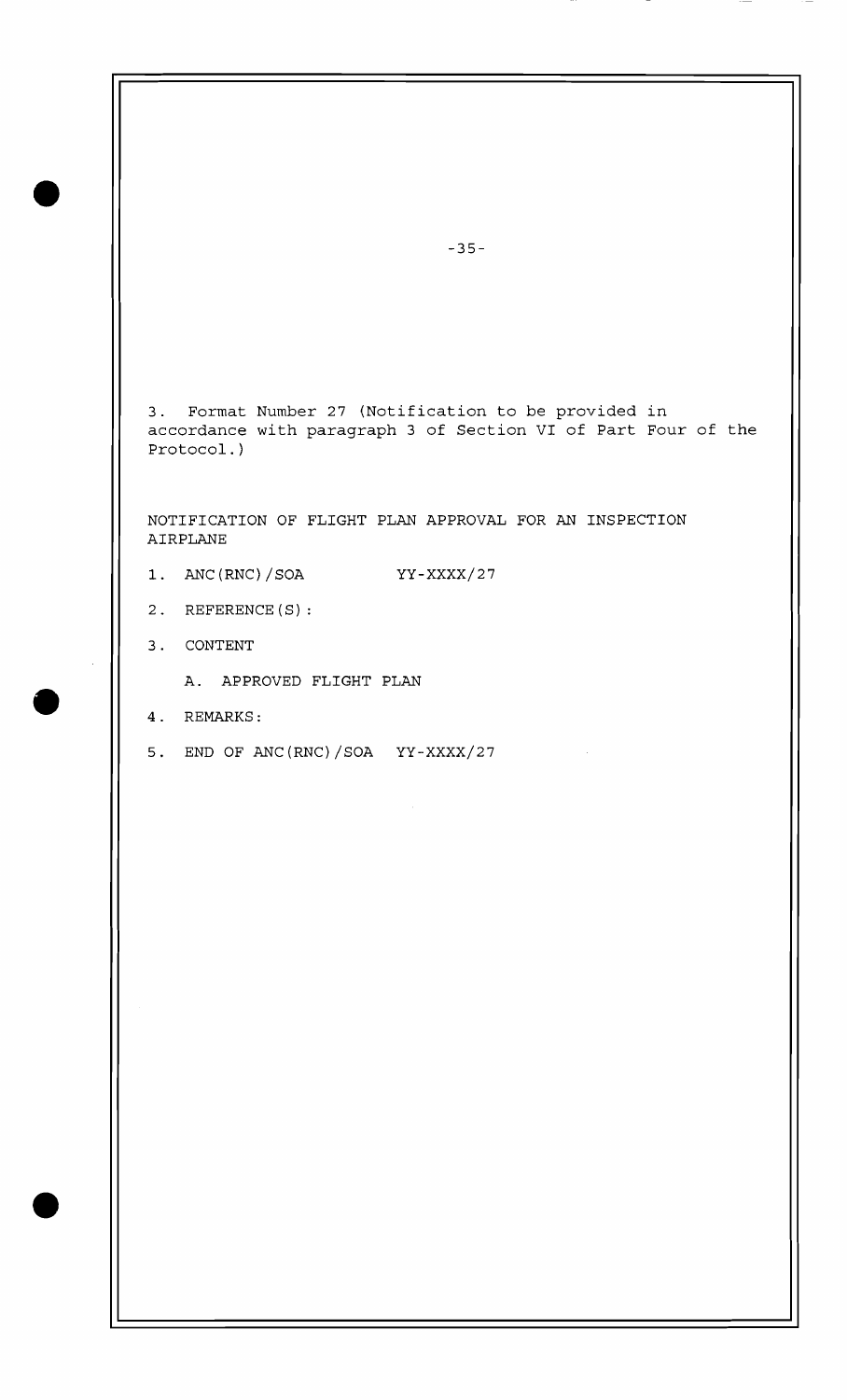4. Format Number 28 (Notification to be provided in accordance with paragraph 4 of Section VI of Part Four of the Protocol.)

NOTIFICATION OF CHANGE TO A FLIGHT ROUTE

- ANC (RNC) / SOA  $1.$ YY-XXXX/28
- $2.$  REFERENCE $(S)$ :
- 3. CONTENT
	- A. CHANGE IN FLIGHT ROUTE TO POINT OF ENTRY
		- 1) TERRITORY FROM WHICH AN INSPECTION AIRPLANE FOLLOWS A CHANGED FLIGHT ROUTE:
		- 2) CHANGED FLIGHT ROUTE TO POINT OF ENTRY:
		- 3) EFFECTIVE DATE OF CHANGE: DD-MMM-YYYY
	- B. CHANGE IN FLIGHT ROUTE FROM POINT OF ENTRY
		- 1) TERRITORY TO WHICH AN INSPECTION AIRPLANE FOLLOWS A CHANGED FLIGHT ROUTE:
		- 2) CHANGED FLIGHT ROUTE FROM POINT OF ENTRY:
		- 3) EFFECTIVE DATE OF CHANGE: DD-MMM-YYYY
- 4. REMARKS:
- 5. END OF ANC(RNC)/SOA YY-xXXX/28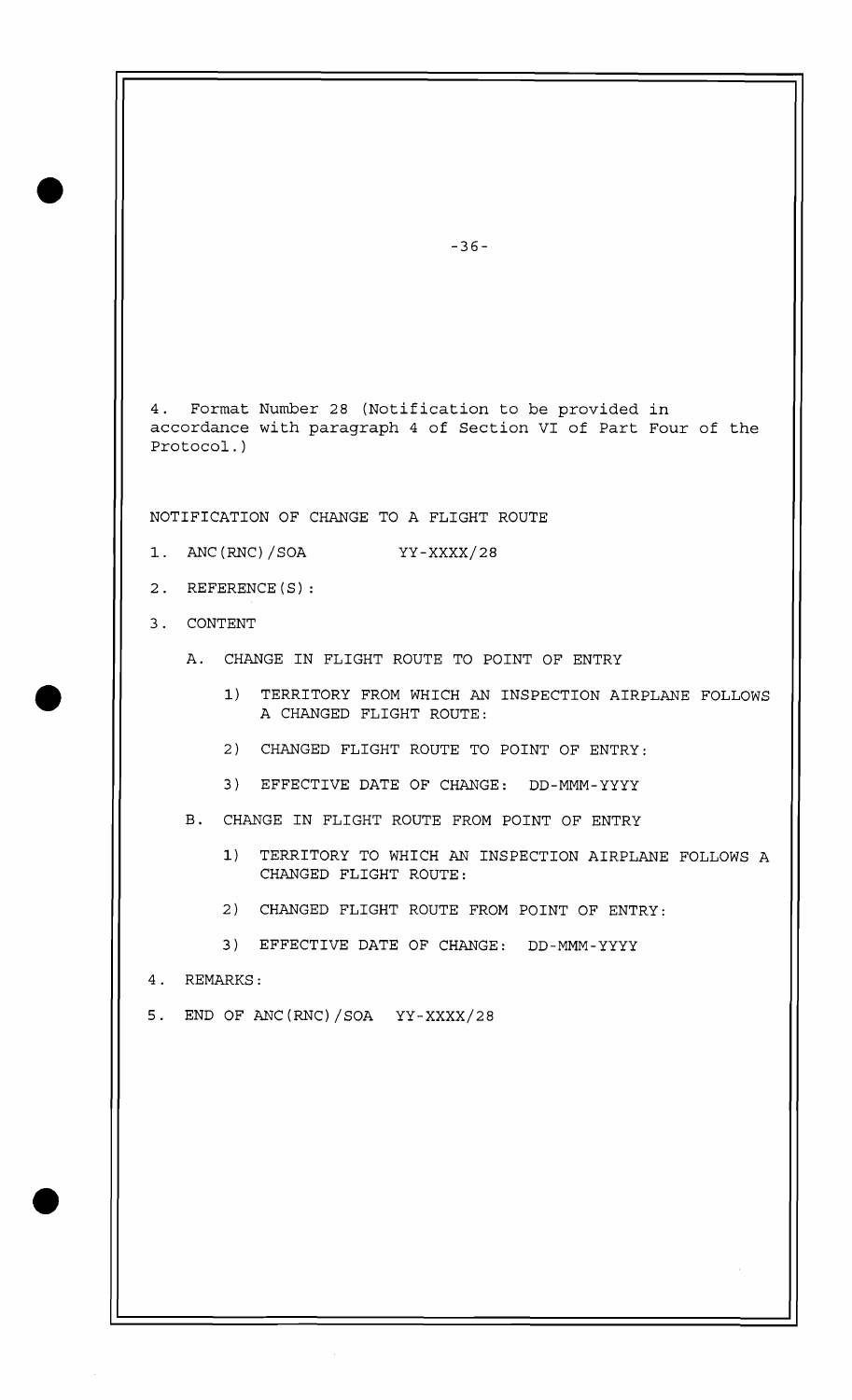$-37-$ 5. Format Number 29 (Notification to be provided in accordance with paragraph 5 of Section VI of Part Four of the Protocol.) NOTIFICATION CONTAINING INITIAL LISTS OF INSPECTORS AND AIRCREW MEMBERS 1. ANC (RNC) /SOA YY-xxxx/29 2. REFERENCE (S) : 3. CONTENT LAST, FIRST, PATRONYMIC DATE PLACE OF PASSPORT OR MIDDLE NAME OF BIRTH BIRTH NUMBER (DD-MMM (CITY, OBLAST -YYYY) OR STATE, COUNTRY) A. INSPECTORS 1) 2 B. AIRCREW MEMBERS 1) 2 4. REMARKS: 5. END OF ANC (RNC) /SOA YY-XXXX/29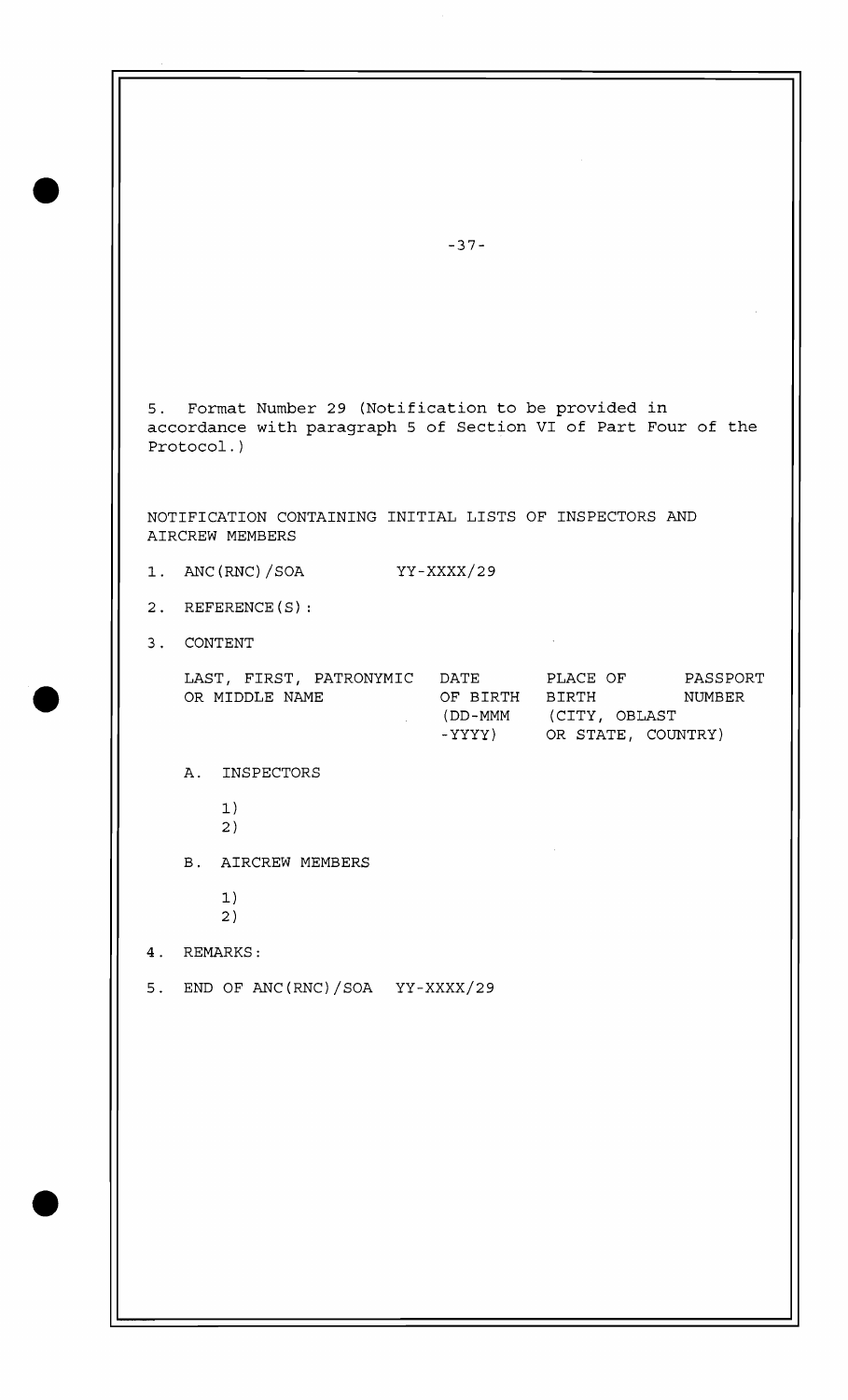**6.** Format Number 30 (Notification to be provided in accordance with paragraph **6** of Section VI of Part Four of the Protocol. )

NOTIFICATION OF AMENDMENTS TO LISTS OF INSPECTORS AND AIRCREW MEMBERS

- 1. ANC(RNC)/SOA YY-xxxx/30
- 2. REFERENCE(S):
- 3. CONTENT

| LAST, FIRST, PATRONYMIC | DATE.          | PLACE OF           | PASSPORT |
|-------------------------|----------------|--------------------|----------|
| OR MIDDLE NAME          | OF BIRTH BIRTH |                    | NUMBER   |
|                         | (DD-MMM)       | (CITY, OBLAST)     |          |
|                         | – YYYY)        | OR STATE, COUNTRY) |          |

- A. ADDITION OF INSPECTORS: (Yes/No) (If Yes, provide details) 1)
	- 2 )
- B. ADDITION OF AIRCREW MEMBERS: (Yes/No) (If Yes, provide details)
	- 1) 2
- C. DELETION OF INSPECTORS: (Yes/No) (If Yes, provide details)
	- 1) 2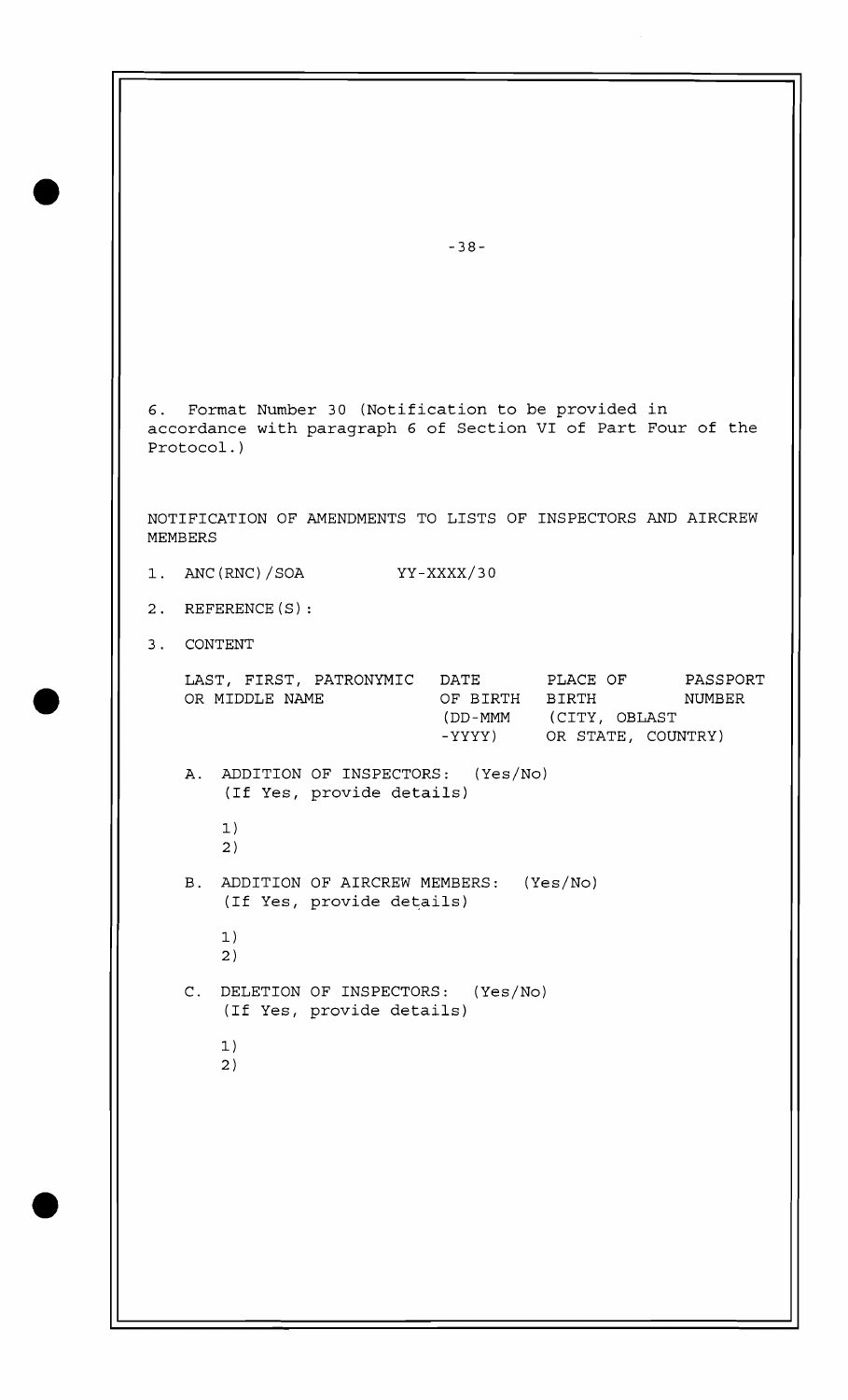| $-39-$                                                                                                                                                |
|-------------------------------------------------------------------------------------------------------------------------------------------------------|
|                                                                                                                                                       |
|                                                                                                                                                       |
| D. DELETION OF AIRCREW MEMBERS: (Yes/No)<br>(If Yes, provide details)                                                                                 |
| 1)<br>2)                                                                                                                                              |
| E. DATA CHANGE: (Yes/No)<br>(If Yes, provide details)                                                                                                 |
| LAST, FIRST, PATRONYMIC DATE PLACE OF<br>PASSPORT<br>OR MIDDLE NAME<br>OF BIRTH BIRTH<br>NUMBER<br>(DD-MMM (CITY, OBLAST<br>-YYYY) OR STATE, COUNTRY) |
| 1)<br>INSPECTORS (PREVIOUS DATA, NEW DATA)                                                                                                            |
| a)<br>INSPECTOR                                                                                                                                       |
| (1) (Previous Data)<br>$(2)$ (New Data)                                                                                                               |
| b)<br>INSPECTOR                                                                                                                                       |
| (1) (Previous Data)<br>$(2)$ (New Data)                                                                                                               |
| 2) AIRCREW MEMBERS (PREVIOUS DATA, NEW DATA)                                                                                                          |
| a) AIRCREW MEMBER                                                                                                                                     |
| (1) (Previous Data)<br>$(2)$ (New Data)                                                                                                               |
| b) AIRCREW MEMBER                                                                                                                                     |
| (1) (Previous Data)<br>$(2)$ (New Data)                                                                                                               |
| REMARKS:<br>4.                                                                                                                                        |
| 5. END OF ANC(RNC)/SOA YY-XXXX/30                                                                                                                     |
|                                                                                                                                                       |
|                                                                                                                                                       |

Б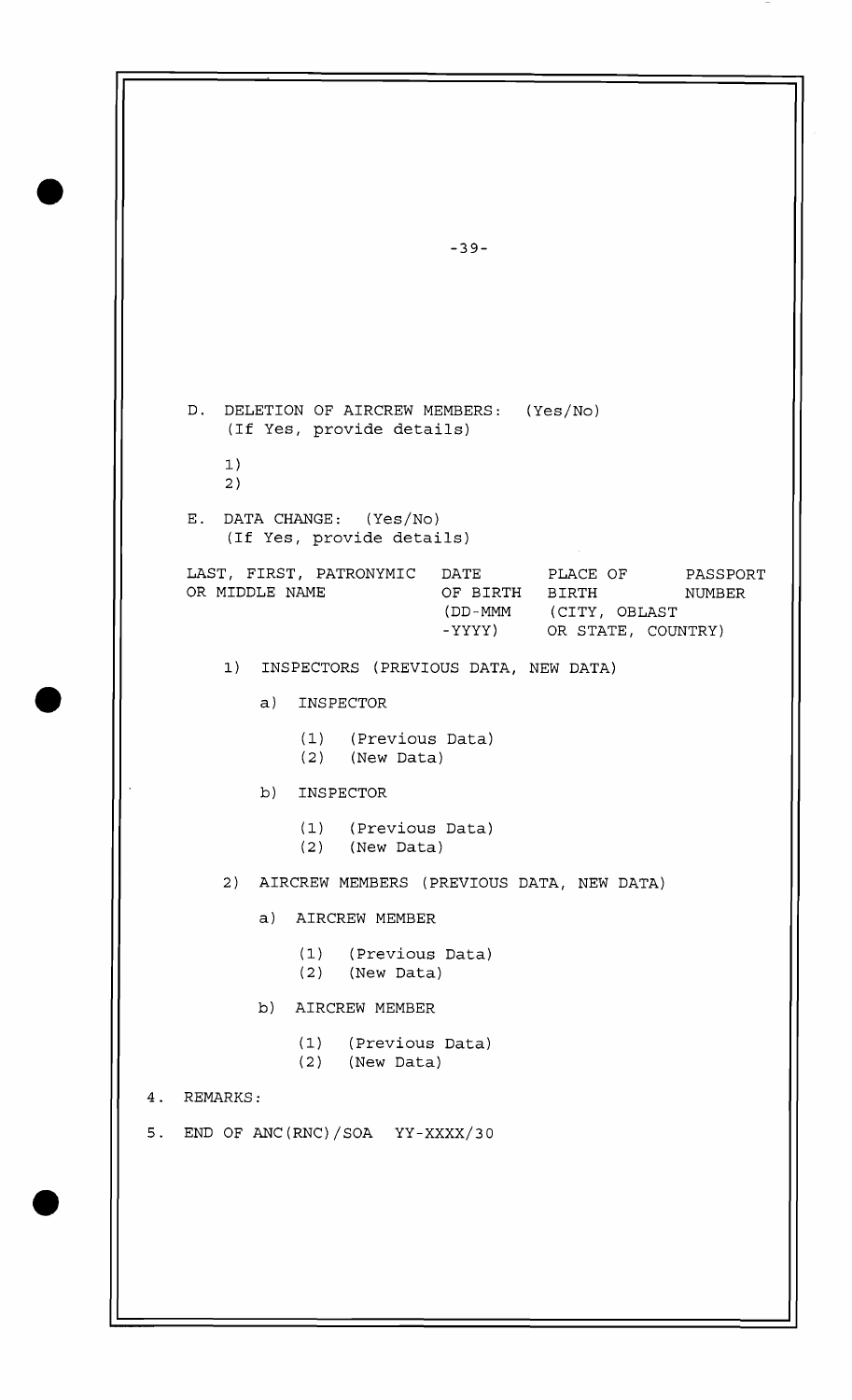7. Format Number 31 (Notification to be provided in accordance with paragraph 7 of Section VI of Part Four of the Protocol. NOTIFICATION OF AGREEMENT WITH OR OBJECTION TO INSPECTORS OR AIRCREW MEMBERS 1. ANC(RNC)/SOA YY-xxxx/31 2. REFERENCE (S) : 3. CONTENT LAST, FIRST, PATRONYMIC DATE PLACE OF PASSPORT OR MIDDLE NAME OF BIRTH BIRTH NUMBER (DD-MMM (CITY, OBLAST -YYYY) OR STATE, COUNTRY) A. AGREEMENT WITH INSPECTORS: (Yes/No) (If Yes, provide details) 1) 2 B. AGREEMENT WITH AIRCREW MEMBERS: (Yes/No) (If Yes, provide details) 1) 2) C. OBJECTION TO INSPECTORS: (Yes/No) (If Yes, provide details) 1) 2

 $-40-$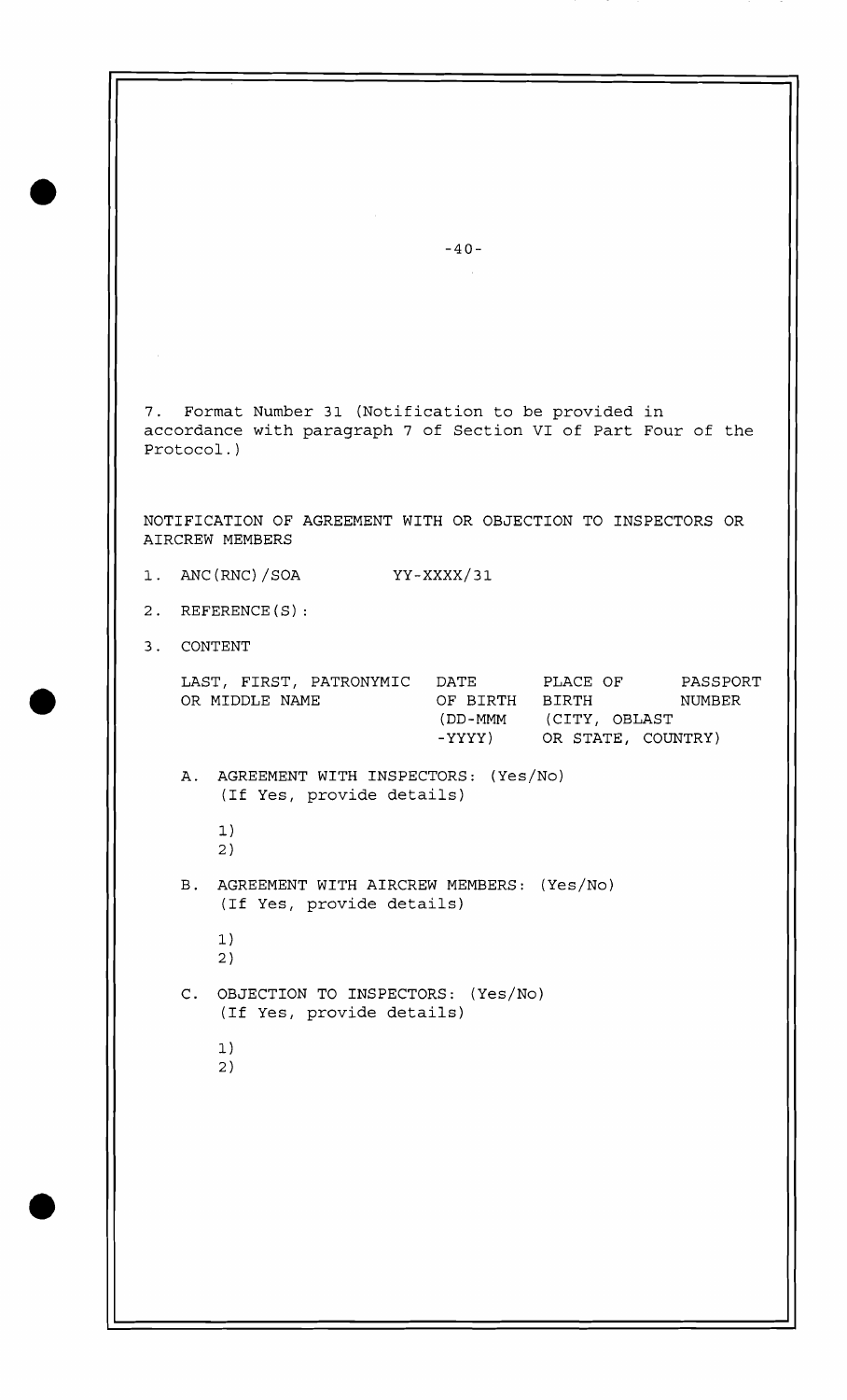$-41-$ D. OBJECTION TO AIRCREW MEMBERS: (Yes/No) (If Yes, provide details)  $1)$ 2 ) 4. REMARKS: 5. END OF ANC(RNC)/SOA  $YY-XXXX/31$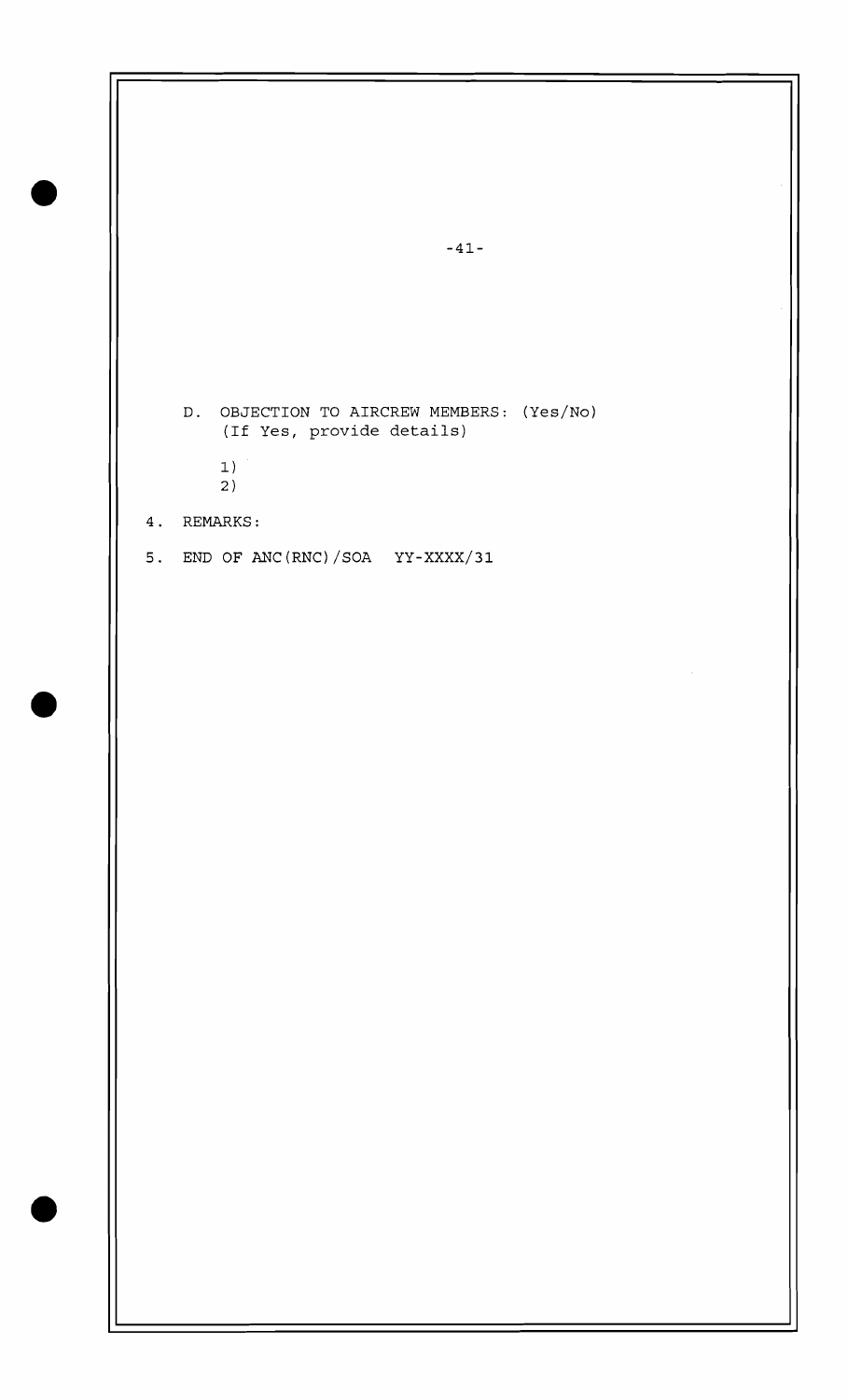$-42-$ 8. Format Number 32 (Notification to be provided in accordance with paragraph 8 of Section VI of Part Four of the Protocol.) NOTIFICATION OF AGREED LIST OF INSPECTORS AND AIRCREW MEMBERS 1. ANC(RNC) /SOA YY-xxxx/32 2. REFERENCE(S): 3. CONTENT LAST, FIRST, PATRONYMIC DATE PLACE OF PASSPORT<br>OR MIDDLE NAME OF BIRTH BIRTH MUMBER OF BIRTH BIRTH NUMBER (DD-MMM (CITY, OBLAST -YYYY) OR STATE, COUNTRY) A. INSPECTORS 1) 2) B. AIRCREW MEMBERS 1) 2 ) 4. REMARKS: 5. END OF ANC(RNC)/SOA YY-XXXX/32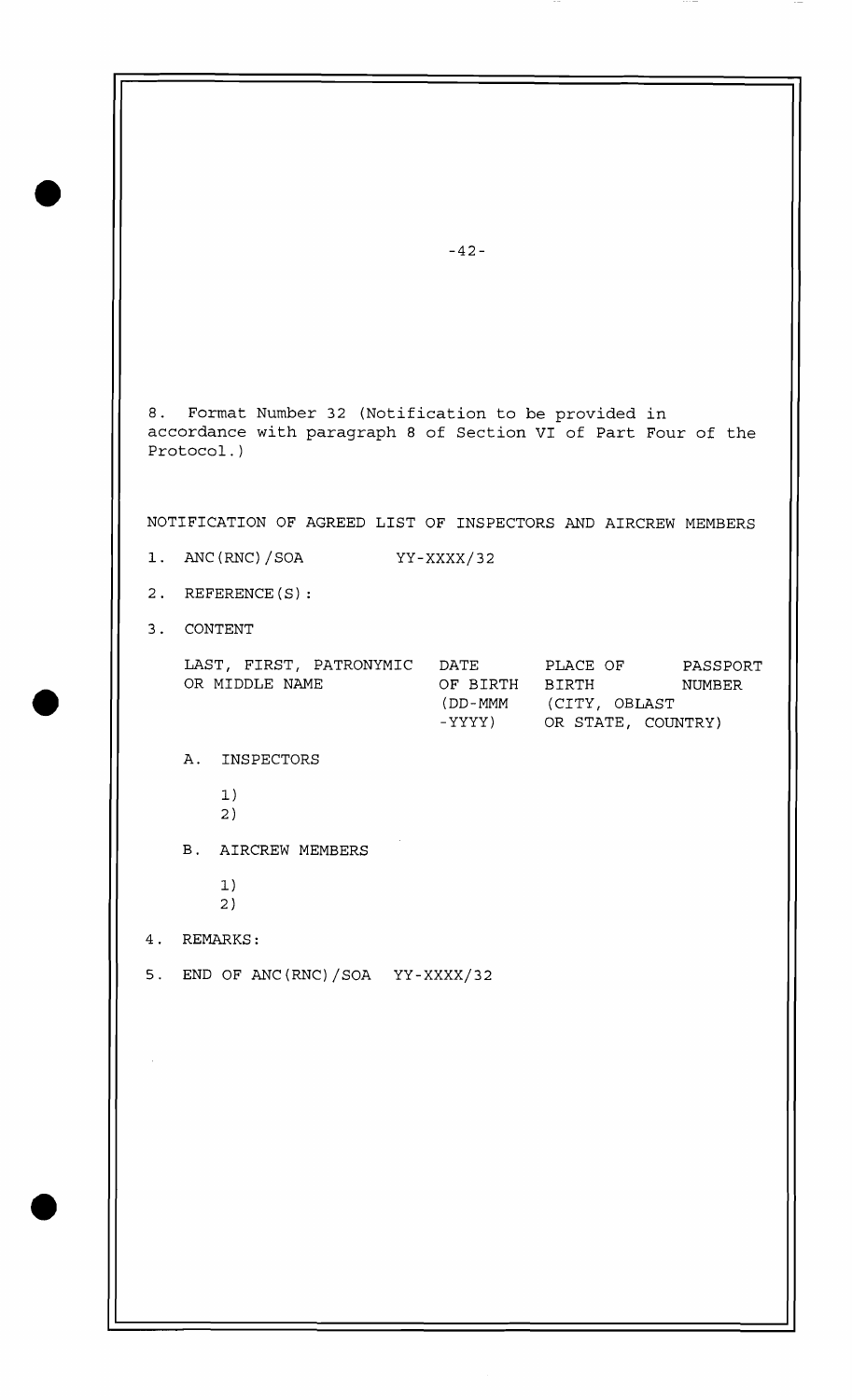$-43-$ 9. Format Number 33 (Notification to be provided in accordance with paragraph 9 of Section VI of Part Four of the Protocol.) NOTIFICATION OF INTENT TO CONDUCT INSPECTION 1. ANC (RNC) / SOA YY-XXXX/33 2. REFERENCE (S) : 3. CONTENT A. POINT OF ENTRY: B. DATE AND ESTIMATED TIME OF ARRIVAL AT POINT OF ENTRY: DD-MMM-YYYY HH:MM LAST, FIRST, PATRONYMIC PASSPORT OR MIDDLE NAME NUMBER C. INSPECTORS 1) 2 ) D. AIRCREW MEMBERS 1) 2 ) E. INSPECTION TEAM CONSISTS OF XX MALE AND XX FEMALE INSPECTORS F. INDIVIDUALS WITH NEW PASSPORTS: (Line Numbers) 4. REMARKS: 5. END OF ANC (RNC) /SOA YY-XXXX/33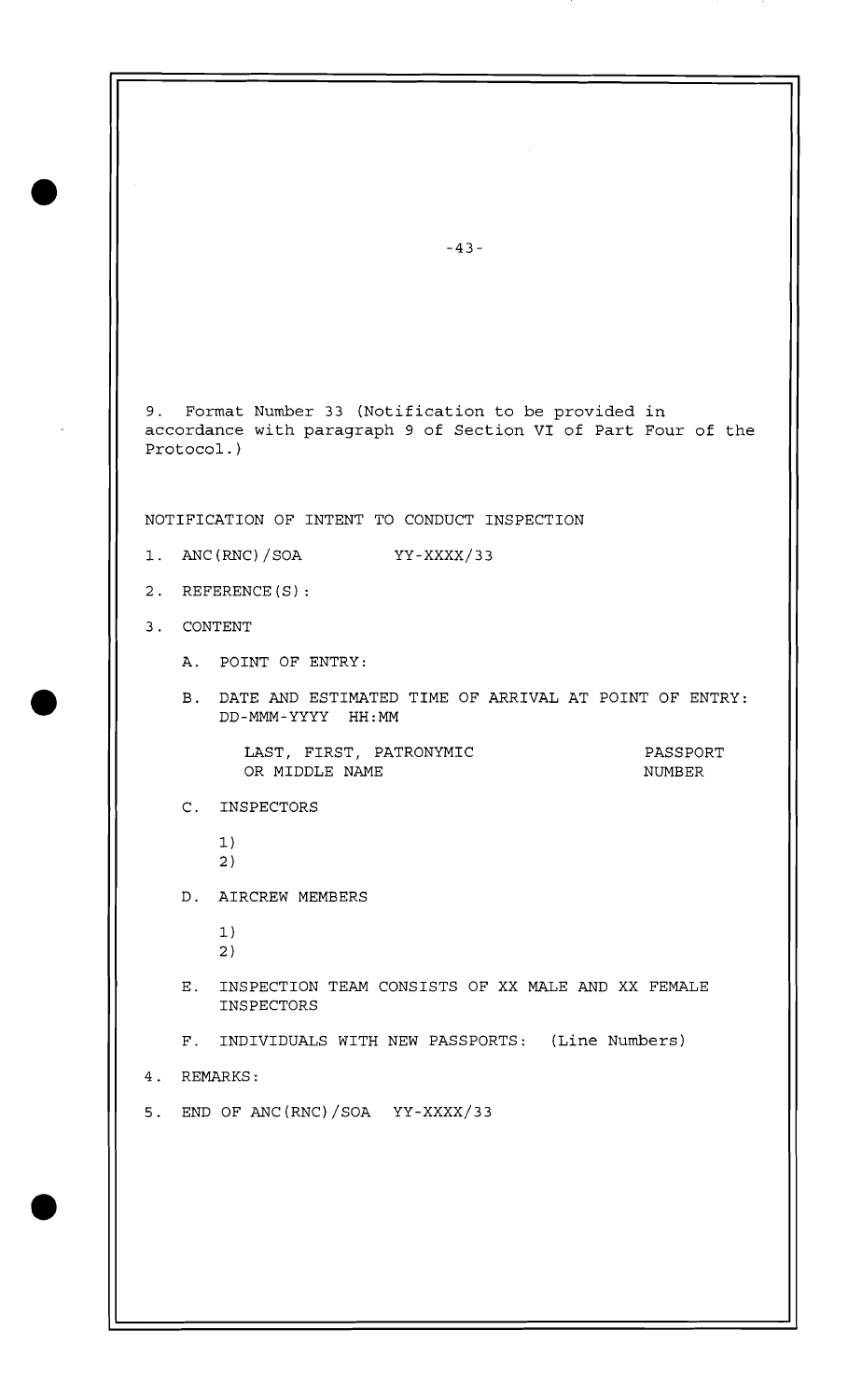10. Format Number 34 (Notification to be provided in accordance with paragraph 10 of Section VI of Part Four of the Protocol. )

NOTIFICATION OF GEOGRAPHIC COORDINATES OF REFERENCE POINTS AT A POINT OF ENTRY

- 1. ANC(RNC)/SOA YY-xxxx/34
- 2. REFERENCE(S):
- 3. CONTENT
	- A. POINT OF ENTRY:
	- B. DATE OF DETERMINATION OF GEOGRAPHIC COORDINATES: DD-MMM-YYYY
	- C. NEW GEOGRAPHIC COORDINATES
		- 1) FIRST REFERENCE POINT
			- a) COORDINATES: DD-MMD, DDD-MMD
			- b) PHYSICAL DESCRIPTION:
		- 2) SECOND REFERENCE POINT
			- a) COORDINATES: DD-MMD, DDD-MMD
			- b) PHYSICAL DESCRIPTION:
		- 3) THIRD REFERENCE POINT a) COORDINATES: DD-MMD, DDD-MMD b) PHYSICAL DESCRIPTION:
		- 4) FOURTH REFERENCE POINT a) COORDINATES: DD-MMD, DDD-MMD
			- b) PHYSICAL DESCRIPTION:

 $-44-$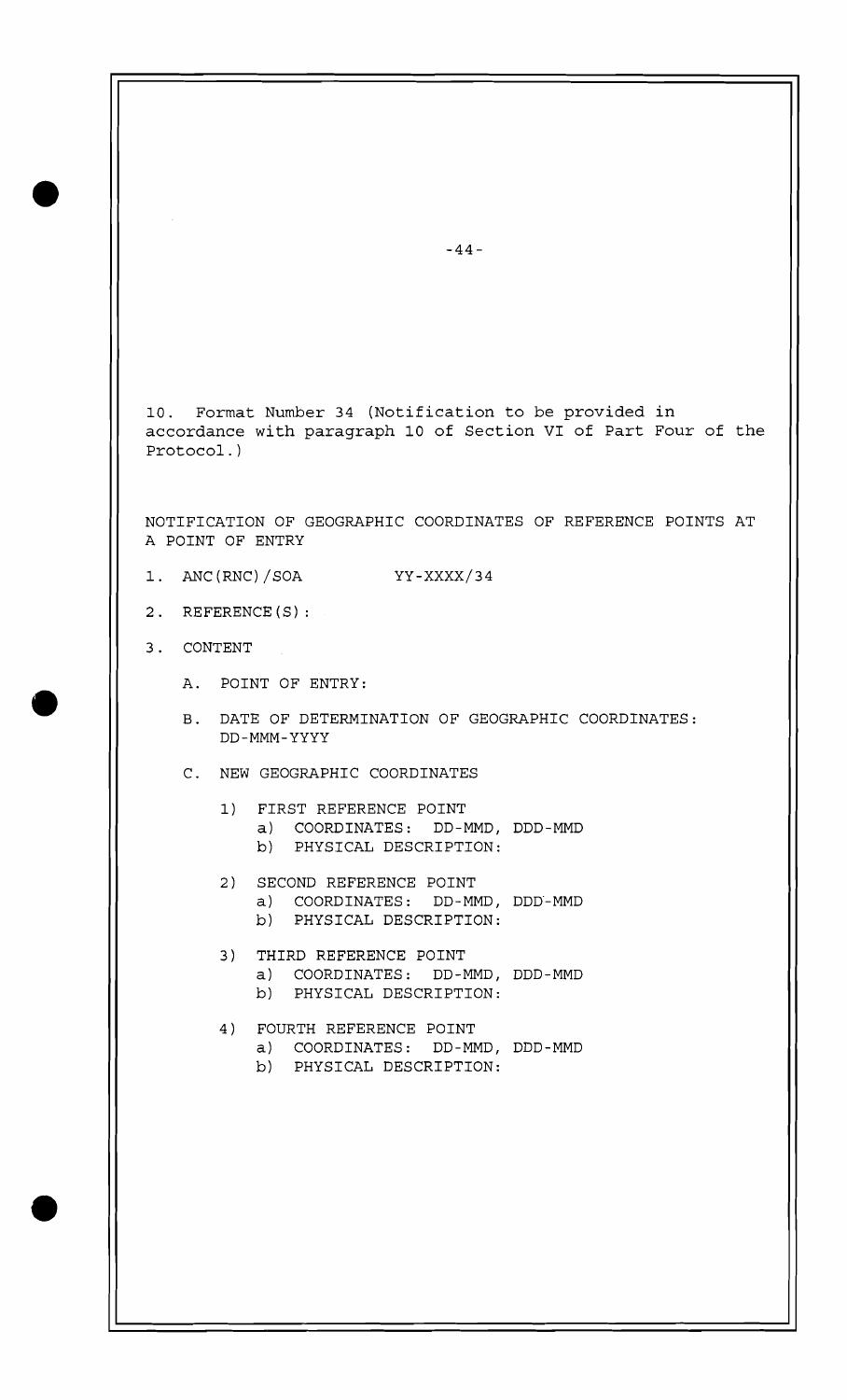D. MODIFIED GEOGRAPHIC COORDINATES

- **1)** AGREED GEOGRAPHIC COORDINATES OF REFERENCE POINT TO BE CHANGED: DD-MMD, DDD-MMD
- 2) NEW GEOGRAPHIC COORDINATES OF REFERENCE POINT: DD-MMD , DDD -MMD
- 3) PROPOSED EFFECTIVE DATE OF CHANGE: DD-MMM-YYYY
- 4. REMARKS:
- 5. END OF ANC(RNC)/SOA  $YY-XXXX/34$

 $-45-$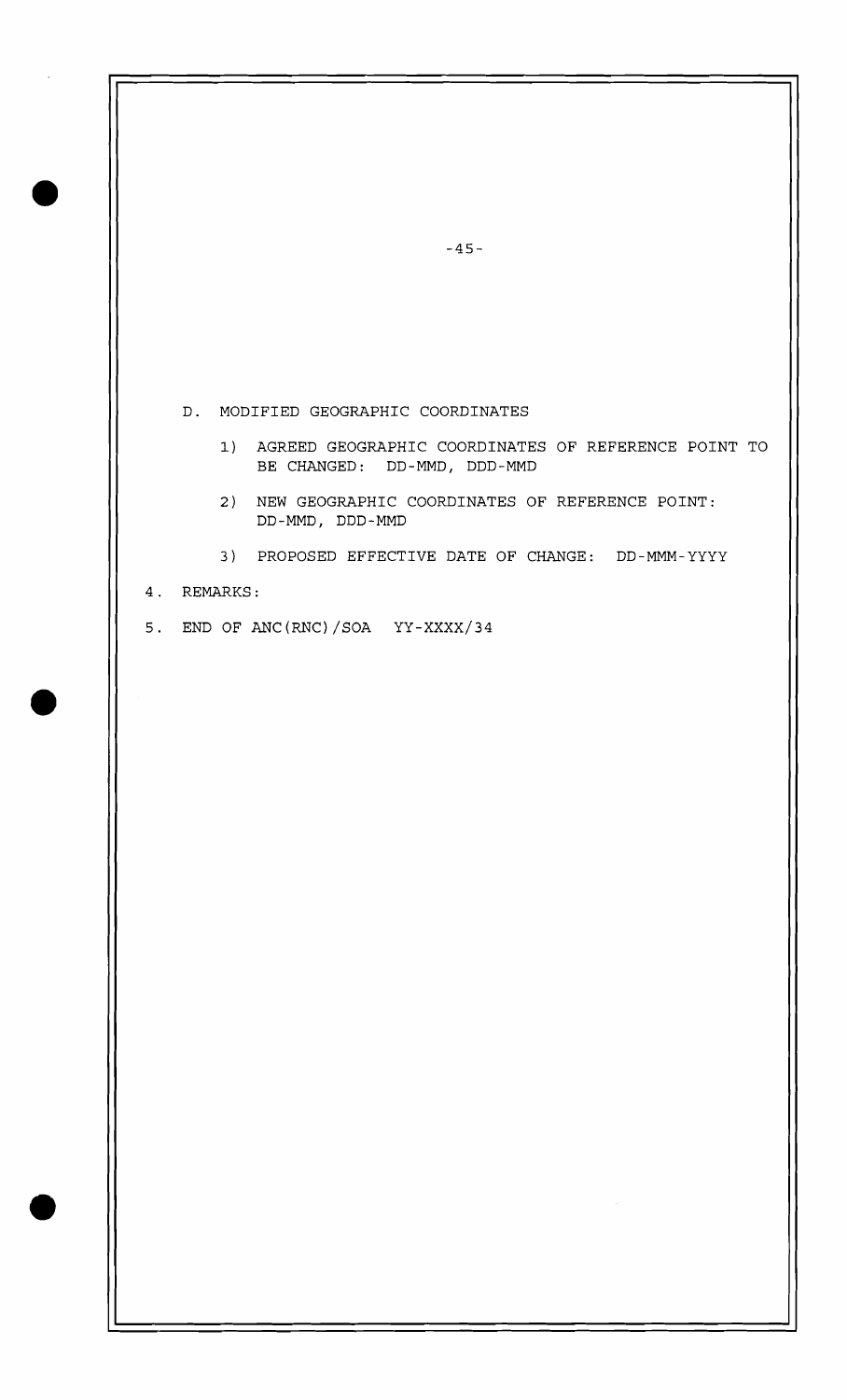11. Format Number 35 (Notification to be provided in accordance with paragraph 11 of Section VI of Part Four of the Protocol. )

NOTIFICATION OF CHANGES TO SITE DIAGRAMS OF FACILITIES OR COASTLINES AND WATERS DIAGRAMS

- 1. ANC (RNC) /SOA YY-xxxx/35
- 2. REFERENCE(S):
- 3. CONTENT
	- A. A REVISED SIMPLIFIED SITE DIAGRAM OF A FACILITY, INSPECTION SITE DIAGRAM, OR COASTLINES AND WATERS DIAGRAM IS TO BE PROVIDED THROUGH DIPLOMATIC CHANNELS NO LATER THAN 72 HOURS AFTER THIS NOTIFICATION IS PROVIDED.
	- B. NAME (SUBTITLE, IF APPLICABLE) AND LOCATION OF FACILITY:
		- 1) TYPE OF DIAGRAM:
		- 2) FUNCTION OF FACILITY:
		- 3) EFFECTIVE DATE OF CHANGE: DD-MMM-YYYY
		- 4) BCC DOCUMENT RECORDING THIS CHANGE: (If Applicable)
	- C. NAME (SUBTITLE, IF APPLICABLE) AND LOCATION OF FACILITY:
		- 1) TYPE OF DIAGRAM:
		- 2) FUNCTION OF FACILITY:
		- 3) EFFECTIVE DATE OF CHANGE: DD-MMM-YYYY
		- 4) BCC DOCUMENT RECORDING THIS CHANGE: (If Applicable)

 $-46-$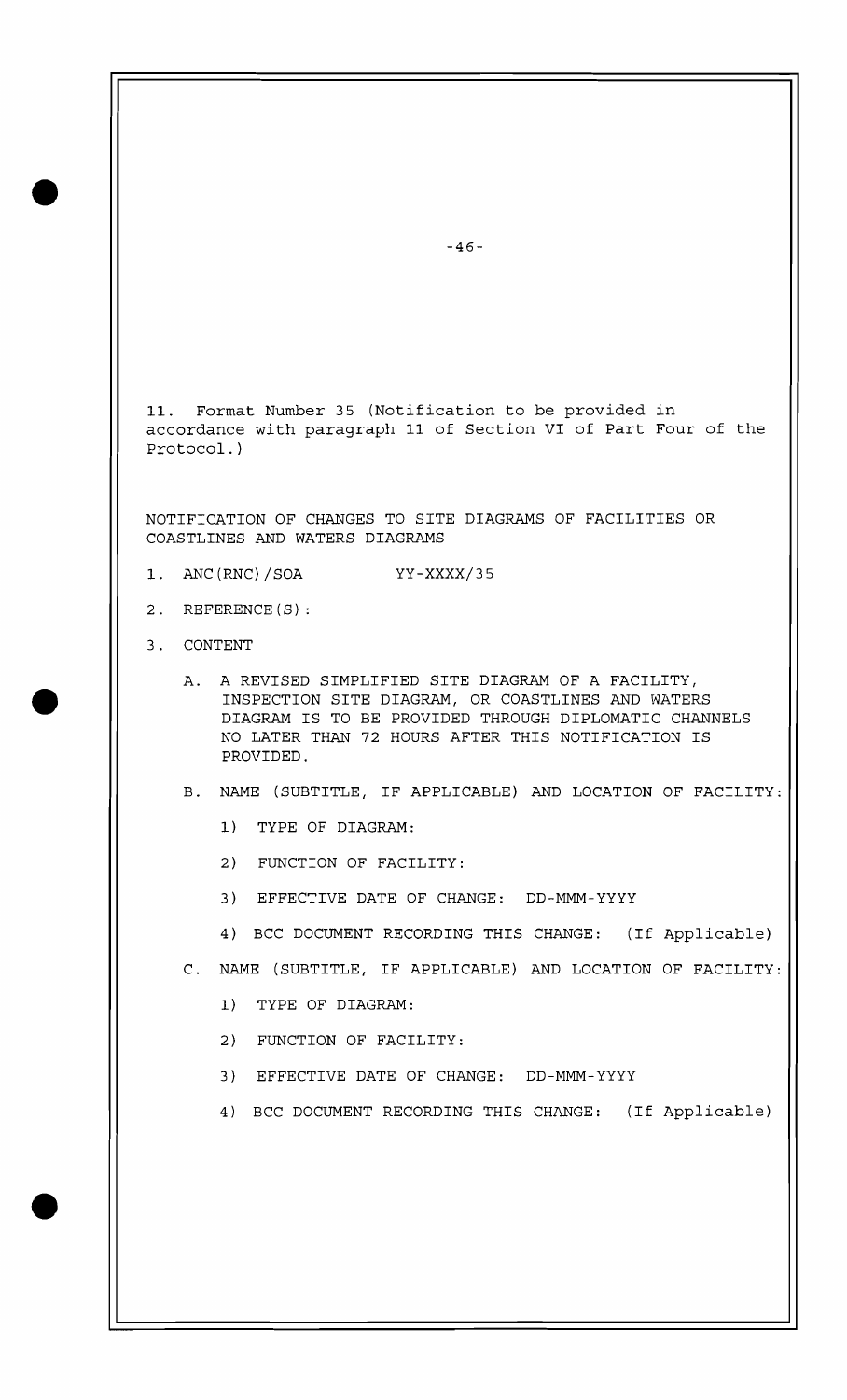4. REMARKS:

5. END OF ANC(RNC)/SOA YY-XXXX/35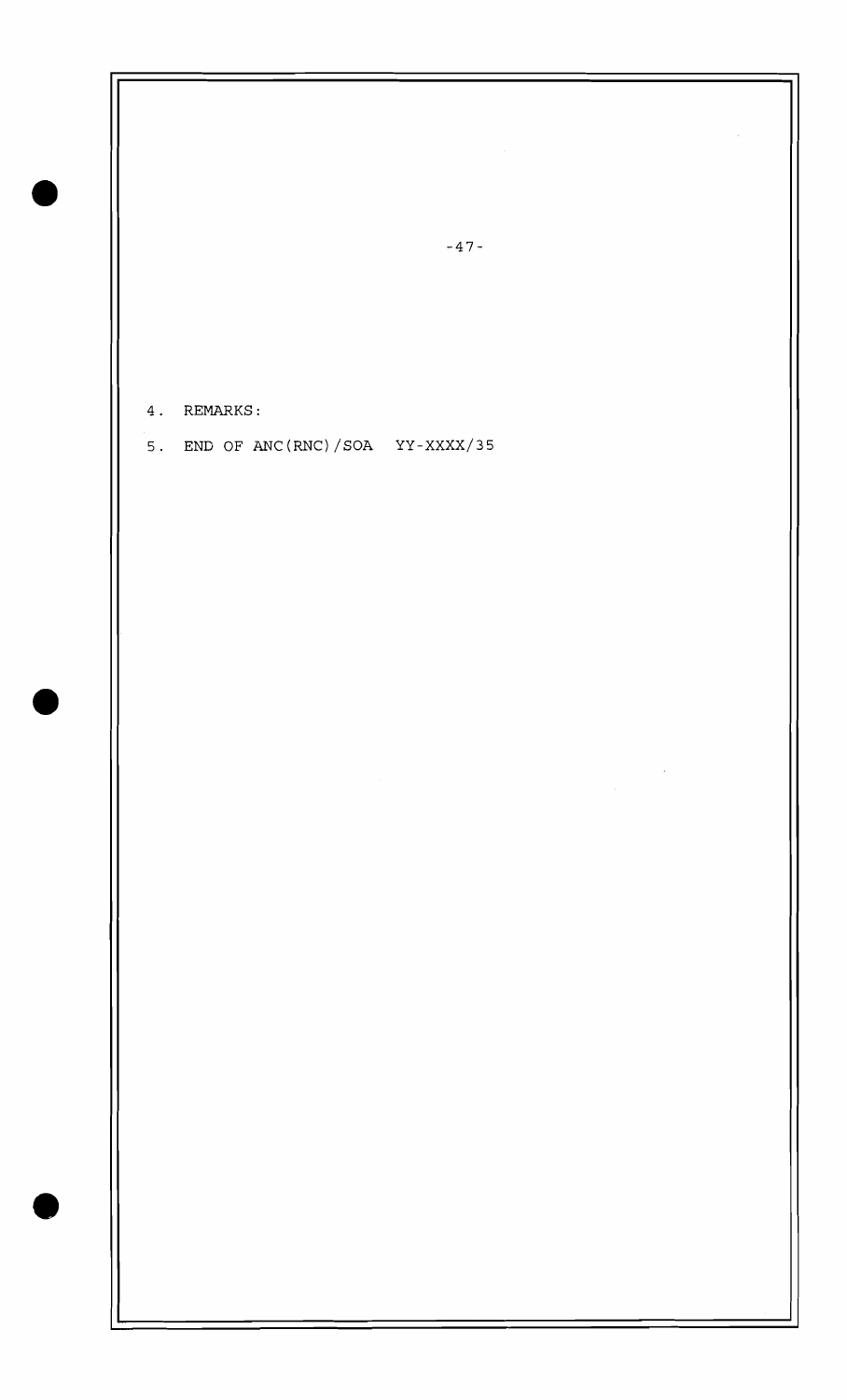$-48-$ 12. Format Number 36 (Notification to be provided in accordance with paragraph 12 of Section VI of Part Four of the Protocol. ) NOTIFICATION OF INTENT TO CONDUCT AN EXHIBITION  $1.$  ANC(RNC)/SOA  $YY-XXXX/36$ 2. REFERENCE (S) : 3. CONTENT A. ITEM TO BE EXHIBITED: B. DATE AND ESTIMATED TIME OF EXHIBITION: DD-MMM-YYYY HH : MM C. POINT OF ENTRY: D. LOCATION OF EXHIBITION: (Name/Coordinates) E. PURPOSE OF EXHIBITION: 4. REMARKS: 5. END OF ANC (RNC) /SOA YY-XXXX/36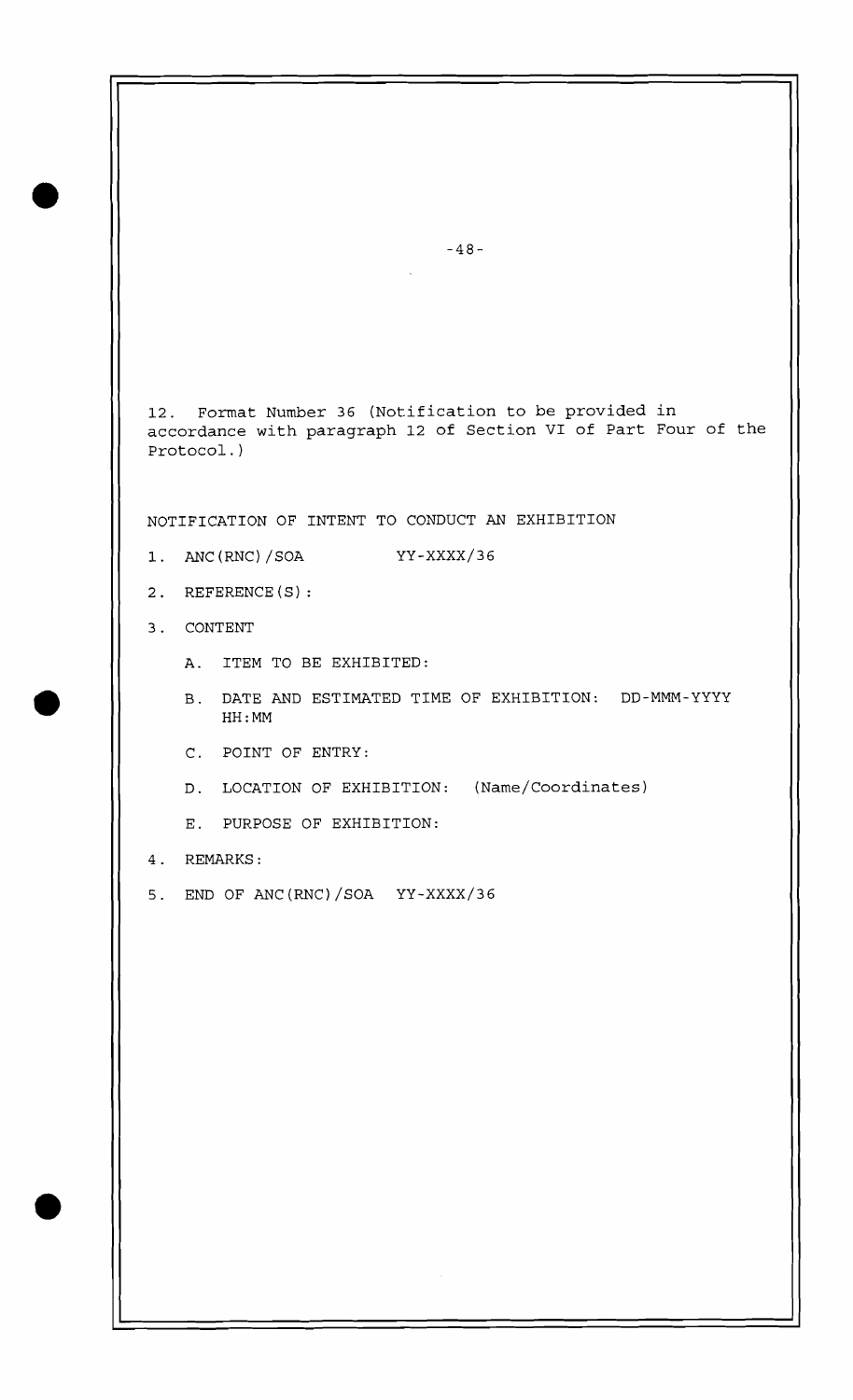13. Format Number 37 (Notification to be provided in accordance with paragraph 13 of Section VI of Part Four of the Protocol.) NOTIFICATION OF INTENT TO PARTICIPATE IN AN EXHIBITION 1. ANC (RNC) /SOA YY-XXXX/37 2. REFERENCE(S): 3. CONTENT A. POINT OF ENTRY: B. DATE AND ESTIMATED TIME OF ARRIVAL AT POINT OF ENTRY: DD-MMM-YYYY HH:MM LAST, FIRST, PATRONYMIC OR MIDDLE NAME C. INSPECTORS 1) 2 D. INSPECTION TEAM CONSISTS OF XX MALE AND XX FEMALE INSPECTORS E. INSPECTORS WITH NEW PASSPORTS: (Line Numbers) 4. REMARKS: 5. END OF ANC(RNC)/SOA  $YY-XXXX/37$ PASSPORT NUMBER

 $-49-$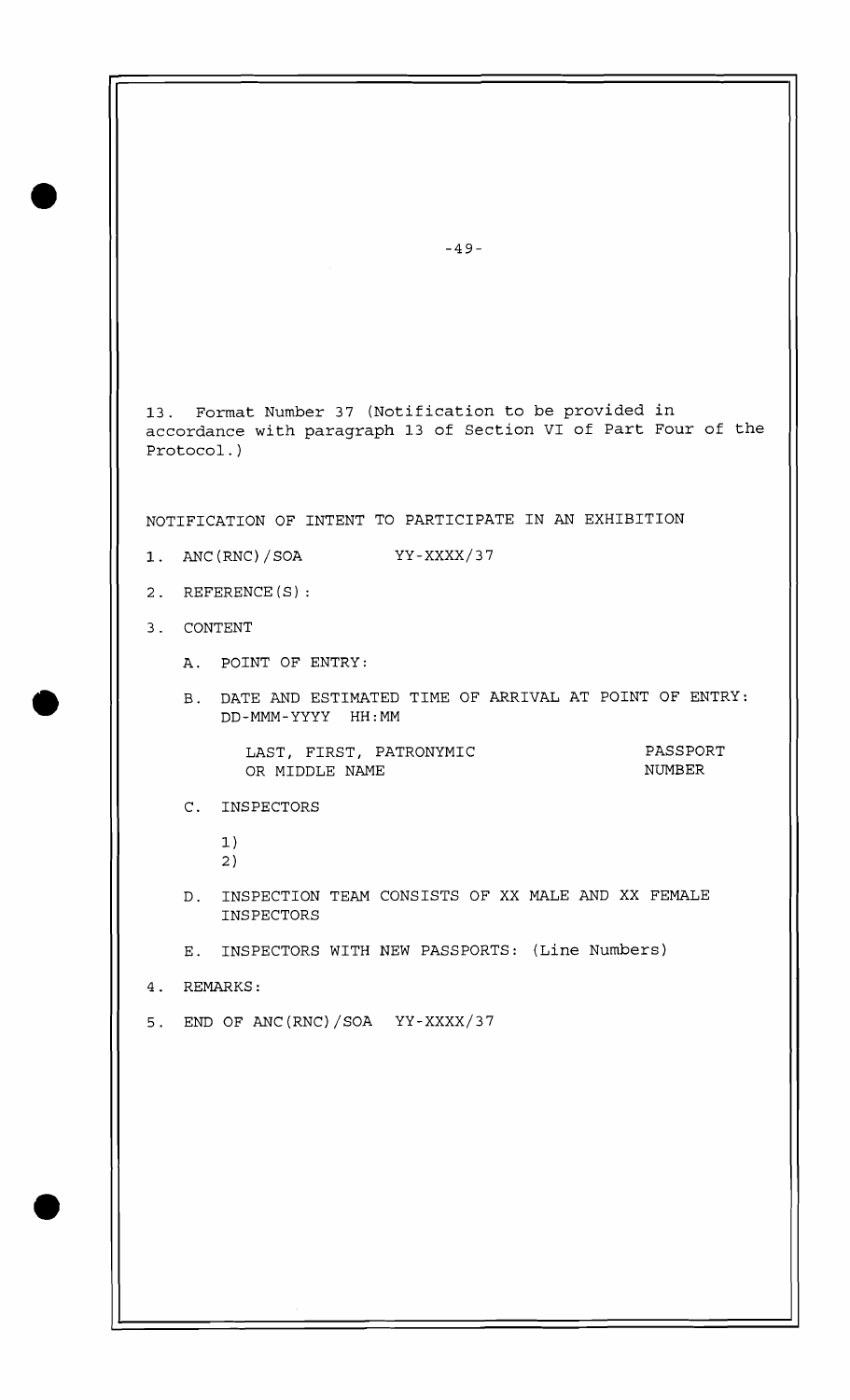Section VII. Notification Formats To Be Provided in Accordance with Section VII of Part Four of the Protocol

1. Format Number 38 (Notification to be provided in accordance with paragraph 1 of Section VII of Part Four of the Protocol. )

NOTIFICATION CONTAINING A REQUEST TO CONVENE A SESSION OF THE **BCC** 

- $1.$  ANC(RNC)/SOA  $YY-XXXX/38$
- 2. REFERENCE (S) :
- 3. CONTENT
	- A. PROPOSED DATE: DD-MMM-YYYY
	- B. PROPOSED LOCATION: (Name)
	- C. QUESTIONS THE PARTY INTENDS TO RAISE
		- 1) 2)

D. NAME OF HEAD REPRESENTATIVE:

4. REMARKS:

5. END OF ANC(RNC)/SOA YY-XxxX/38

 $-50-$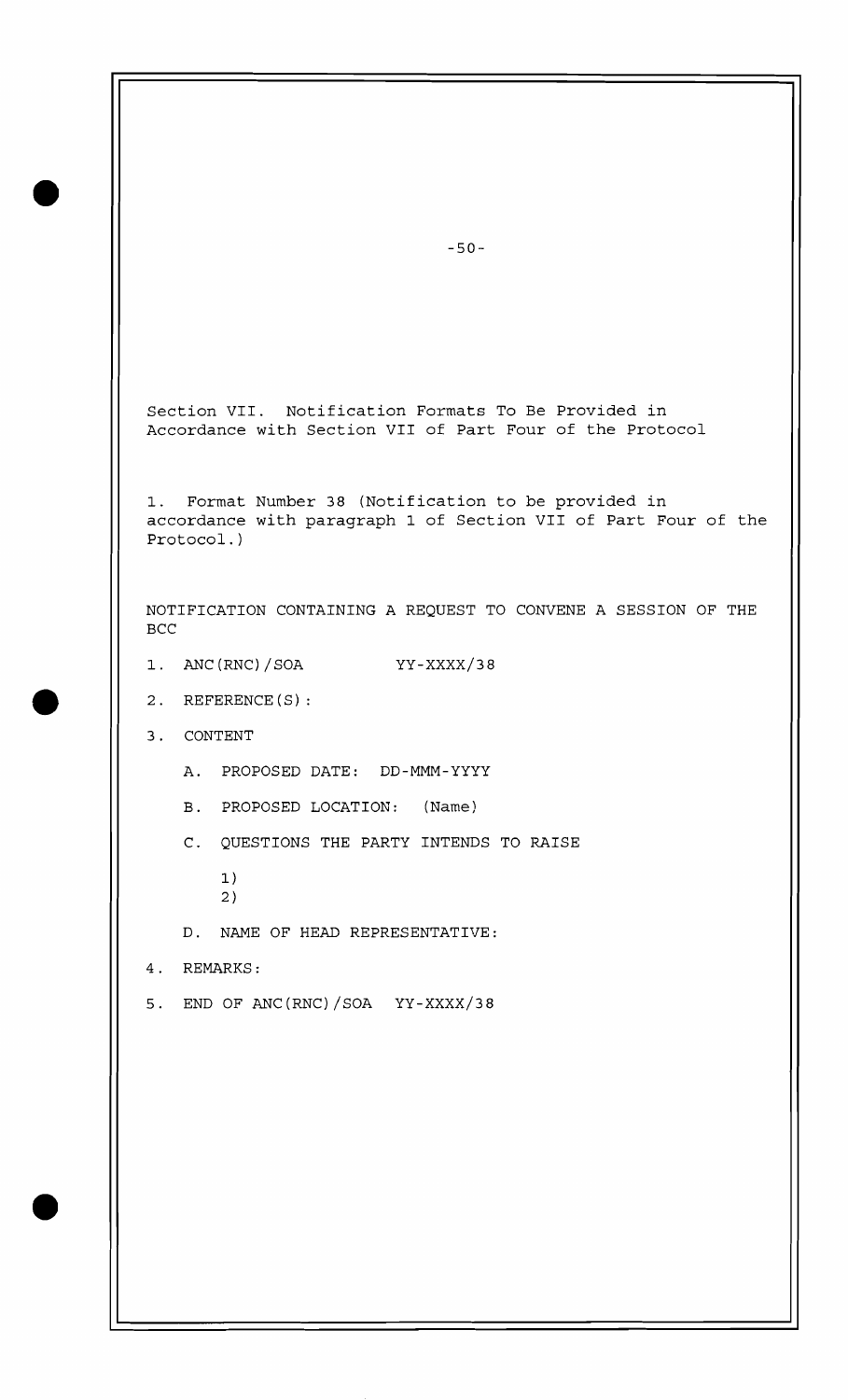2. Format Number 39 (Notification to be provided in accordance with paragraph 2 of Section VII of Part Four of the Protocol.)

NOTIFICATION CONTAINING THE RESPONSE TO A REQUEST TO CONVENE A SESSION OF THE BCC

- 1. ANC(RNC)/SOA YY-xxxx/3 9
- 2. REFERENCE (S) :
- 3. CONTENT
	- A. DATE ACCEPTED OR PROPOSED ALTERNATIVE DATE: DD-MMM-YYYY
	- B. LOCATION ACCEPTED OR PROPOSED ALTERNATIVE LOCATION: (Name )
	- C. QUESTIONS THE PARTY INTENDS TO RAISE
		- 1) 2
	- D. NAME OF HEAD REPRESENTATIVE:
- 4. REMARKS:
- 5. END OF ANC(RNC)/SOA YY-XXXX/39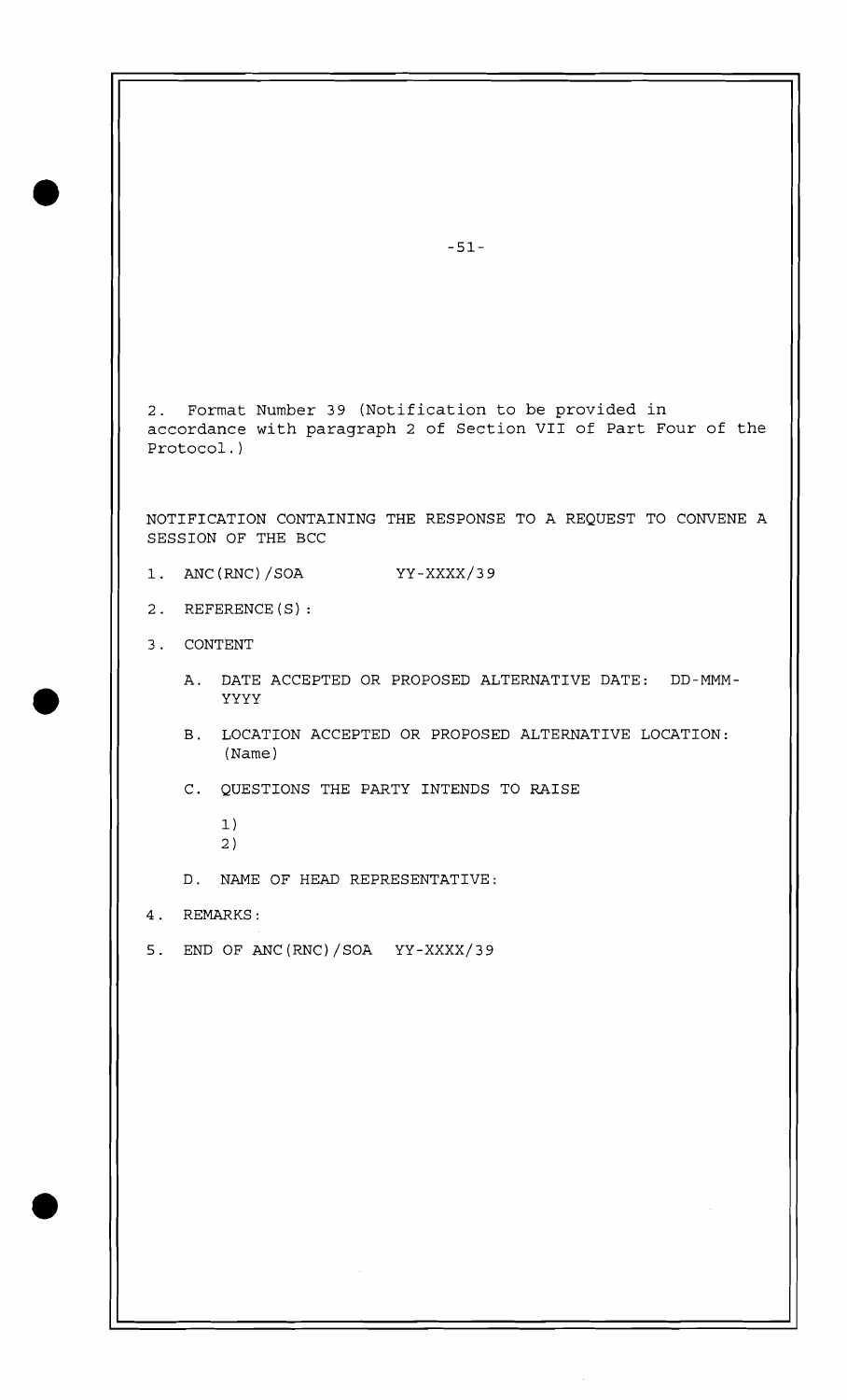3. Format Number 40 (Notification to be provided in accordance with paragraph 3 of Section VII of Part Four of the Protocol.

NOTIFICATION RELATING TO THE ACTIVITIES OF THE BCC - OTHER MESSAGES

- **1.** ANC(RNC)/SOA YY-xxxx/40
- 2. REFERENCE(S):
- 3. CONTENT:
- 4. REMARKS:
- 5. END OF ANC(RNC)/SOA Yy-XXXX/40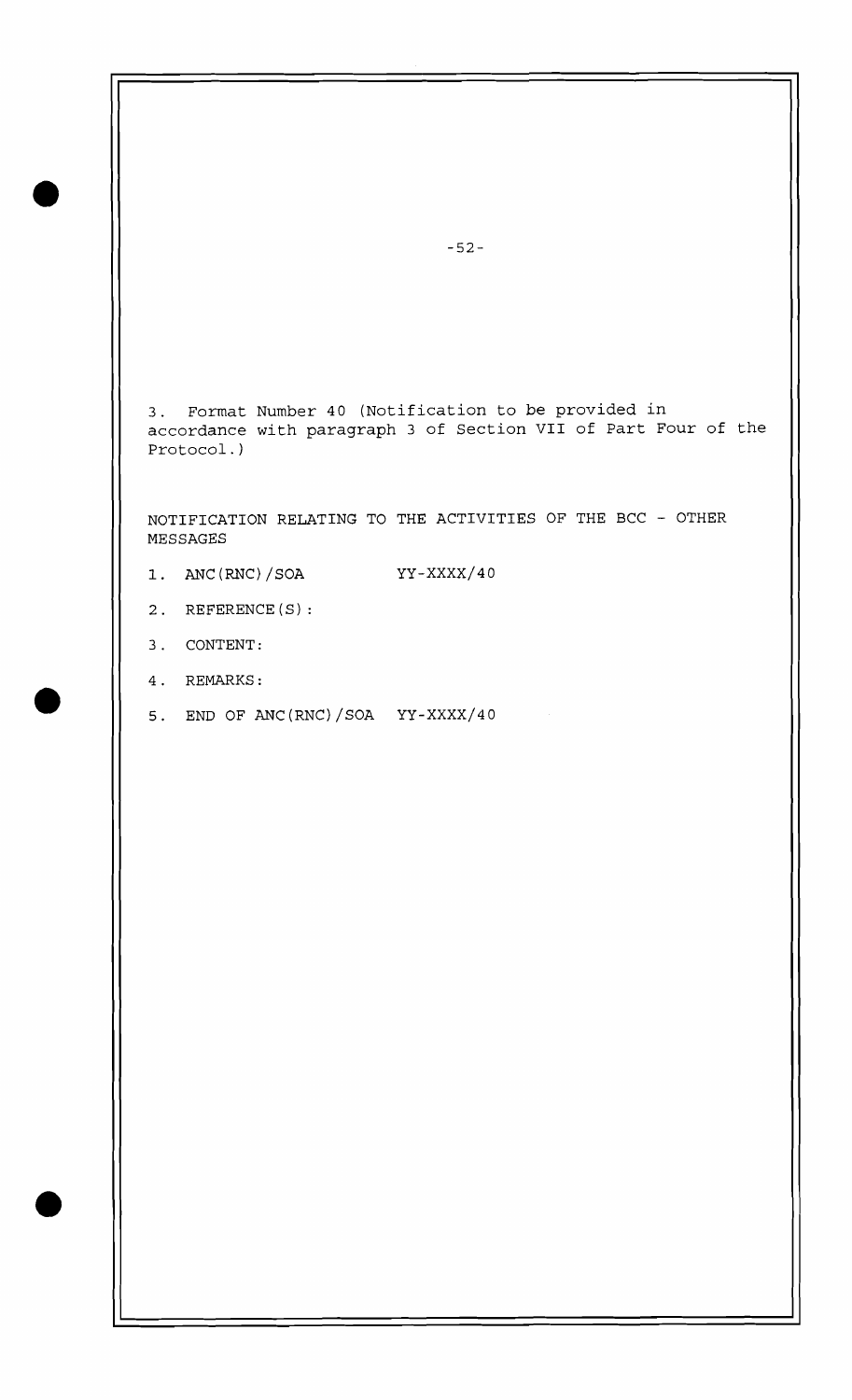4. Format Number 41 (Notification to be provided in accordance with paragraph 4 of Section VII of Part Four of the Protocol. )

NOTIFICATION CONTAINING A REQUEST FOR CLARIFICATION OF A NOTIFICATION

- 1. ANC (RNC) / SOA YY-XXXX/41
- 2. REFERENCE(S):
- 3. CONTENT
	- A. ELEMENTS OF NOTIFICATION IN QUESTION
		- 1) 2
	- E. CLARIFICATION REQUESTED:
- 4. REMARKS:
- 5. END OF ANC (RNC) /SOA YY-XXXX/41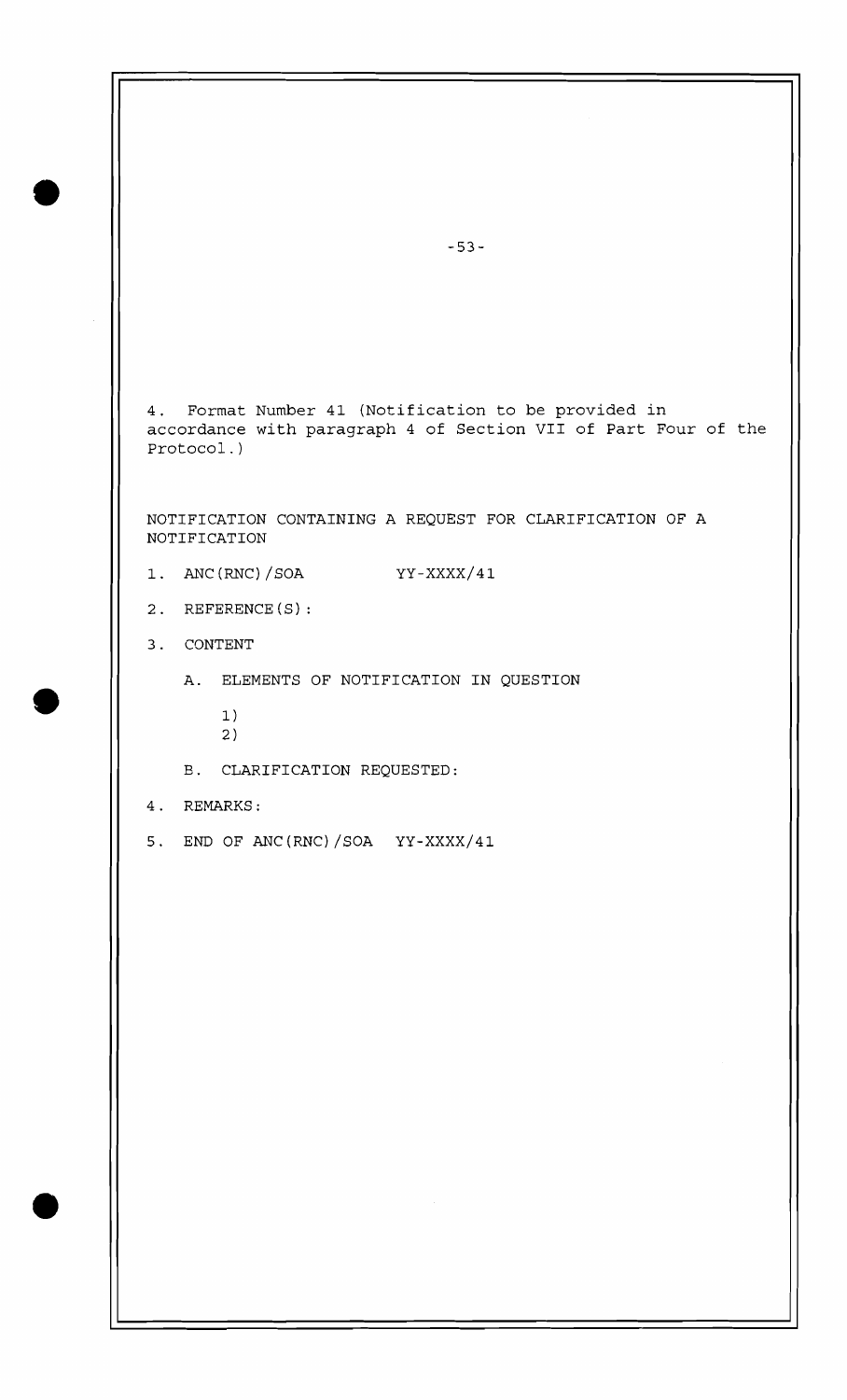5. Format Number 42 (Notification to be provided in accordance with paragraph 5 of Section VII of Part Four of the Protocol.) NOTIFICATION CONTAINING CLARIFICATION, CORRECTION, OR MODIFICATION OF A NOTIFICATION 1. ANC (RNC) /SOA YY-XXXX/42 2. REFERENCE (S) : 3. CONTENT

- A. CLARIFICATION, CORRECTION, OR MODIFICATION TO REFERENCED NOTIFICATION
	- 1)
	- 2
- 4. REMARKS:
- 5. END OF ANC(RNC)/SOA  $YY-XXXX/42$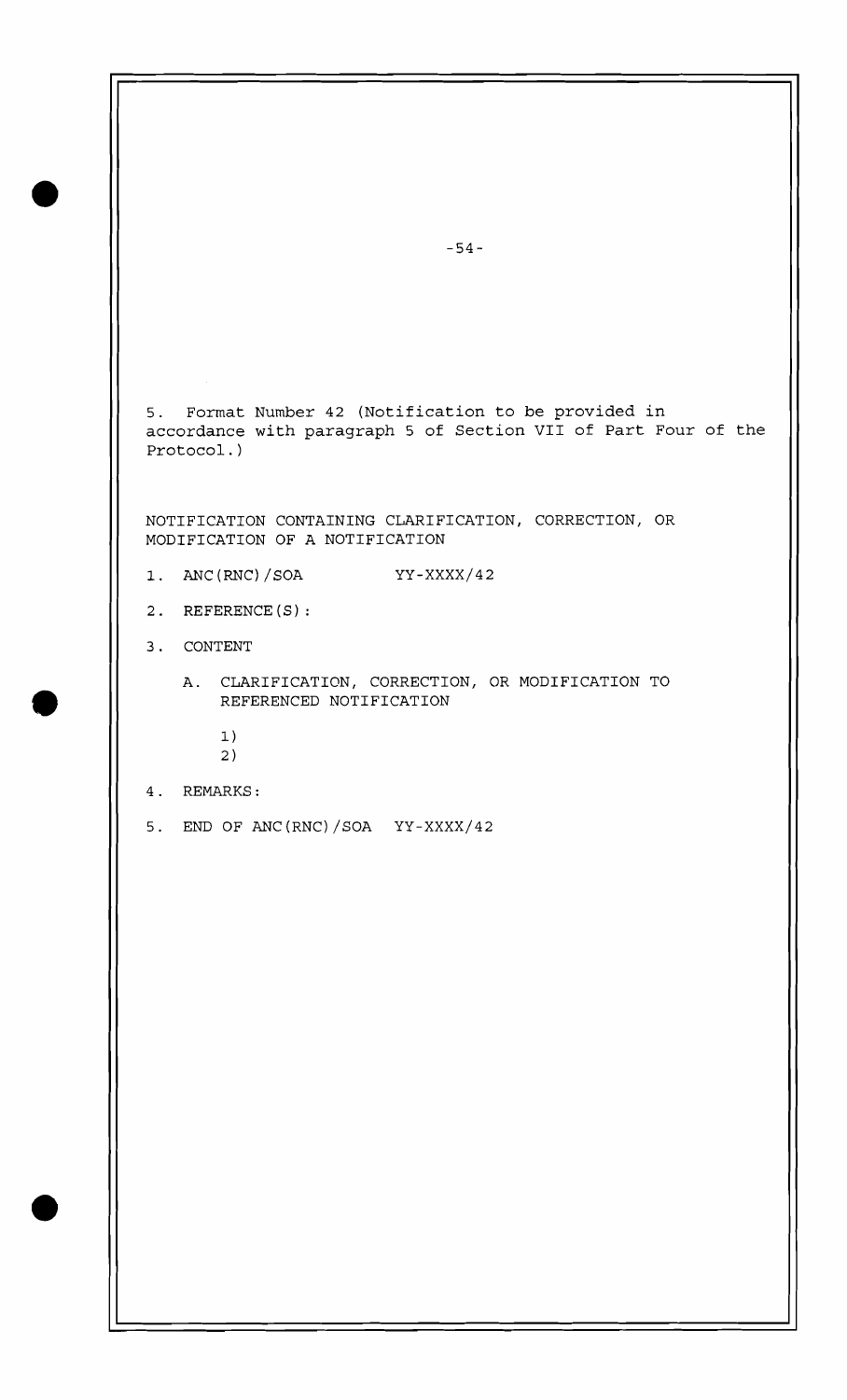6. Format Number 43 (Notification to be provided in accordance with paragraph 6 of Section VII of Part Four of the Protocol.)

NOTIFICATION OF ADDITIONAL MESSAGE WITH RESPECT TO THE TREATY

- 1. ANC(RNC)/SOA YY-XXXX/43
- 2. REFERENCE(S):
- 3. CONTENT:
- 4. REMARKS:
- 5. END OF ANC(RNC)/SOA  $YY-XXXX/43$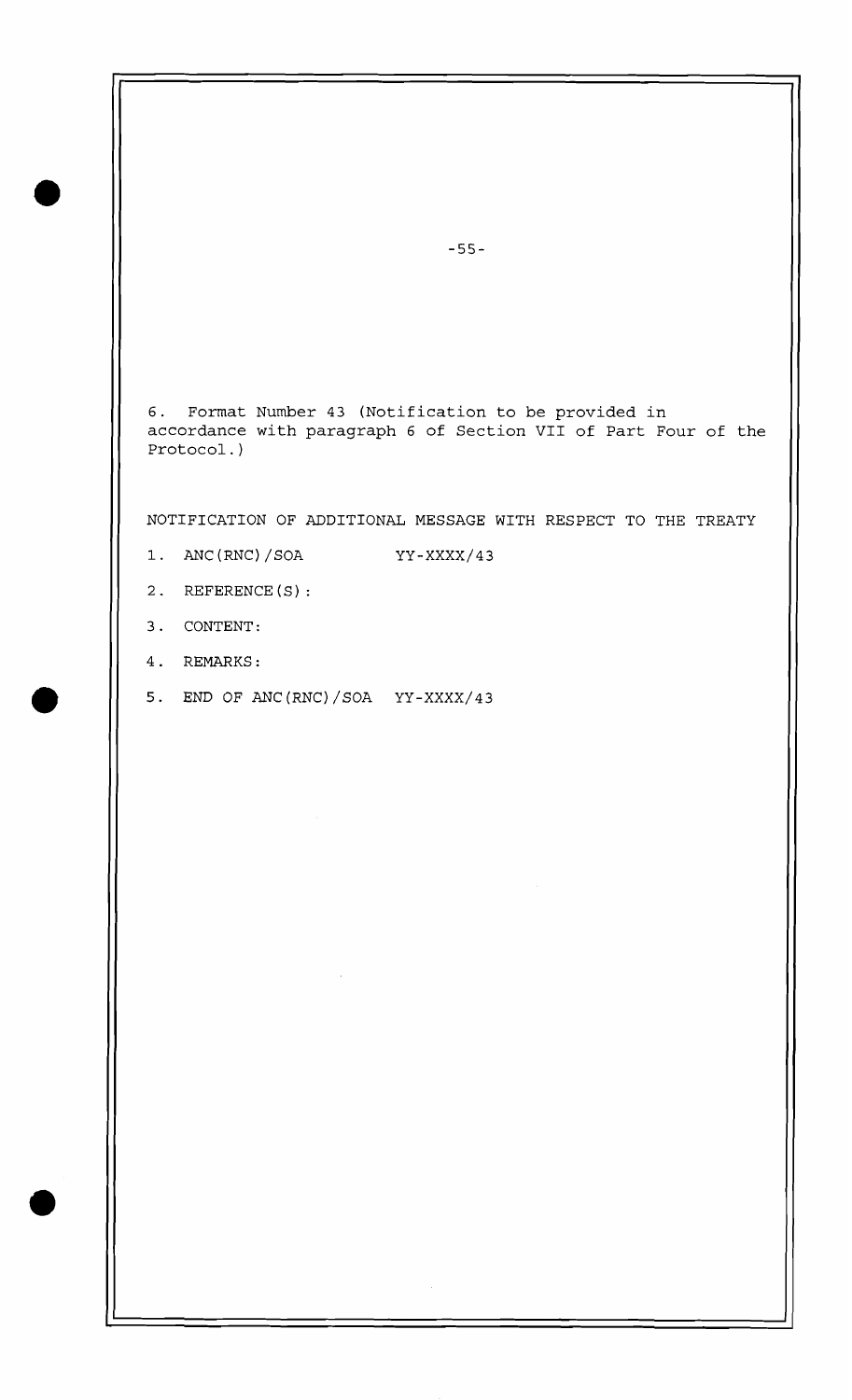| $-56-$                                                                                                                                                    |
|-----------------------------------------------------------------------------------------------------------------------------------------------------------|
|                                                                                                                                                           |
| Section VIII. Notifications To Be Provided in Accordance with<br>Paragraph 14 of Section VI of Part Four of the Protocol                                  |
| Notification to be provided in accordance with<br>subparagraphs 14(a) and 14(b) of Section VI of Part Four of<br>the Protocol.                            |
| DESIGNATION OF THE TYPE OF INSPECTION AND THE INSPECTION SITE<br>УКАЗАНИЕ КОНКРЕТНОГО ТИПА ИНСПЕКЦИИ И МЕСТА ИНСПЕКЦИИ                                    |
| In accordance with Part Five of the Protocol, the inspection<br>team leader specifies that the inspecting Party will conduct<br>the following inspection: |
| В соответствии с Главой пятой Протокола руководитель<br>инспекционной группы указывает, что инспектирующая Сторона<br>проведет следующую инспекцию:       |
| Type of Inspection:                                                                                                                                       |
| Тип инспекции:<br><u> 1989 - Andrea Stadt Britain, amerikansk politik (d. 1989)</u>                                                                       |
| Site to be inspected:                                                                                                                                     |
| Место, намеченное для инспекции:<br><u> 1980 - John Stone, Amerikaansk politiker († 1908)</u>                                                             |
| Geographic Coordinates:                                                                                                                                   |
| Географические координаты:<br><u> 1980 - An Dùbhlachd ann an Dùbhlachd ann an Dùbhlachd ann an Dùbhlachd ann an Dùbhlachd ann an Dùbhlachd ann </u>       |
| Intent to conduct a sequential inspection: (Yes/No)                                                                                                       |
| Намерение провести последовательную инспекцию: (Да/Нет)                                                                                                   |
|                                                                                                                                                           |
|                                                                                                                                                           |
|                                                                                                                                                           |
|                                                                                                                                                           |
|                                                                                                                                                           |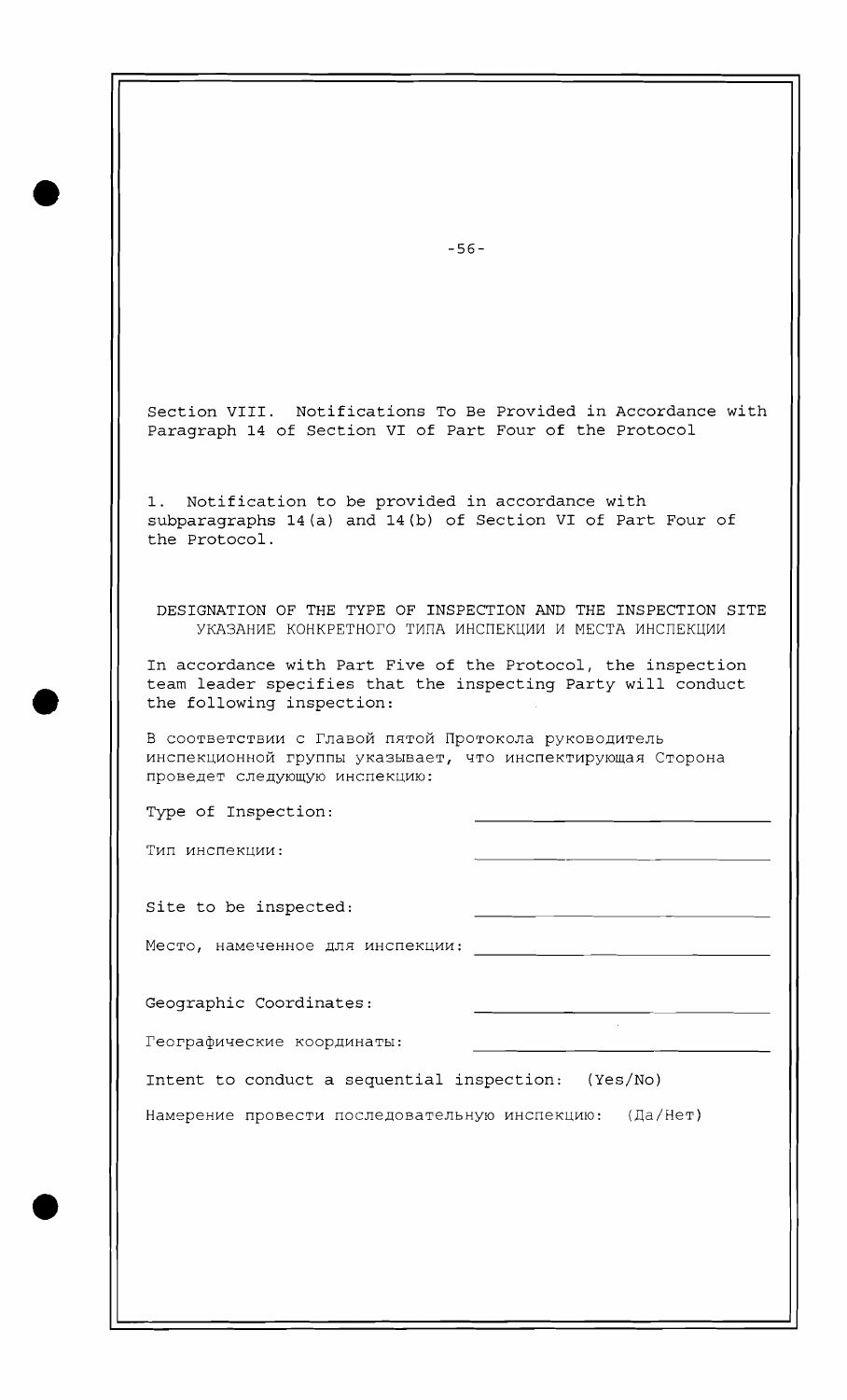$-57-$ Intent to return to the point of entry to designate the type of inspection and the inspection site:  $(Yes/No)$ Намерение вернуться в пункт въезда для указания конкретного типа инспекции и места инспекции: (Да/Нет) Delivered to in-country **nepenantly nepenantly**  $\Box$ escort conpoboxдающим внутри страны (Date/GMT/Location) (Дата/Время по (Date/GMT/Location) Гринвичу/Место) Inspection Team Leader Member of In-country Escort Руководитель инспекционной Пицо, сопровождающее внутри Fpynnb1 CTPaHbI Signature/Подпись Signature/Подпись Printed Name/ Printed Name/ Имя печатными буквами **ММЯ печатными буквами**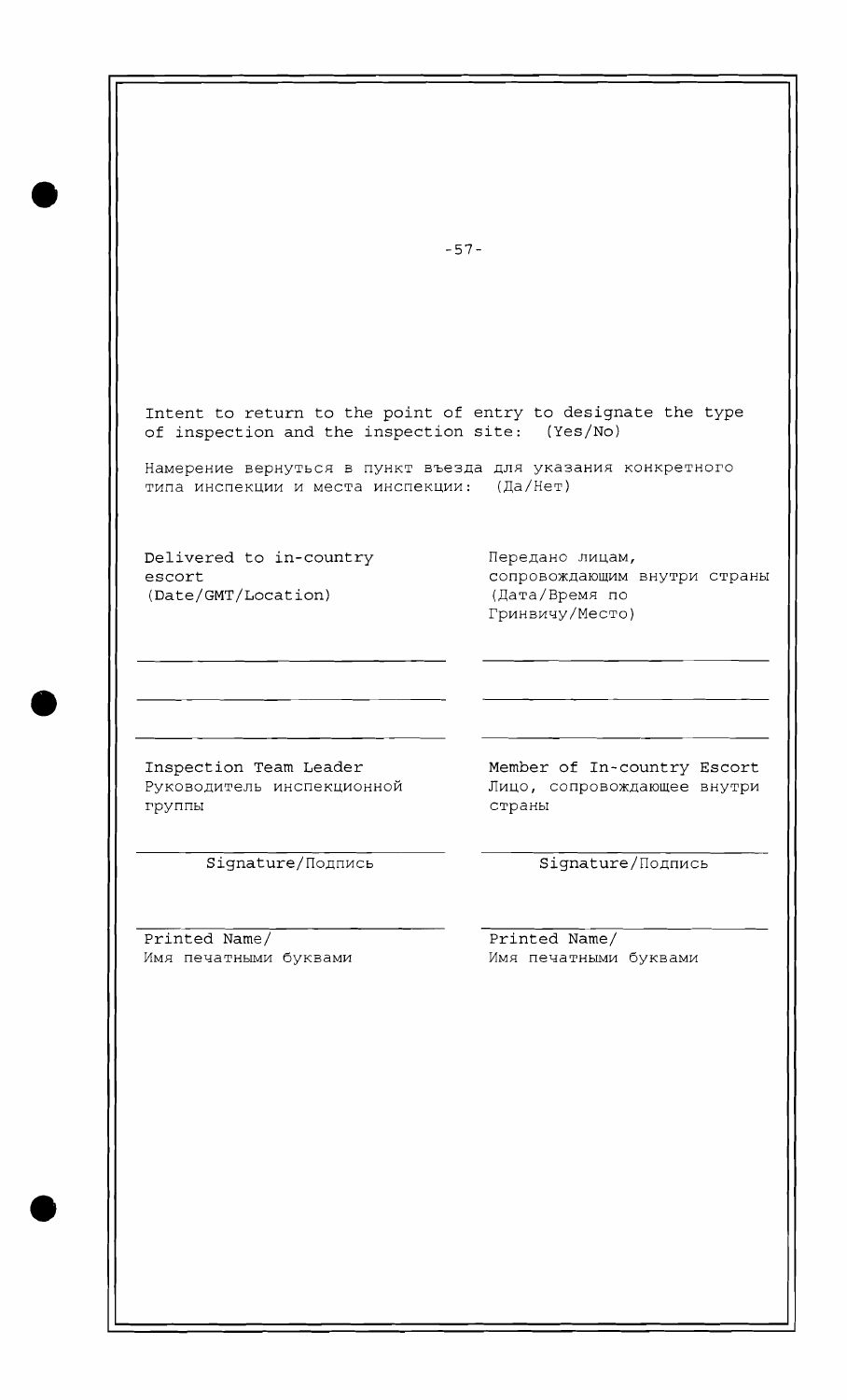2. Notification to be provided in accordance with subparagraph 14(c) of Section VI of Part Four of the Protocol.

## CANCELLATION OF INSPECTION ОТМЕНА ИНСПЕКЦИИ

In accordance with Part Five of the Protocol, the inspection team leader cancels this inspection. The number of inspections to which the inspecting Party is entitled shall not be reduced.

B соответствии с Главой пятой Протокола руководитель ИНСПЕКЦИОННОЙ ГРУППЫ ОТМЕНЯЕТ ЭТУ ИНСПЕКЦИЮ. КОЛИЧЕСТВО инспекций, на которое инспектирующая Сторона имеет право, не  $y$ MeHbmaeTCA.

Type of Inspection:

Txn MHcneKwM:

Inspection Site:

Место инспекции:

Geographic Coordinates:

Географические координаты:

Reason for cancellation:

Причина отмены:

 $-58-$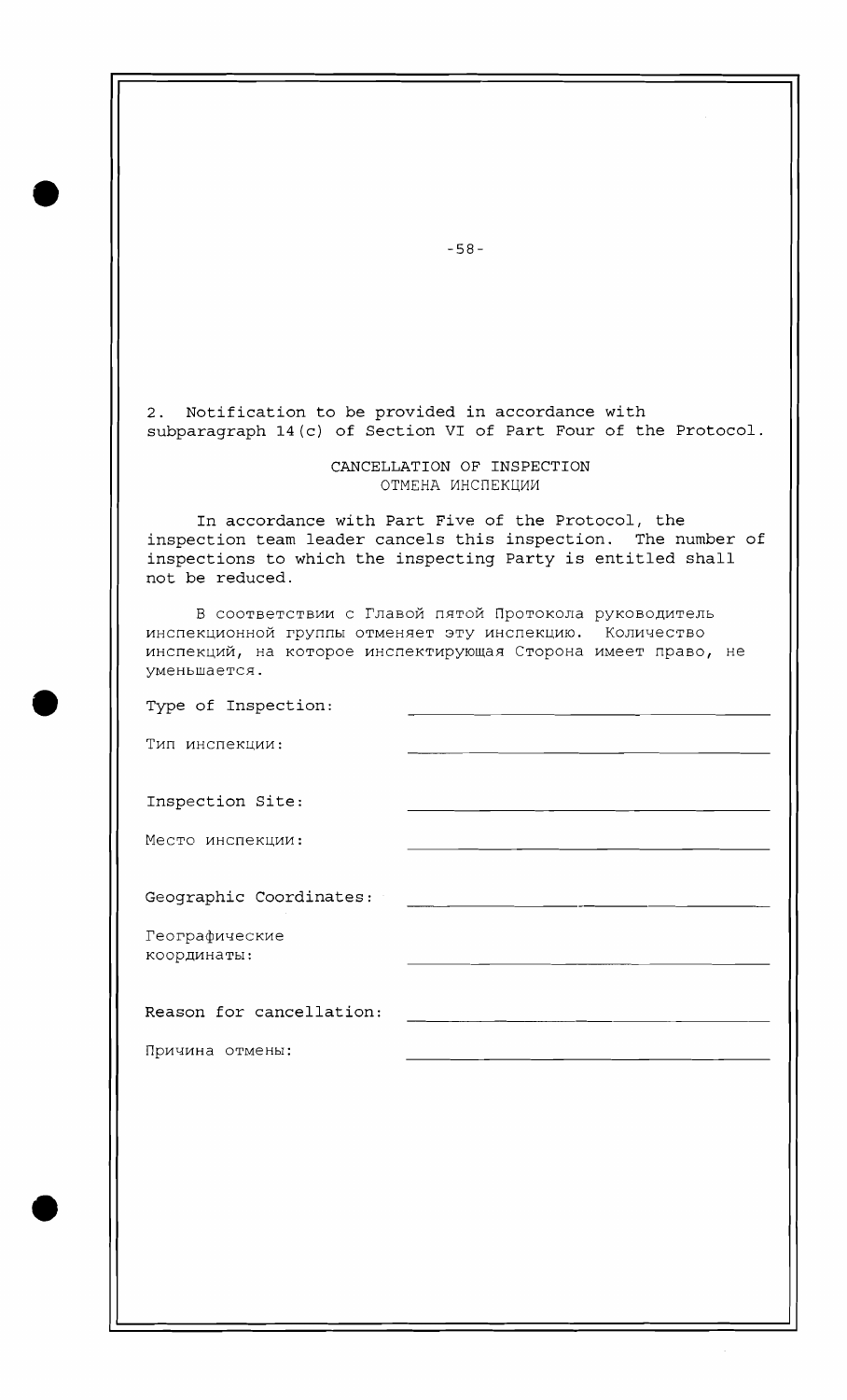$-59-$ Delivered to a member of the Передано лицу, in-country escort сопровождающему внутри (Date/GMT/Location) : страны (Дата/Время по Гринвичу/Место): Inspection Team Leader Member of In-country Escort Руководитель инспекционной - Лицо, сопровождающее внутри группы страны Signature/Подпись Signature/Подпись Printed Name/<br>  $M$ MMA NEVATHEMM MARRETHEMM Имя печатными буквами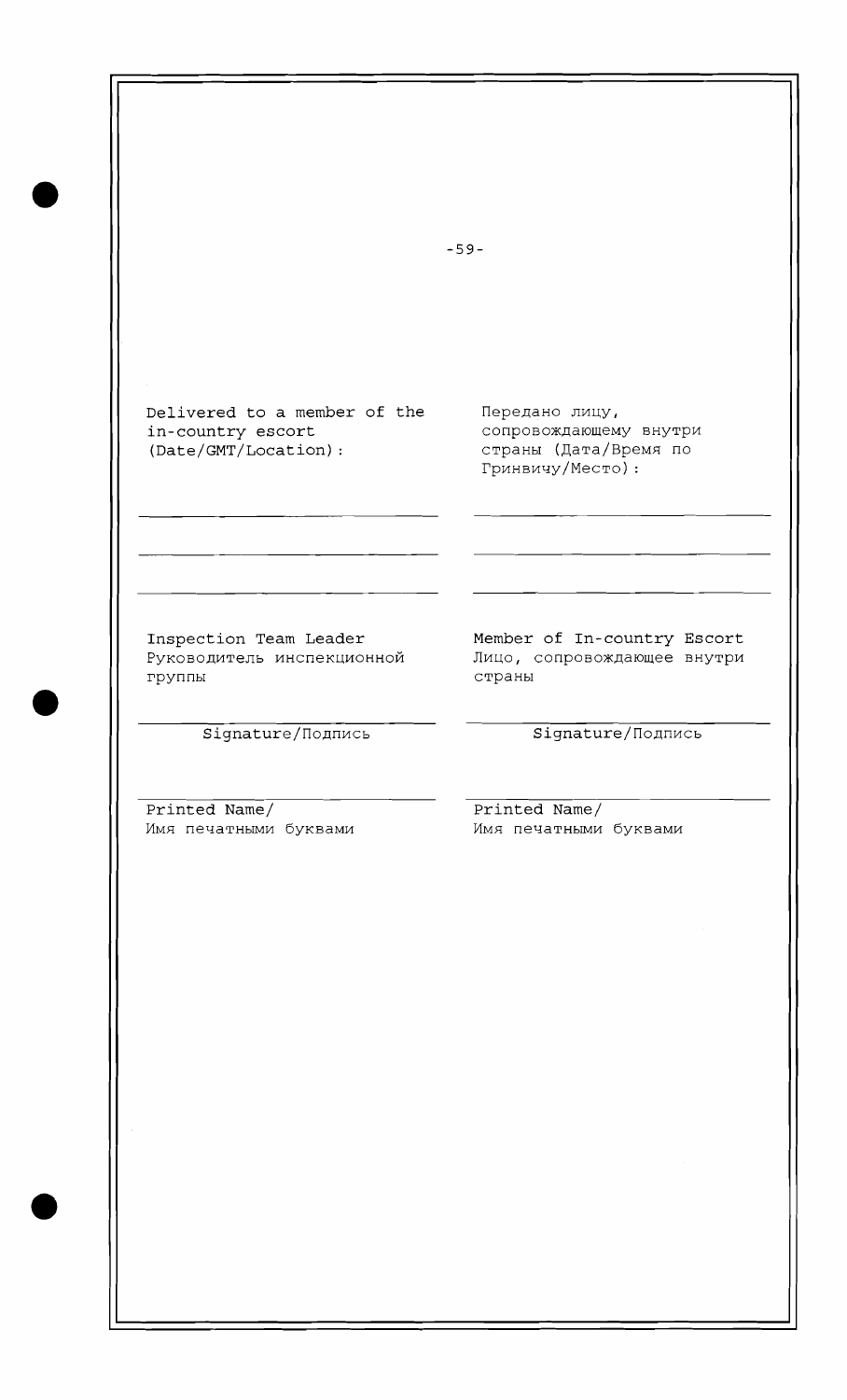3. Notification to be provided in accordance with subparagraph 14(d) of Section VI of Part Four of the Protocol.

DESIGNATION OF ICBM LAUNCHERS, SLBM LAUNCHERS, BASING AREA, FIXED STRUCTURE FOR MOBILE LAUNCHERS OF ICBMs, OR DEPLOYED HEAVY BOMBERS FOR INSPECTION DURING INSPECTION

KOHKPETHOE YKA3AHME nYCKOBbIX YCTAHOBOK MEF, nYCKOBbIX YCTAHOBOK БРПЛ, РАЙОНА БАЗИРОВАНИЯ, СТАЦИОНАРНОГО СООРУЖЕНИЯ ДЛЯ MOEMJIbHbIX nYCKOBb1X YCTAHOBOK MEP MJIM PA3BEPHYTbIX TRXEJIbIX БОМБАРДИРОВЩИКОВ ДЛЯ ИНСПЕКЦИИ ВО ВРЕМЯ ИНСПЕКЦИИ

In accordance with Part Five or Part Nine of the Protocol, the inspecting Party designates the following items for inspection:

В соответствии с Главой пятой или Главой девятой Протокола инспектирующая Сторона конкретно указывает следующие средства для инспекции:

 $-60-$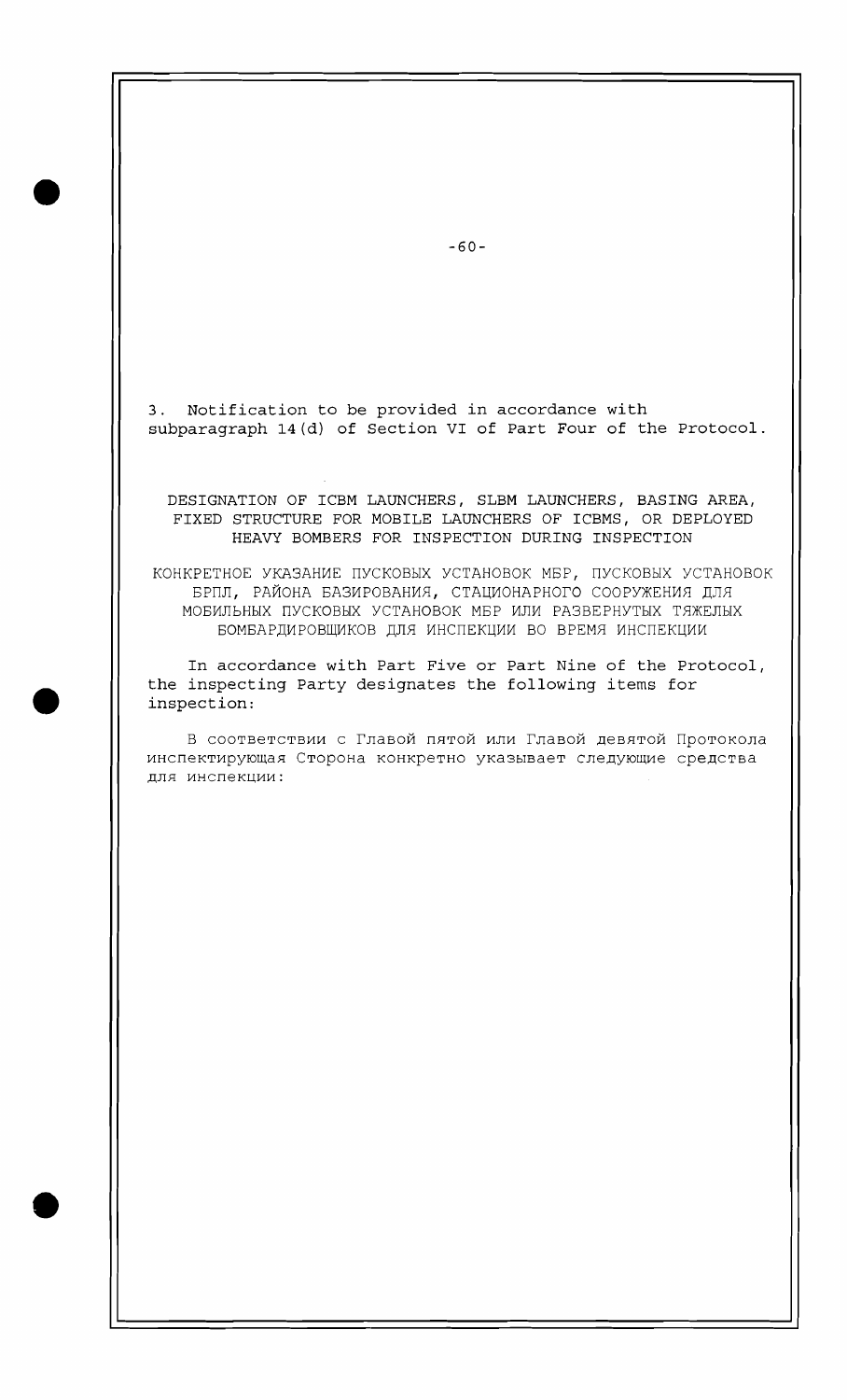(Facility) ICBM BASE

(Oбъект) BA3A MBP

Coordinates, Designation, Unique Identifier Координаты, Обозначение, Собственный опознавательный 3HaK

Deployed Launcher of ICBMs Развернутая пусковая YCTaHOBKa MBP

Non-deployed Launcher of ICBMs Неразвернутая пусковая YCTaHOBKa MBP

Fixed Structure for Mobile Launchers of ICBMs (declared not to contain a deployed mobile launcher of ICBMs) Стационарное сооружение для мобильных пусковых установок MBP (заявленное как не содержащее развернутую мобильную пусковую установку ME P )

DATE/TIME: ДАТА/ВРЕМЯ:  $-61-$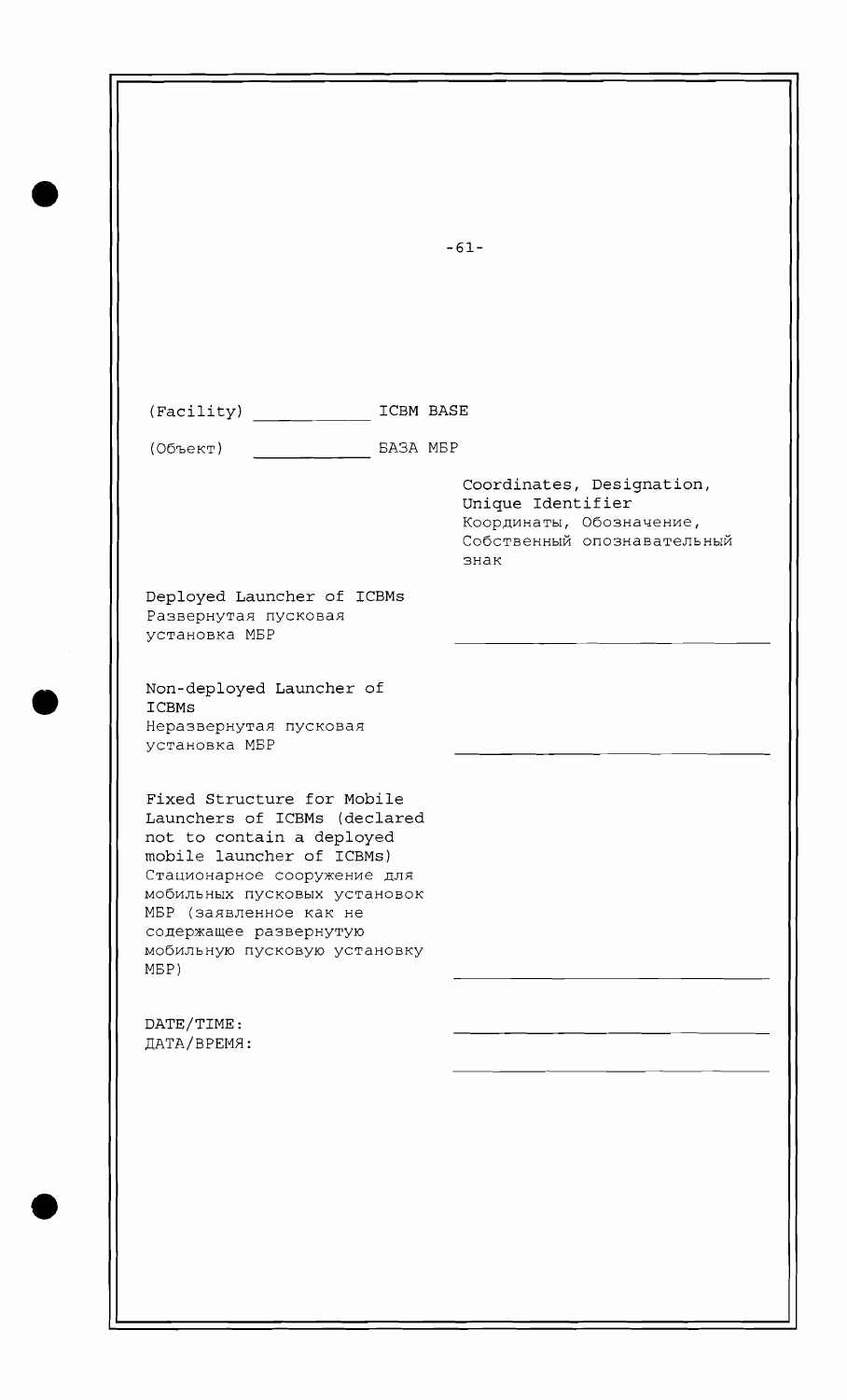Inspection Team Leader Member of In-country Escort Pуководитель инспекционной - Лицо, сопровождающее внутри<br>- страны страны страны

## Signature/Подпись Signature/Подпись

Printed Name/<br> **Printed Name/**<br> **Example MAR ADDER MAR MAR MAR MAR MAR MENAMA MAR MENAMA MAR MENAMA MAR MENAMA MARKANG MARKANG MARKANG NAMA MENAMA MENAMA MENAMA MENAMA MENAMA MENAMA MENAMA MENAMA MENAMA MENAMA MENAMA MENAM** Имя печатными буквами

 $-62-$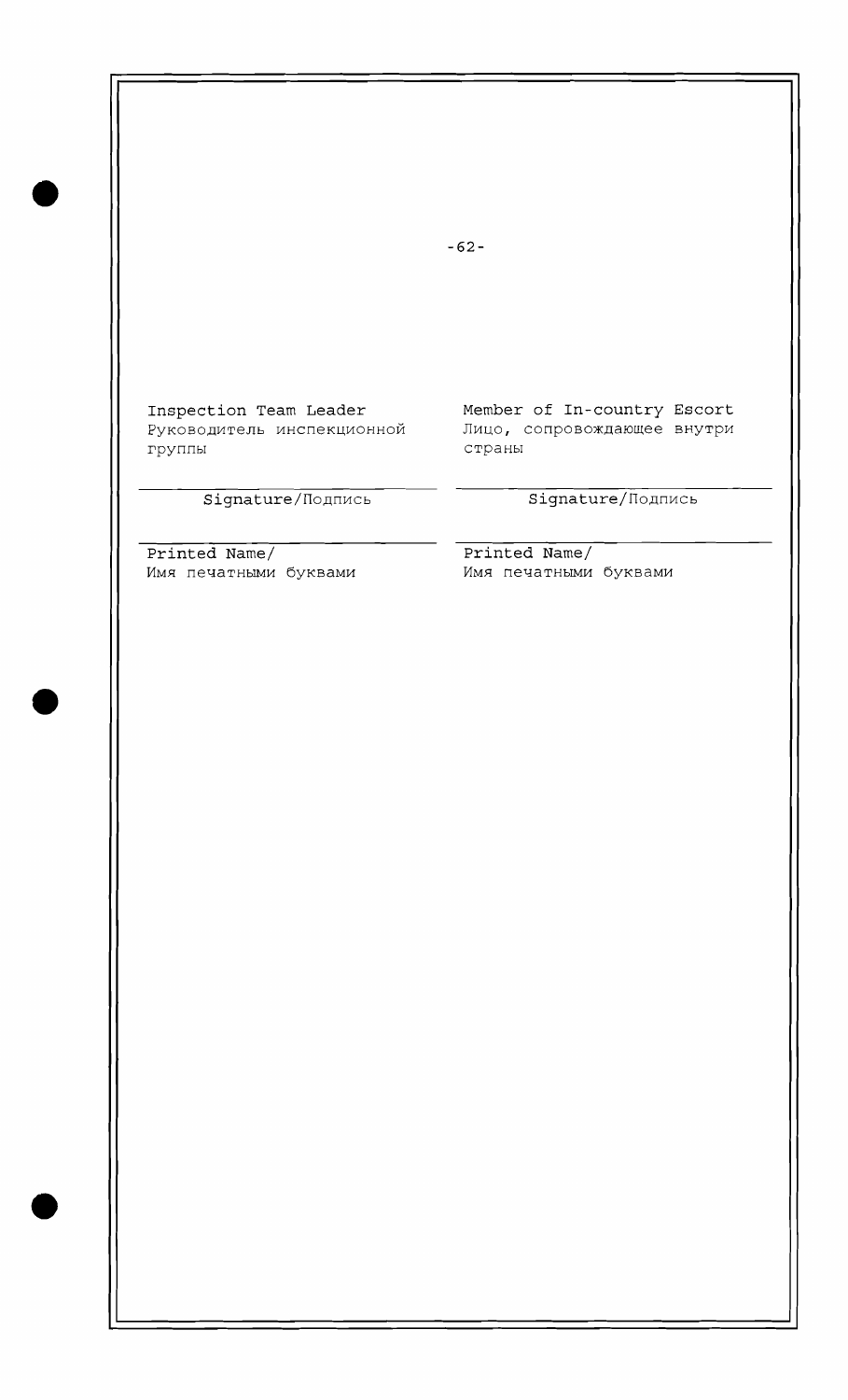$-63-$ (Facility) SUBMARINE BASE (Объект) **EA3A ПОДВОДНЫХ ЛОДОК** Submarine, Designation, Unique Identifier Подводная лодка, Обозначение, Собственный опознавательный 3HaK Deployed Launcher of SLBMs Развернутая пусковая установка БРПЛ Non-deployed Launcher of SLBMs Неразвернутая пусковая установка БРПЛ Launchers on SSGN Пусковые установки на ПЛАРК Converted Launcher of SLBMs on Ballistic Missile Submarine Переоборудованная пусковая Установка БРПЛ на подводной лодке, оснащенной пусковыми **УСТАНОВКАМИ БРПЛ** DATE/TIME: ДАТА/ВРЕМЯ: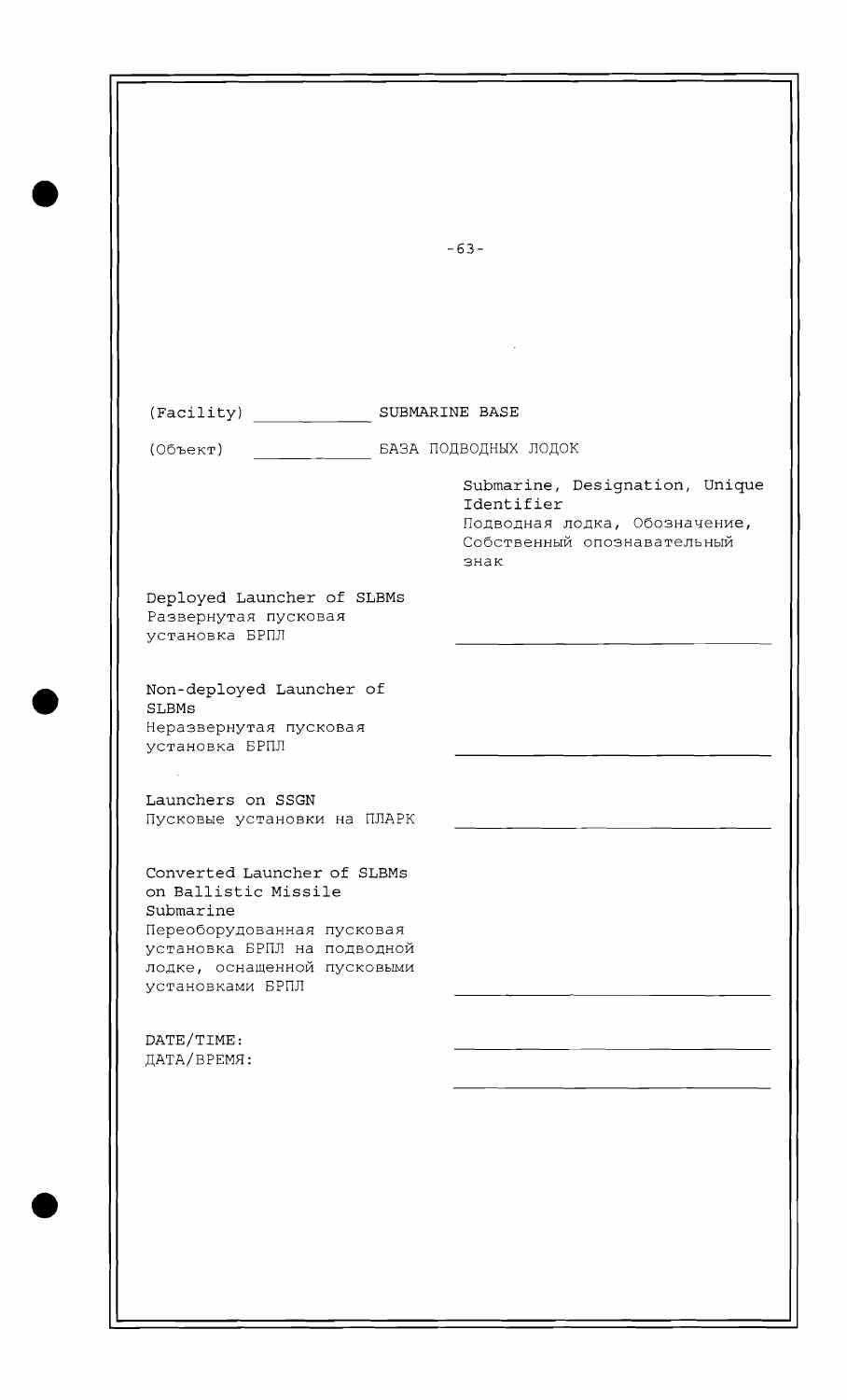$-64-$ Inspection Team Leader Member of In-country Escort Руководитель инспекционной Лицо, сопровождающее внутри<br>группы страны  $^{\rm crp}$ аны Signature/Подпись Signature/Подпись

Имя печатными буквами

Printed Name/<br> **Printed Name/**<br> **Existed Name/**<br> **Existed Name/**<br> **Existed Name/**<br> **Existed Name/**<br> **Existed Name/**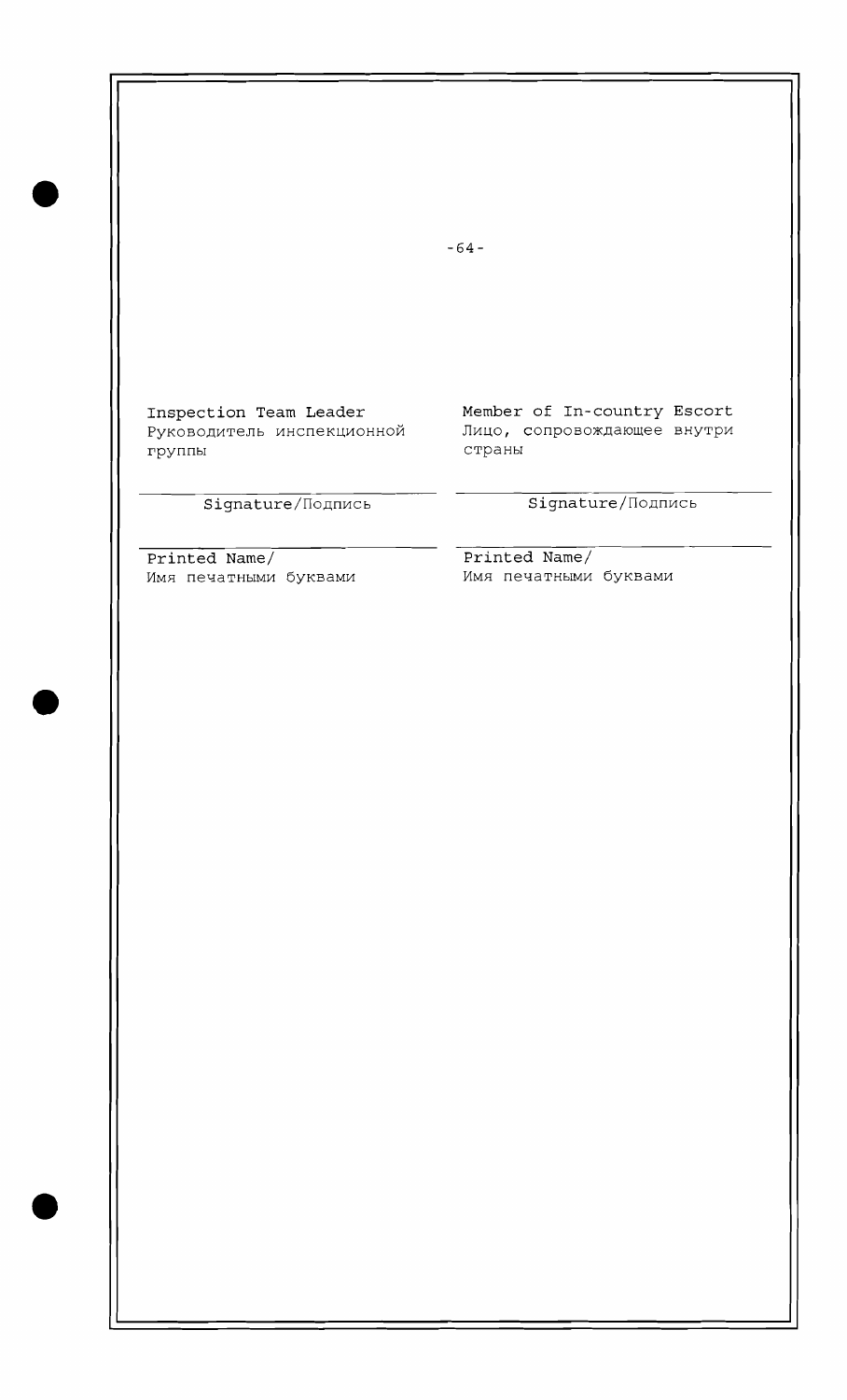|                                                                                                                                                                                                                                               |          | $-65-$                                                                                           |
|-----------------------------------------------------------------------------------------------------------------------------------------------------------------------------------------------------------------------------------------------|----------|--------------------------------------------------------------------------------------------------|
|                                                                                                                                                                                                                                               |          |                                                                                                  |
|                                                                                                                                                                                                                                               |          |                                                                                                  |
|                                                                                                                                                                                                                                               | AIR BASE |                                                                                                  |
| (Facility)<br>(Объект)                                                                                                                                                                                                                        |          | АВИАЦИОННАЯ БАЗА                                                                                 |
|                                                                                                                                                                                                                                               |          | Type, Designation, Unique<br>Identifier<br>Тип, Обозначение, Собственный<br>опознавательный знак |
| Deployed Heavy Bombers<br>Развернутые тяжелые<br>бомбардировщики                                                                                                                                                                              |          |                                                                                                  |
|                                                                                                                                                                                                                                               |          |                                                                                                  |
|                                                                                                                                                                                                                                               |          |                                                                                                  |
|                                                                                                                                                                                                                                               |          |                                                                                                  |
|                                                                                                                                                                                                                                               |          | Member of In-country Escort<br>Лицо, сопровождающее внутри<br>страны                             |
| Heavy Bombers Equipped for<br>Non-nuclear Armaments<br>Тяжелые бомбардировщики,<br>оснащенные для неядерных<br>вооружений<br>DATE/TIME:<br>ДАТА/ВРЕМЯ:<br>Inspection Team Leader<br>Руководитель инспекционной<br>группы<br>Signature/Подпись |          | Signature/Подпись                                                                                |
| Printed Name/<br>Имя печатными буквами                                                                                                                                                                                                        |          | Printed Name/<br>Имя печатными буквами                                                           |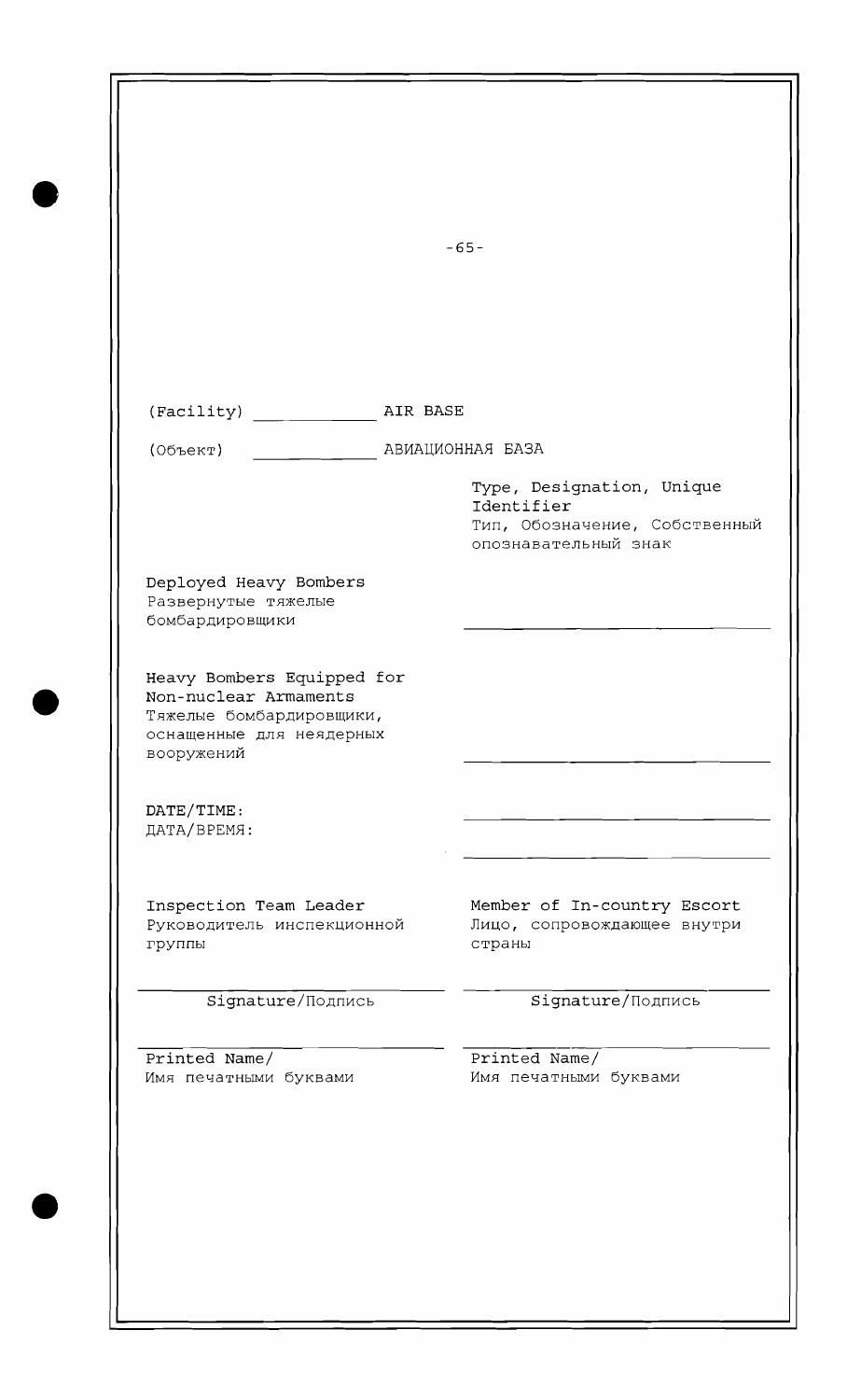|                                                                                             | $-66-$                                                                                                                      |
|---------------------------------------------------------------------------------------------|-----------------------------------------------------------------------------------------------------------------------------|
|                                                                                             |                                                                                                                             |
|                                                                                             |                                                                                                                             |
|                                                                                             | (Facility) FORMERLY DECLARED FACILITY                                                                                       |
| (055eK)                                                                                     | РАНЕЕ ЗАЯВЛЕННЫЙ ОБЪЕКТ<br>Type, Designation, Unique<br>Identifier<br>Тип, Обозначение, Собственный<br>опознавательный знак |
| Non-nuclear Armaments<br>Тяжелые бомбардировщики,<br>оснащенные для неядерных<br>вооружений |                                                                                                                             |
| DATE/TIME:<br>ДАТА/ВРЕМЯ:                                                                   |                                                                                                                             |
| Inspection Team Leader<br>Руководитель инспекционной<br>группы                              | Member of In-country Escort<br>Лицо, сопровождающее внутри<br>страны                                                        |
| Signature/Подпись                                                                           | Signature/Подпись                                                                                                           |
| Printed Name/<br>Имя печатными буквами                                                      | Printed Name/<br>Имя печатными буквами                                                                                      |
|                                                                                             |                                                                                                                             |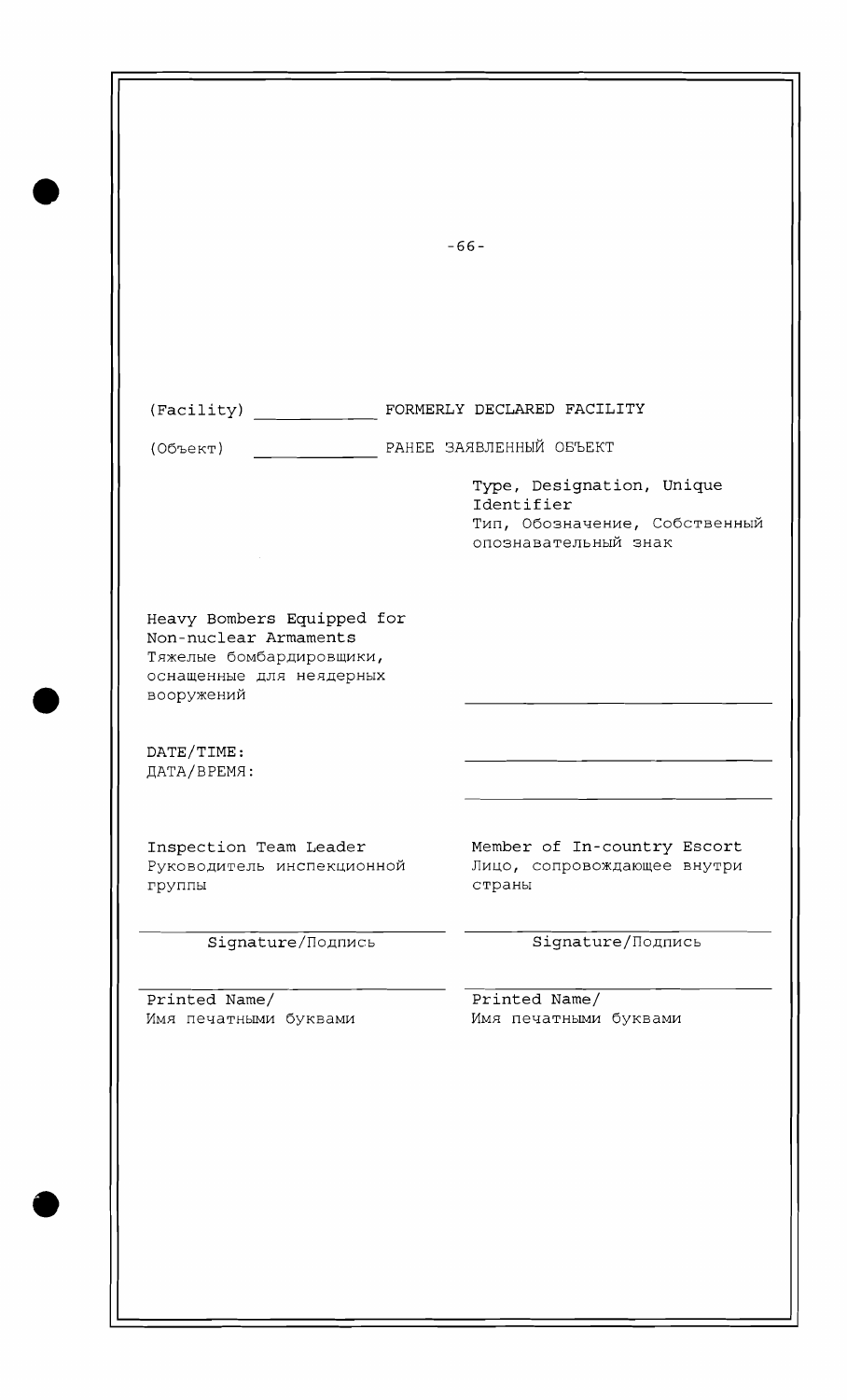$-67-$ (Facility) STORAGE FACILITY FOR HEAVY BOMBERS МЕСТО СКЛАДСКОГО ХРАНЕНИЯ ТЯЖЕЛЫХ (Объект) БОМБАРДИРОВЩИКОВ Type, Designation, Unique Identifier Тип, Обозначение, Собственный опознавательный знак Deployed Heavy Bombers Развернутые тяжелые бомбардировщики DATE/TIME: ДАТА/ВРЕМЯ: Inspection Team Leader Member of In-country Escort<br>Руководитель инспекционной Лицо, сопровождающее внутри Руководитель инспекционной группы страны Signature/Подпись Signature/Подпись Printed Name/ Printed Name/ Имя печатными буквами ММЯ печатными буквами